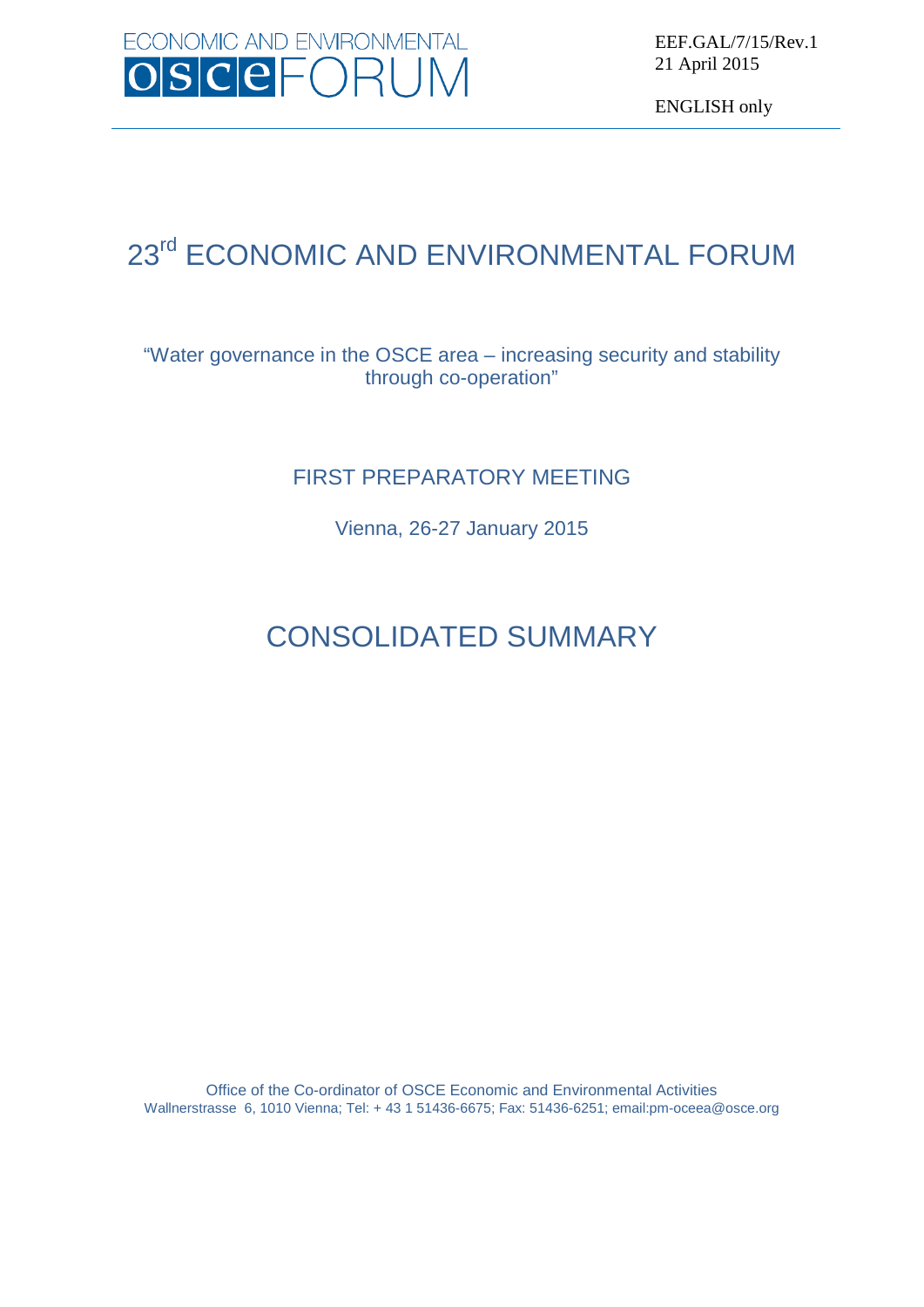Conference documents can be retrieved from the Website: [http://www.osce.org/event/23rd\\_eef\\_prep1](http://www.osce.org/event/23rd_eef_prep1)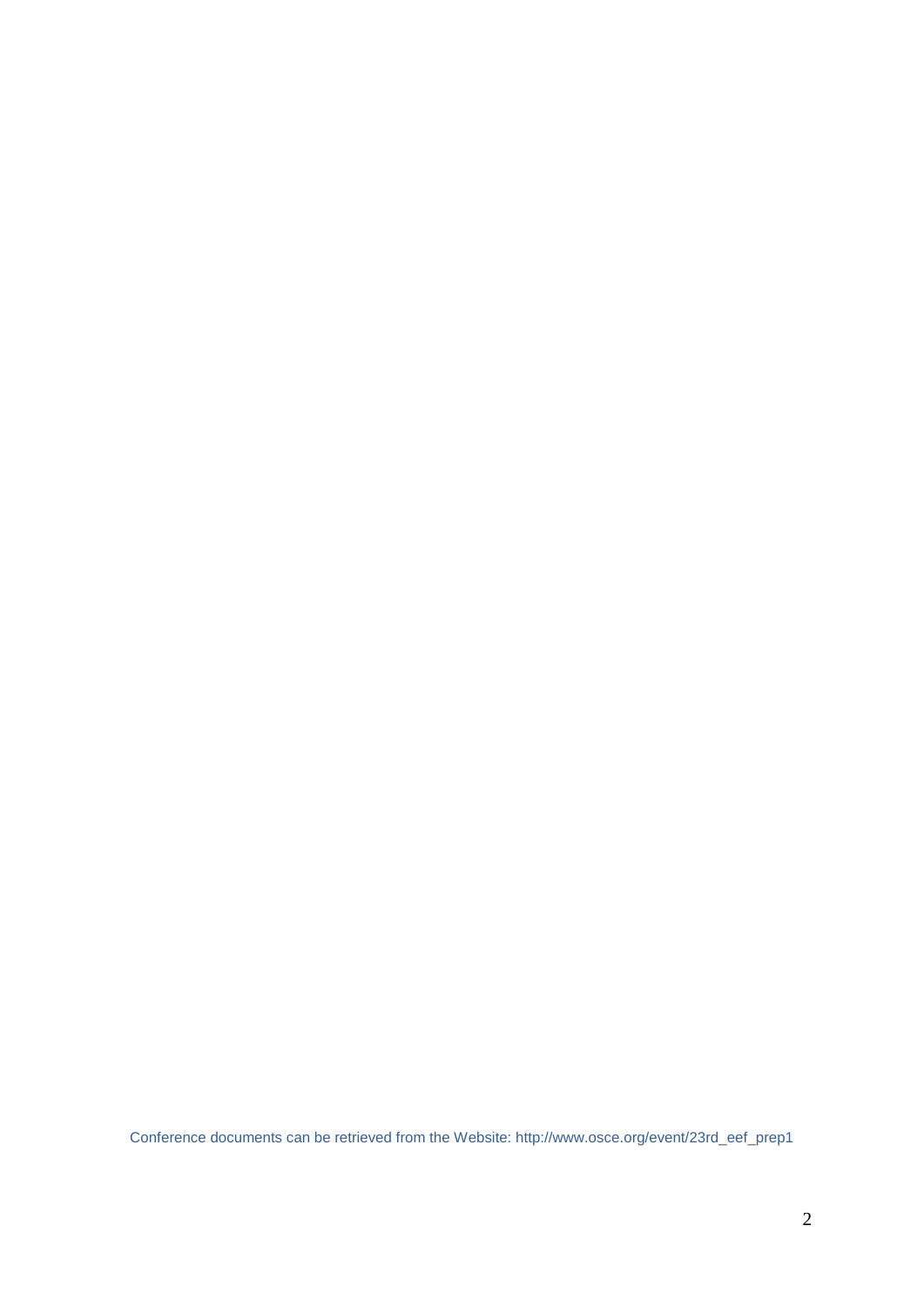## Table of Content

| Session II: Water governance across sectors: Fostering food and energy security14                 |
|---------------------------------------------------------------------------------------------------|
| Session III: Water governance and the environment: Protecting ecosystems and increasing water     |
|                                                                                                   |
|                                                                                                   |
| Session VI: Opportunities for exchange of knowledge and experience in water governance  29        |
|                                                                                                   |
|                                                                                                   |
| Decision No. 1131 Theme, Agenda and Modalities for the Twenty-Third Economic and Environmental    |
|                                                                                                   |
| Opening address of Ambassador Vuk Žugić, Chairperson of the Permanent Council, Permanent          |
|                                                                                                   |
| Opening address of Dr. Halil Yurdakul Yiğitgüden, Co-ordinator of OSCE Economic and Environmental |
|                                                                                                   |
| Keynote speech by Ms. Stana Božović, State Secretary, Ministry of Agriculture and Environmental   |
|                                                                                                   |
| Closing Statement of Dr. Halil Yurdakul Yiğitgüden, Co-ordinator of OSCE Economic and             |
| Closing Statement of the Permanent Representative of Switzerland, Ambassador Thomas Greminger 54  |
| Closing Statement of Ms. Christine Weil, Deputy Permanent Representative, Permanent Mission of    |
|                                                                                                   |

### **PLEASE NOTE:**

All documents and speakers' presentations are available on the OSCE Forum website: [http://www.osce.org/event/23rd\\_eef\\_prep1](http://www.osce.org/event/23rd_eef_prep1)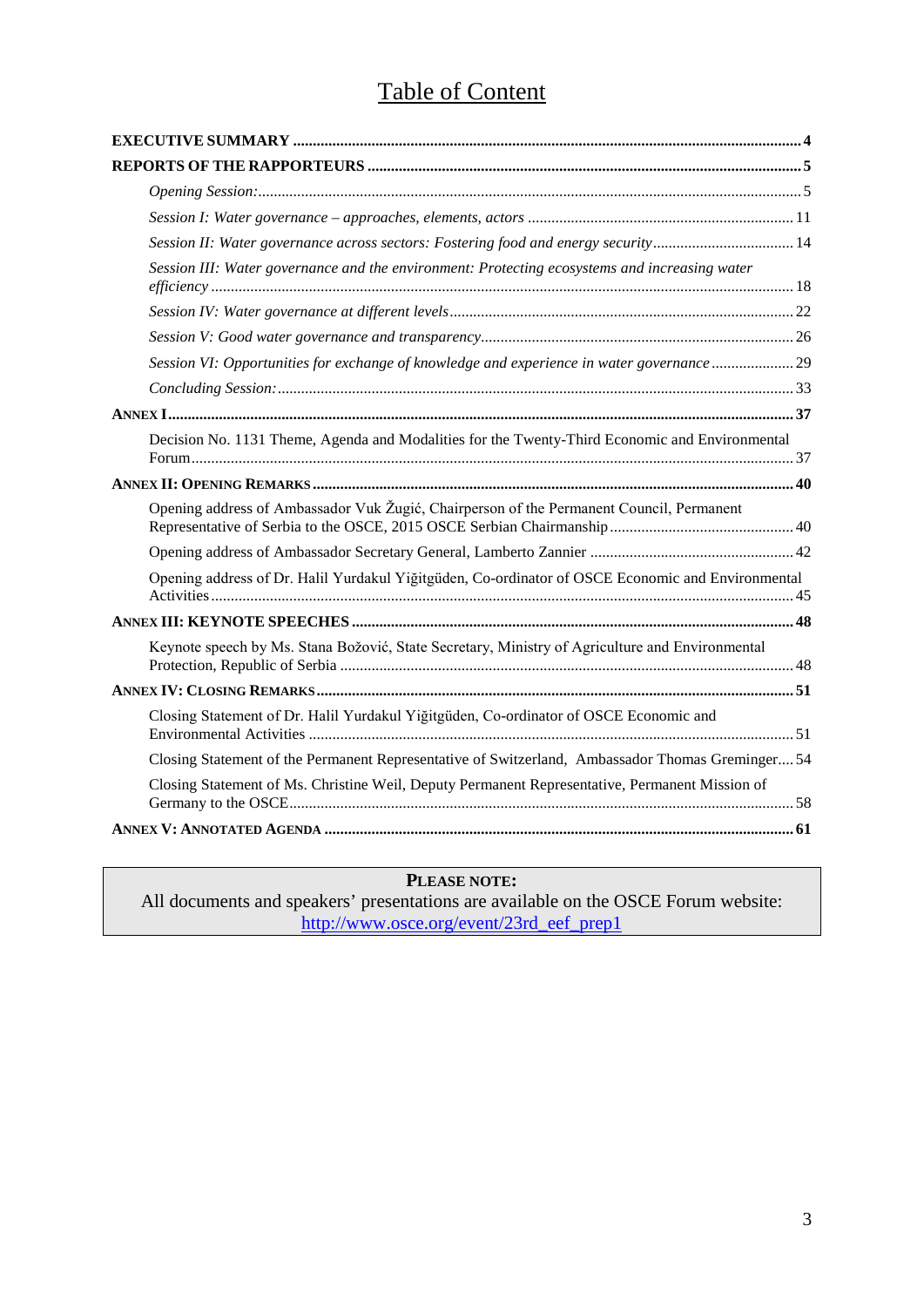## **EXECUTIVE SUMMARY**

## **23rd ECONOMIC AND ENVIRONMENTAL FORUM**

### <span id="page-3-0"></span>"**Water governance in the OSCE area – increasing security and stability through co-operation"**

#### **FIRST PREPARATORY MEETING**

### **Vienna, 26 - 27 January 2015**

The First Preparatory Meeting of the 23<sup>rd</sup> OSCE Economic and Environmental Forum (EEF) on "Water governance in the OSCE area – increasing security and stability through cooperation" took place in Vienna on 26-27 January 2015. Six thematic areas were addressed during the two-day meeting:

- Water governance approaches, elements, actors;
- Water governance across sectors: Fostering food and energy security;
- Water governance and the environment: Protecting ecosystems an increasing water efficiency;
- Water governance at different levels;
- Good water governance and transparency;
- Opportunities for exchange of knowledge and experience in water governance.

Around 250 participants, including official representatives of OSCE participating States and Field Operations, as well as experts from international, regional and non-governmental organizations and academia attended the Economic and Environmental Forum and engaged in discussions about various aspects of good water governance, including basin-wide coordination and co-operation across sectors, exchange of information, stakeholder involvement and protection of the environment.

Furthermore, they discussed how to deepen the OSCE's political commitments and engagement in supporting water reforms, water diplomacy, good water governance and sustainable water management.

A number of concrete recommendations concerning responses to challenges regarding water governance in the OSCE area were made. They can be found at the end of each Session's report of this Consolidated Summary.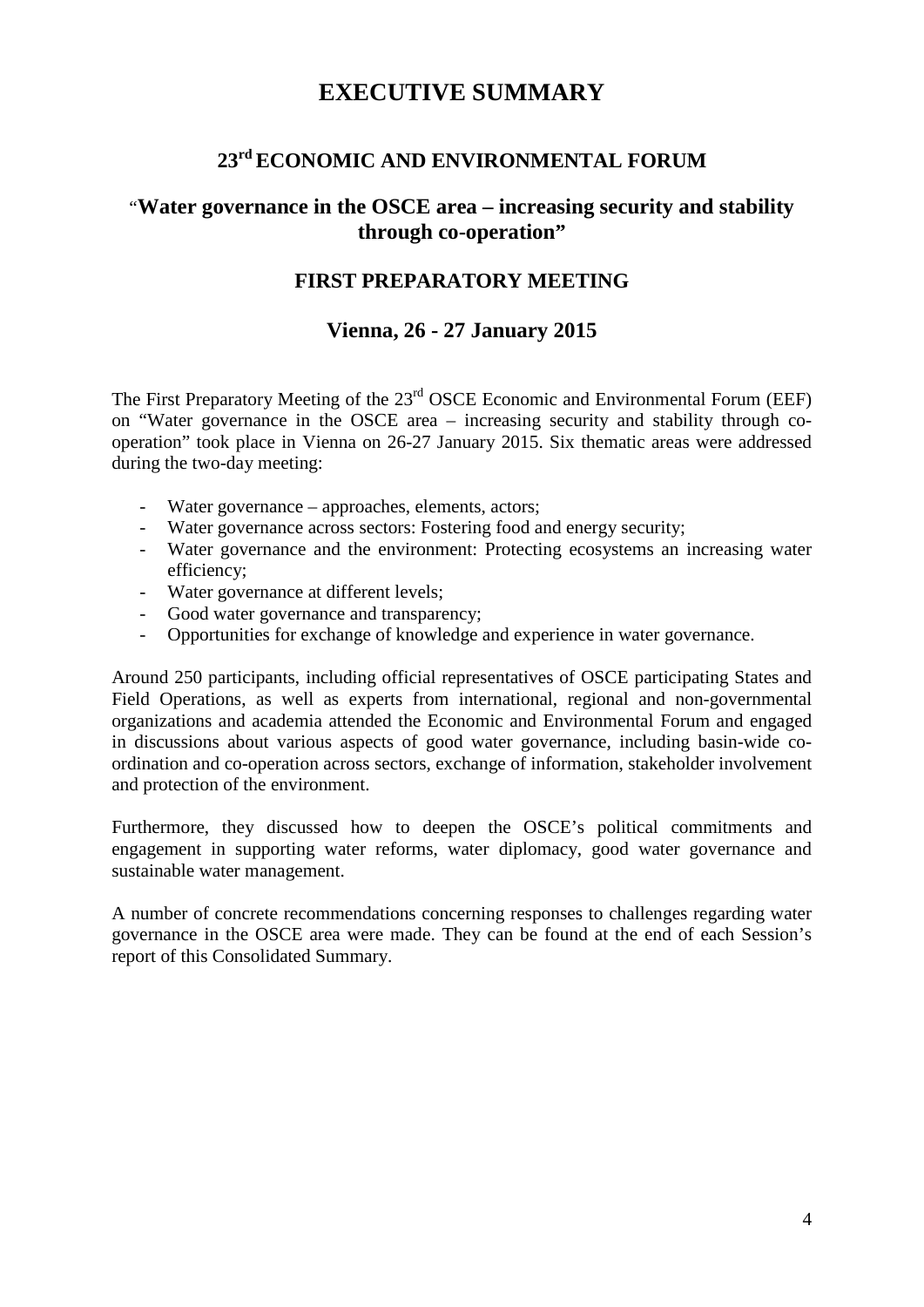## **REPORTS OF THE RAPPORTEURS**

#### <span id="page-4-0"></span>*Opening Session:*

#### **Welcoming Remarks**

- − **Ambassador Vuk Žugić**, Chairperson of the Permanent Council, Permanent Representative of Serbia to the OSCE, 2015 OSCE Serbian Chairmanship
- − **Ambassador Lamberto Zannier**, OSCE Secretary General
- − **Dr. Halil Yurdakul Yiğitgüden**, Co-ordinator of OSCE Economic and Environmental Activities

**Keynote speeches** 

- − **Ms. Stana Božović**, State Secretary, Ministry of Agriculture and Environmental Protection, Republic of Serbia
- − **Prof. John Anthony Allan**, Professor of Geography, King's College, London
- − **Dr. Mohamed Ait Kadi, Chair**, Global Water Partnership Technical Committee, Ministry of Agriculture and Marine Fisheries, Kingdom of **Morocco**

**Rapporteur: Mr. Andrew Peebles**, EU Delegation to the International Organizations in Vienna

*Ambassador Vuk Žugić, Chairperson of the Permanent Council*, welcomed all participants to the First Preparatory Meeting of the 23rd OSCE Economic and Environmental Forum (EEF). He expressed that during the course of this year the CiO will strive to determine and specify how water governance can better contribute to the increased security and stability in the OSCE region. Ambassador Žugić emphasized that the devastating floods in the Western Balkans in May 2014 have illustrated how co-operation on the transboundary, national and local levels, can be of upmost importance. He outlined that the meeting would see the deliberation of improving integrated and cross-sectoral approaches to water resource management, fostering food and energy security, the protection of ecosystems and increasing water productivity, reducing pollution and the treatment and re-use of water. He reiterated that it is one of the tasks of the Serbian Chairmanship to promote synergies between the OSCE's three dimensions and use the ongoing "Helsinki +40" process to tackle the issue of good water governance.

*OSCE Secretary General Lamberto Zannier* stated that the *1975 Helsinki Act*, the *2003 Maastricht Strategy Document*, the *2007 Madrid Declaration on Environment and Security* and the *2014 Ministerial Council Decision No.6/14 on Enhancing Disaster Risk Reduction*, have all committed OSCE participating States to improve environmental governance by,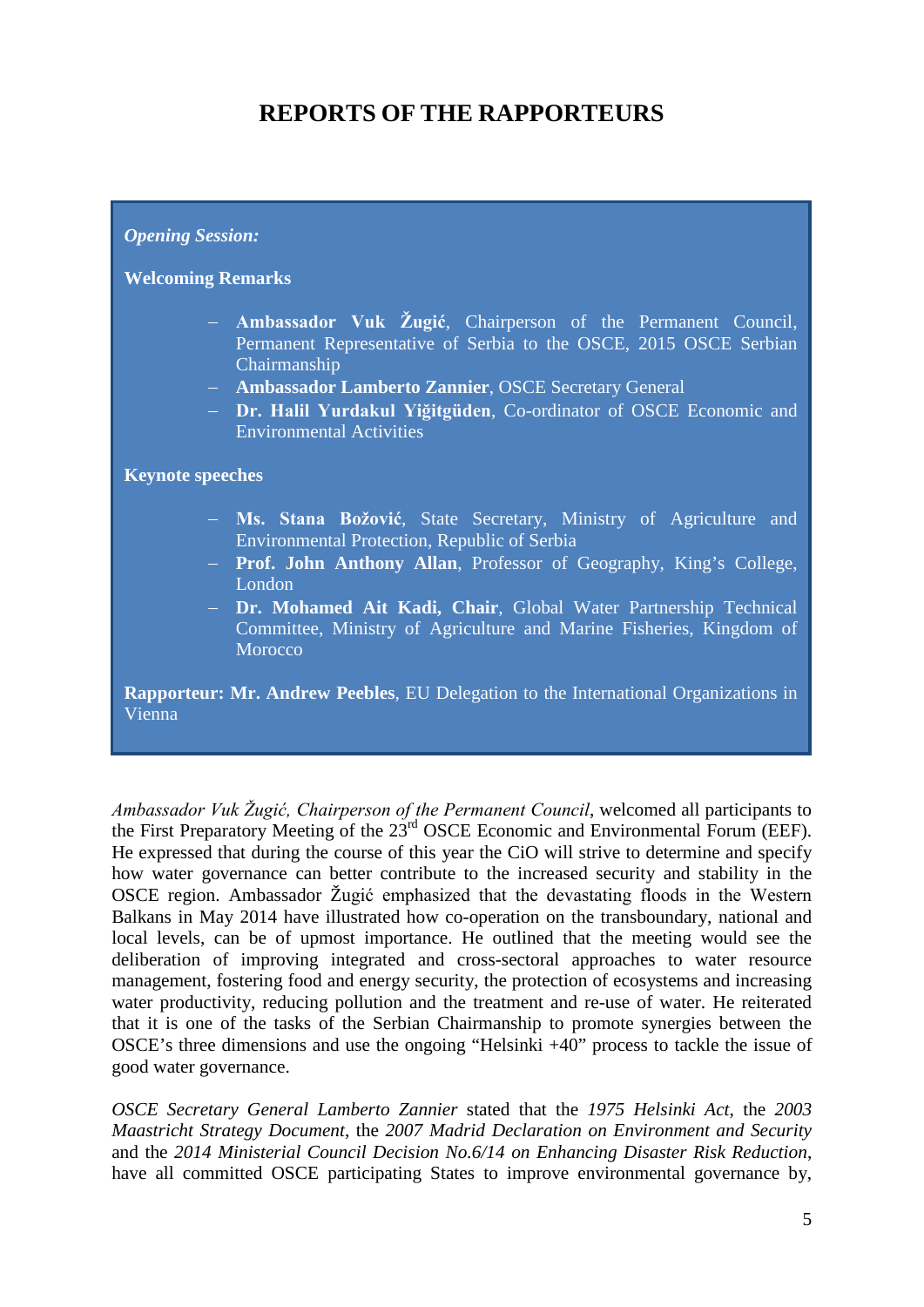among other things, strengthening the sustainable water management. The Secretary General underlined water has a two-way security aspect – water as a source of conflict and water cooperation as a tool for conflict prevention. He took note that in its yearly Global Risk Report, the World Economic Forum listed water as one of the highest global risks in terms of possible impacts to humanity. Ambassador Zannier underscored that in 2014, the OSCE held the *Workshop on Environment and Security Issues in the Southern Mediterranean Region and the Security Days Event on Water Diplomacy* which both stressed that the OSCE needs to focus on policy and not politics as well as a multi-sectoral and multi-disciplinary approach to water security. He reiterated that when discussing water we should be mindful of climate change and negotiations that continue under UN guidance and that will culminate at the Paris Climate Change Conference in December. He concluded by stating that the OSCE will discuss ways to further develop its role in water governance in close concert with its international partners, in particular the Environment and Security Initiative (ENVSEC).

*Dr. Halil Yurdakul Yiğitgüden, Co-ordinator of OSCE Economic and Environmental Activities (CoEEA),* noted that in the absence of good water governance, water might become a source of conflict. Dr. Yiğitgüden illustrated some key examples of how his office and the Field Operations have been actively engaged in water governance, mainly through the Environment and Security Initiative (ENVSEC). He expressed that in South-Eastern Europe (SEE), the OSCE has been involved in the *Framework Agreement on the Sava River Basin* and that the OSCE field operations in the region support disaster risk reduction with various activities, including through the Aarhus Centres network. In Eastern Europe, the OSCE has continued to support activities targeting the Dniester Basin through several projects within the framework of the ENVSEC initiative. He mentioned that one of the most recent results has been a draft basin-wide strategic framework for climate change adaptation developed within an OSCE-led ENVSEC project on climate change and security. In the South Caucasus, together with the UNECE, the OSCE has facilitated negotiations between Azerbaijan and Georgia on a co-operation agreement on the management of the Kura River Basin, which in turn envisages the establishment of a joint commission for protection and rational use of water resources in the basin. In Central Asia, the OSCE has been engaged in facilitating transboundary water co-operation along the Upper Amu Darya River between Tajikistan and Afghanistan and has helped establish a bilateral water commission between Kazakhstan and Kyrgyzstan in the basins of Chu and Talas Rivers.

*Ms. Stana Božović, State Secretary of the Ministry of Agriculture and Environmental Protection of the Republic of Serbia,* underlined the importance of regional co-operation concerning the issues of environmental protection and good water governance. The State Secretary highlighted that Serbia gives high priority to the protection of the Danube River, the sustainable use of natural resources and mitigation of the impact of water-related disasters, ensuring the quick and efficient exchange of information between all countries in the region. Although these priorities have been complemented by the ratification of the Danube River Protection Convention, the ongoing European Union accession process stipulates and will entail the full compliance with the *EU Water Framework Directive,* the *EU Nitrates Directive* and the *Urban Waste Water Treatment Directive.* Within the OSCE context, Ms. Božović placed special emphasis on the five following issues important for achieving progress: 1) the implementation of the principles of good water governance, which includes the reduction of the impact of pollution caused by urban waste water; 2) giving priority to the security dimension of sustainable management of aquatic ecosystems, as well as considering the impact of climate change; 3) providing an opportunity for establishing a partnership framework for environmental protection and the efficient use of water at local, national and transboundary level; 4) maximizing the use of economic instruments for greater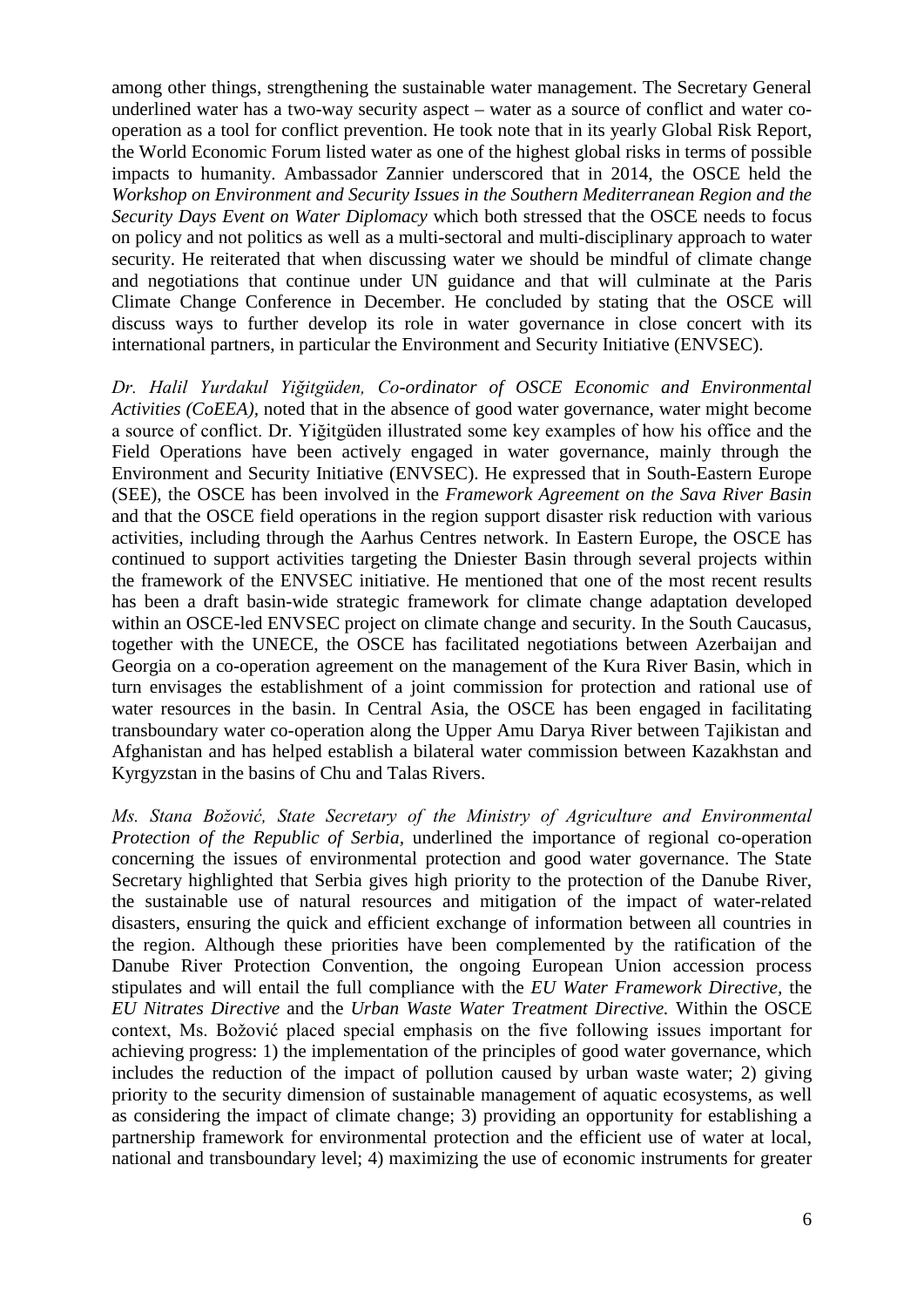efficiency in the field of water protection; 5) focusing on transparency in the water sector at local, regional and national levels.

*Prof. John Anthony Allan, Professor of Geography at King's College London, stated that it is* necessary to understand not only the hydrology, but also the political economy of water. As 90 per cent of water is used for food and fiber production, trade in food is an important element in the "Virtual Water Trade". This concept (also known as trade in embedded or embodied water) refers to the hidden flow of water if food or other commodities are traded from one place to another. For example, when a country imports one ton of wheat instead of producing it domestically, it is saving about 1,300 cubic meters of real indigenous water. If this country is water-scarce, the water that is "saved" can be used towards other ends. He emphasized that as 15 per cent of food in the world is traded and 50 countries out of the 210 countries in the world are net importers. The need to maintain trade and co-operation is crucial in preventing conflict. On the other hand, if food trade was disrupted by conflicts, the real danger of water conflicts would emerge. Prof. Allan reminded that water governance needs government (.gov), private sector (.com) and civil society (.org) involvement. Professor Allan also highlighted that although we place a high emphasis on co-operation as a means to prevent conflict, co-operation can be risky if it is highly asymmetrical and some partners feel powerless. He concluded by stating that ultimately, development and political stability is not determined by water availability but by the political economy.

*Dr. Mohamed Ait Kadi, Chair of the Global Water Partnership (GWP) Technical Committee*  posed two questions: 1) Why is water security a global concern? 2) What actions do we need to enable effective governance and sustainable use of water resources? In addressing his first question, he raised the issue that, at present, water-scarce regions account for 36 per cent of the global population (2.5 billion) and 22 per cent of global GDP (\$9.4 trillion). He noted that if we continue with a "business-as-usual" approach, then by 2050, half of the world's population, half of the grain production and 45 per cent of GDP will be in regions at risk of water stress. He stressed that the effects of the financial crisis on capital markets and recurrent spikes in food prices have exposed the vulnerability of national food security and constrained investment in water security in many countries. He argued that in the long-run, the ecological crisis and the economic crisis are intrinsically part of the same problem. In response to his second question, he called for: 1) major shifts in conceptual approaches to water governance to limit calamities that can otherwise be foreseen: 2) OSCE participating States to recognize that poorer countries often suffer from the curse of variability in their hydrology and limited capacities to deal with climate change; 3) creating an enabling environment based on an adequate set of mutually supportive policies and a comprehensive legal framework that contains a coherent set of incentives and regulatory framework; 4) strengthening or creating institutions and mechanisms that can transcend the geographical boundaries between countries as well as boundaries between sectors. In conclusion, he stated that knowledge can stimulate behavioural changes towards creating a new "water culture".

Then the floor was opened for discussion.

*Latvia on behalf of the European Union* (aligned by the former Yugoslav Republic of Macedonia, Albania, Bosnia and Herzegovina, as well as Ukraine, Georgia, Andorra and Monaco) stated that reconciling different uses of water resources such as drinking water and sanitation, agriculture, food production, industry and energy are major water security challenges. According to the EU, its water policy has successfully contributed to water protection over the past three decades, for example, in the Rhine and Danube river basins. However, some challenges remain because of a lack of transboundary river basin agreements with some EU neighbouring countries. The EU referred to the Council Conclusions on Water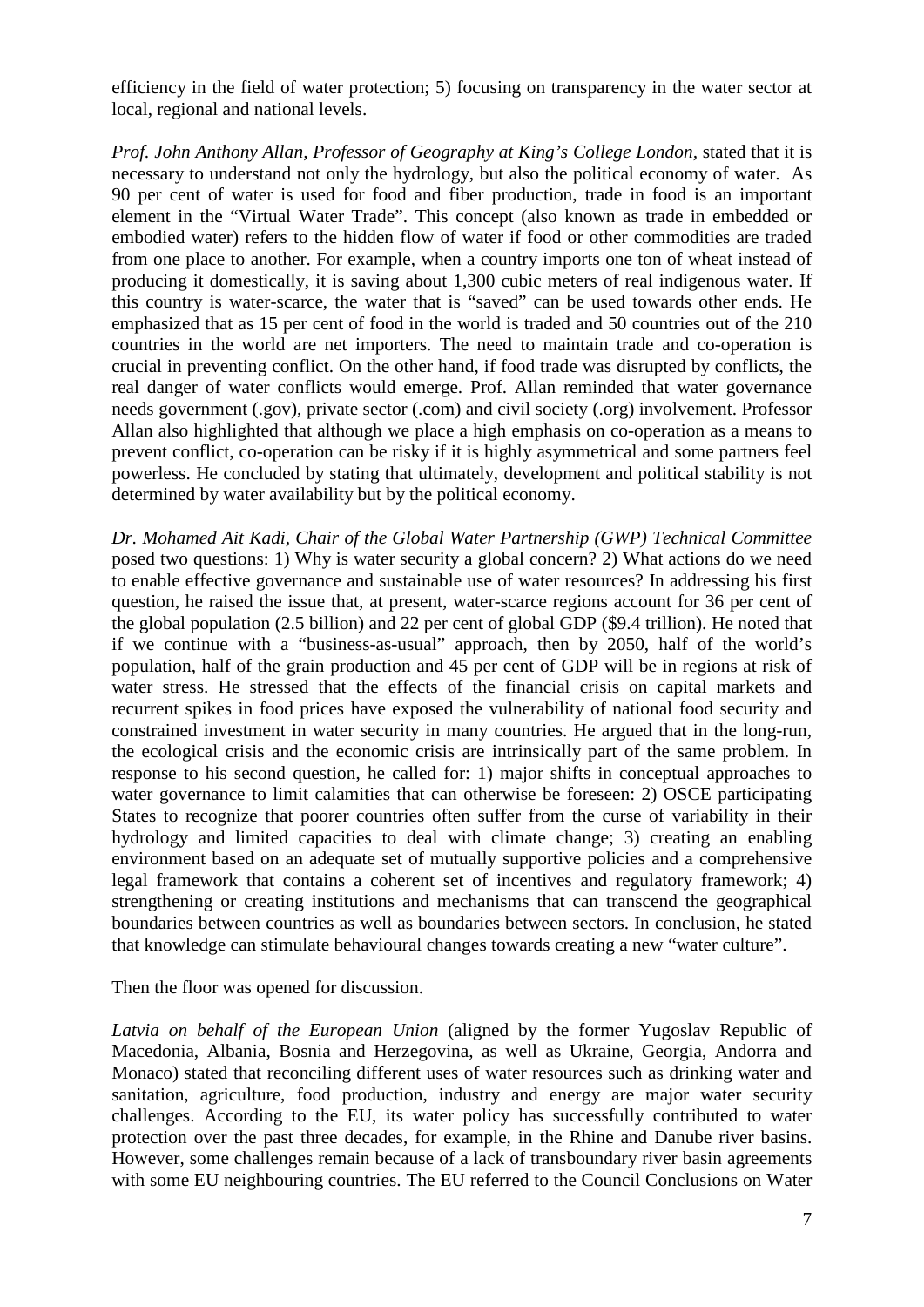Diplomacy of 2013 and stated that the *UNECE Convention on the Protection and Use of Transboundary Watercourses and International Lakes (Helsinki 1992)* and *United Nations Convention on the Law of the Non-Navigational Uses of International Watercourses* are important instruments in promoting equitable, sustainable and integrated management of transboundary water resources. The European Union noted that the OSCE has only two documents specifically relating to water, *Ministerial Council Decision 7/07 on Follow-Up to the Fifteenth Economic and Environmental Forum: Water Management* and *Ministerial Council Decision 9/08 on the Follow-up to the Sixteenth Economic and Environmental Forum on Maritime and Inland Waterways Co-operation*. He added that perhaps there are possibilities of finding new areas of co-operation. Since environmental challenges often are of transboundary nature, the OSCE is well placed in responding to these and implementing confidence-building measures.

*The representative of Switzerland* pointed out that increasing competition and stress on water resources pose a significant security risk that the OSCE, with its comprehensive security approach, must address. The Swiss representative expressed that Switzerland is looking forward to deliberating the water-security-climate nexus at the Second Preparatory Meeting in Belgrade. In conclusion, Switzerland referred to the Security Days Event on Water Diplomacy organized last year and called to build upon its outcomes and recommendations in order to reinforce the role of the OSCE in water diplomacy.

*The representative of the Russian Federation* noted that water resources affect the socioeconomic and political conditions of every country. In Russia alone, 17 of its important and heavily populated river basins are transboundary. In addition, to ensure that its river basins are kept unpolluted, Russia is actively participating in the Global Water Partnership, and has ratified international legal instruments such as the 1992 Helsinki Convention, as well as signed 10 international agreements with its neighbours to be able to respond to and deal with emergencies as well as strengthen good governance. The representative stressed that the OSCE should promote good examples of sharing hydrological and meteorological information. The Russian Federation believed that the OSCE should continue to promote the sharing of information, best practices. This would provide added value without duplicating activities of other international organizations and participating States.

*The representative of Uzbekistan* highlighted that good water governance is an important field of ecological security and is being increasingly raised on the global agenda. In particular, food security is of growing concern due to population growth, climate change and environmental degradation. The representative conveyed that Uzbekistan has implemented comprehensive agrarian reforms, including Integrated Water Resources Management (IWRM) and new systems of water distribution. He warned that the drying out of the Aral Sea is having a profound effect on the region, and informed that the recent conference "Development of Co-operation on Mitigation of Ecological Disaster's Consequences in the Aral Sea Basin" in October 2014 in Urgench raised 3 billion USD for local and regional projects. He stressed that in Central Asia, proper water management is the basis for the wellbeing of 60 million people, the lack of it can create security risks and negative effects in particular for the downstream areas.

*The representative of Turkey* indicated that OSCE's work on transboundary water issues should be in tune with that of principal fora, and be very cautiously crafted in light of the nature of some of the issues that cause divergence among countries, including some participating States. The representative highlighted climate change as one of the biggest obstacles in water efficiency and added that water-impacting climate change is already present in the form of severe, frequent droughts and that higher temperatures and changes in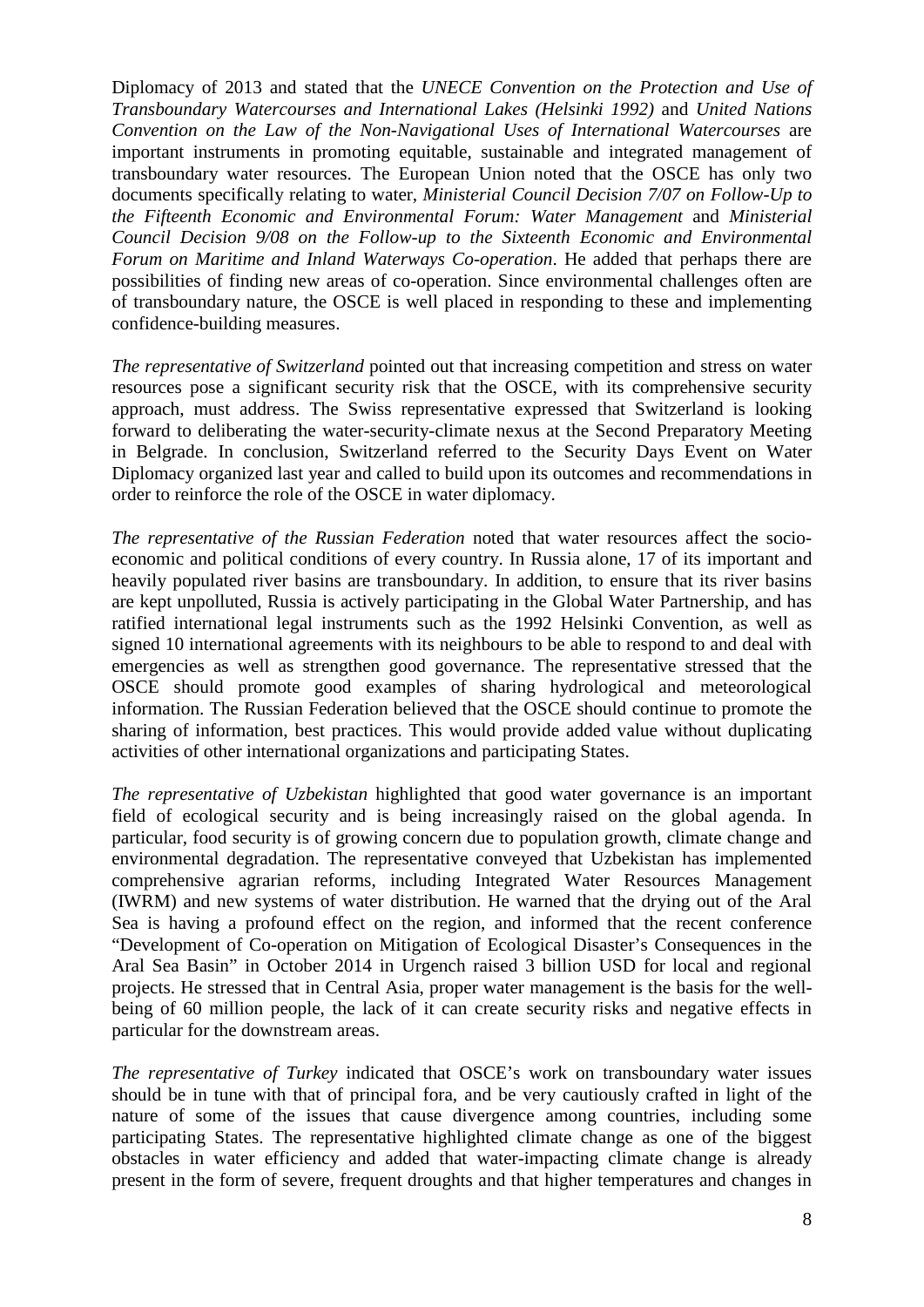extremes are creating uncertainties in availability and distribution of water resources necessitating development of appropriate climate change adaptation strategies. The representative indicated that the underpinning principle of the Turkish transboundary water policy is the utilization of the transboundary rivers in an equitable, reasonable and optimal manner in the interest of riparian States. Turkey considers water as a source of co-operation and believes that riparian States should adopt a comprehensive approach to water issues. It considers that since transboundary waters have their own specific characteristics and peculiarities, transboundary water issues should be handled first and foremost among the riparian countries. In this regard, possible contributions by third parties and entities may be envisaged once such a process is complete.

*The representative of Armenia* raised the issue that access to water is an individual human right and as such it should be protected by human rights covenants. The OSCE can bring added value by identifying needs and assessing gaps. To identify the current needs, it is essential that the OSCE can engage in processes in which there is an absence of bilateral and multilateral negotiations. Additionally, it was highlighted that the OSCE's involvement in ENVSEC provides a good framework for such discussions on good water governance, to which the work of the field operations brings a significant added value. Furthermore, the representative of the Armenian Delegation mentioned the support provided by the Aarhus Centres on the ground and by projects addressing the grassroots level, such as the Civic Action for Security and Environment (CASE)-Small Grants Initiative. In summarizing, the representative expressed that water diplomacy cannot be a zero-sum game and that confidence building measures are one of the most important tools of water diplomacy.

*The representative of Slovenia* noted that the country is actively striving to enhance crossborder co-operation and consensus for planning and implementing coordinated measures to reduce the negative effects of climate change by: 1) drafting the Sustainable Development Strategy for the Adriatic; 2) heading the drafting of the EU Strategy for the Adriatic and Ionian Region; 3) enhancing co-operation in the Sava river basin at a sub-regional level, with the implementation of the Danube River Protection Convention and the adoption of the Sava River Basin Management Plan (December 2015); 4) drafting the Flood Risk Management Plan in the Western Balkans; 5) drafting an initiative to enhance co-operation on the preservation of biodiversity in the Dinaric Arc.

*The representative of the United States of America* expressed his strong support for the focus on water governance and outlined three key points: 1) Water scarcity and poor water quality will increase disease, undermine economic growth, limit food productions, and become a threat to peace and security in many regions of the world. Climate change will exacerbate these issues; 2) Good governance plays a key role in meeting water demands, and there is a need to push the tools and capacities of the OSCE to their highest potential; 3) One should not shy away from the potential of the OSCE as a platform for dialogue on these issues.

*The representative of Spain* welcomed the topic and outlined three main areas of importance to Spain: (1) a holistic approach to river basin management, (2) the fight against extreme events, and (3) transboundary co-operation. Regarding the last point, he recalled that Portugal and Spain signed the Albufeira Convention in 1998. He underlined that Spain is fully engaged in the promotion of access to water and sanitation as a basic human right. Noting Spain's joint engagement with Germany in the UN in this respect, he expressed his wish for continuity on this topic with the incoming Chairmanship.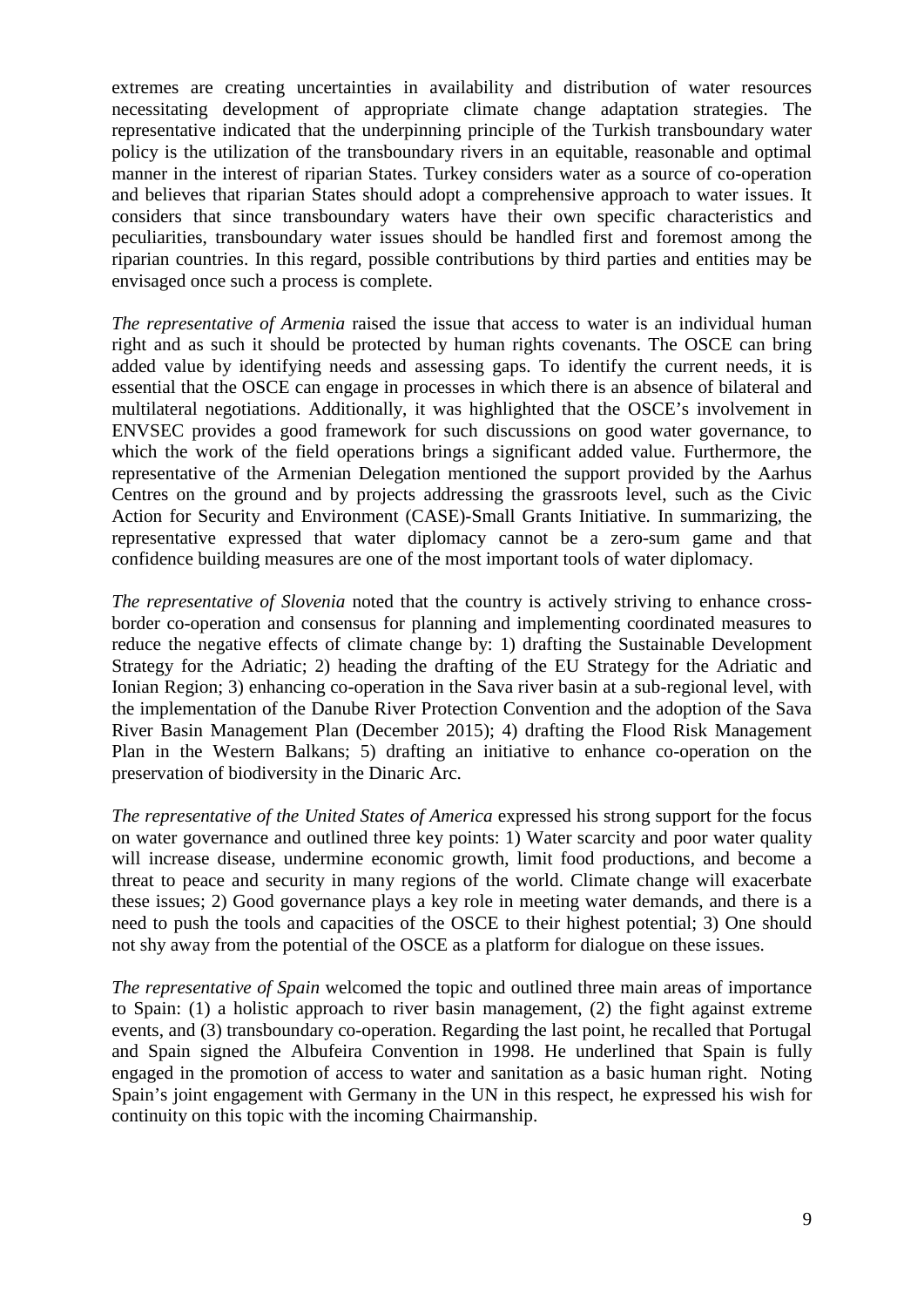*The representative of the OSCE Parliamentary Assembly* reiterated that the Vilnius, Monaco, Istanbul, and Baku Declarations have raised the issue of water security and have provided an extensive list of recommendations.

The following conclusions and recommendations can be drawn from the discussion:

- The multiple water challenges related to global growth and climate change can threaten social and political stability.
- Good water governance is key in meeting water demands and preventing conflict.
- The OSCE needs to focus upon a multi-sectoral and multi-disciplinary approach to water security;
- The need to maintain trade and co-operation is crucial in preventing conflict;
- The need to create and enable an environment based on an adequate set of mutually supportive policies and a comprehensive legal framework;
- The OSCE should enforce its engagement in water diplomacy through interdisciplinary co-operation and confidence building measures;
- The OSCE should promote good examples of best sharing practices on hydrological and meteorological information;
- Climate change remains one of the biggest obstacles in water efficiency;
- Water scarcity and poor water quality will increase diseases, undermine economic growth, limit food productions, and become a threat to peace and security.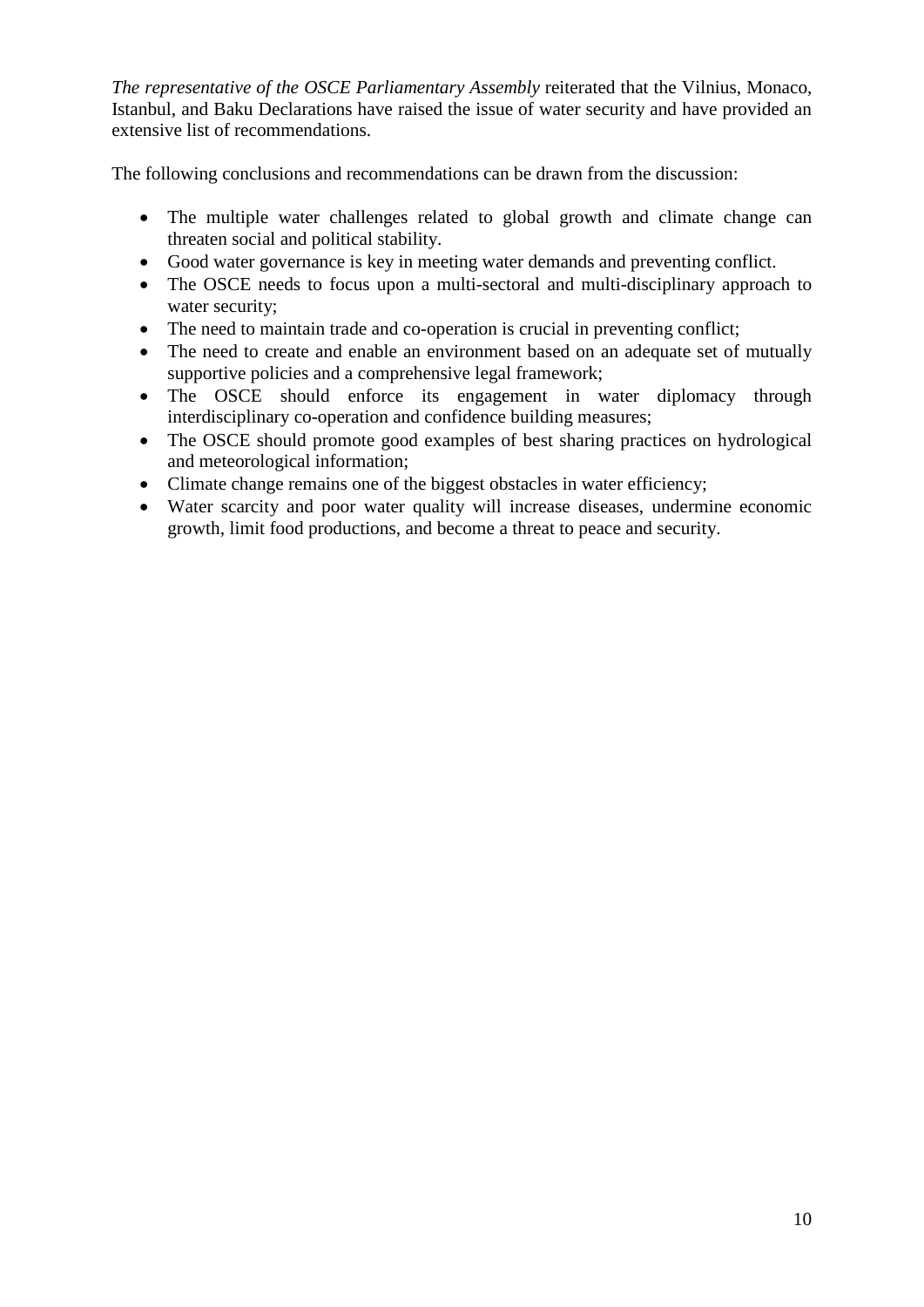#### *Session I: Water governance – approaches, elements, actors*

**Moderator: Ambassador Tomislav Leko**, Permanent Representative of Bosnia and Herzegovina to the International Organizations in Vienna, Chairperson of the Economic and Environmental Committee

**Rapporteur: Ms. Jenniver Sehring**, Environmental Affairs Adviser, Office of the Coordinator of OSCE Economic and Environmental Activities

#### **Speakers:**

- − **Mr. Håkan Tropp,** Managing Director, Knowledge Services Department, Stockholm International Water Institute
- − **Mr. Peter Glas,** President, Netherlands Association of Regional Water Authorities, Chair of OECD Water Governance Initiative
- − **Dr. Benjamin Pohl,** Senior Project Manager, Adelphi
- − **Ms. Eileen Hofstetter,** Water Policy Advisor, Global Programme Water Initiatives, Swiss Agency for Development and Co-operation

*Ambassador Tomislav Leko* introduced the session by stressing that water governance is about joint decision making and identifying values, which requires public discourse and rule of law.

*Mr. Håkan Tropp, Stockholm International Water Institute,* introduced the general concept of water governance, which UNDP defines as the range of political, social, economic and administrative systems that are in place to develop and manage water resources and the delivery of water services, at different levels of society. The insight that the water crisis is a governance crisis reversed the focus and entry point to address water challenges. He stressed the role and importance of politics, the quality of institutions and interaction between organizations, as well as that water governance should be neutral and forward looking.. Water governance approaches moved from state-centric to polycentric governance, which advocates for shared responsibility between government, civil society and private sector. While water reforms were often successful in terms of legislation, there are still many challenges in implementation. This shows that stronger governance is needed, in particular transparency, accountability, and integrity. He pointed to corruption as a relatively new issue in water governance, which needs more attention. Mr. Tropp recommended following a practical approach to water governance with concrete tools, looking more closely into water integrity, social equity and anti-corruption matters and strengthen research on the nexus between water governance and security in broad sense.

*Mr. Peter Glas, Chair of the OECD Water Governance Initiative (WGI)*, stressed the importance of water governance for security, stability and welfare. The OECD, through its Water Governance Initiative (WGI) as a multi-stakeholder platform, is aiming to advise governments on the design and implementation of water policies. He gave an overview of the draft OECD Water Governance Principles, which are currently being developed in a bottomup fashion within WGI and extensively discussed with OECD members in the relevant subsidiary bodies. These 12 principles aim to increase efficiency, effectiveness, and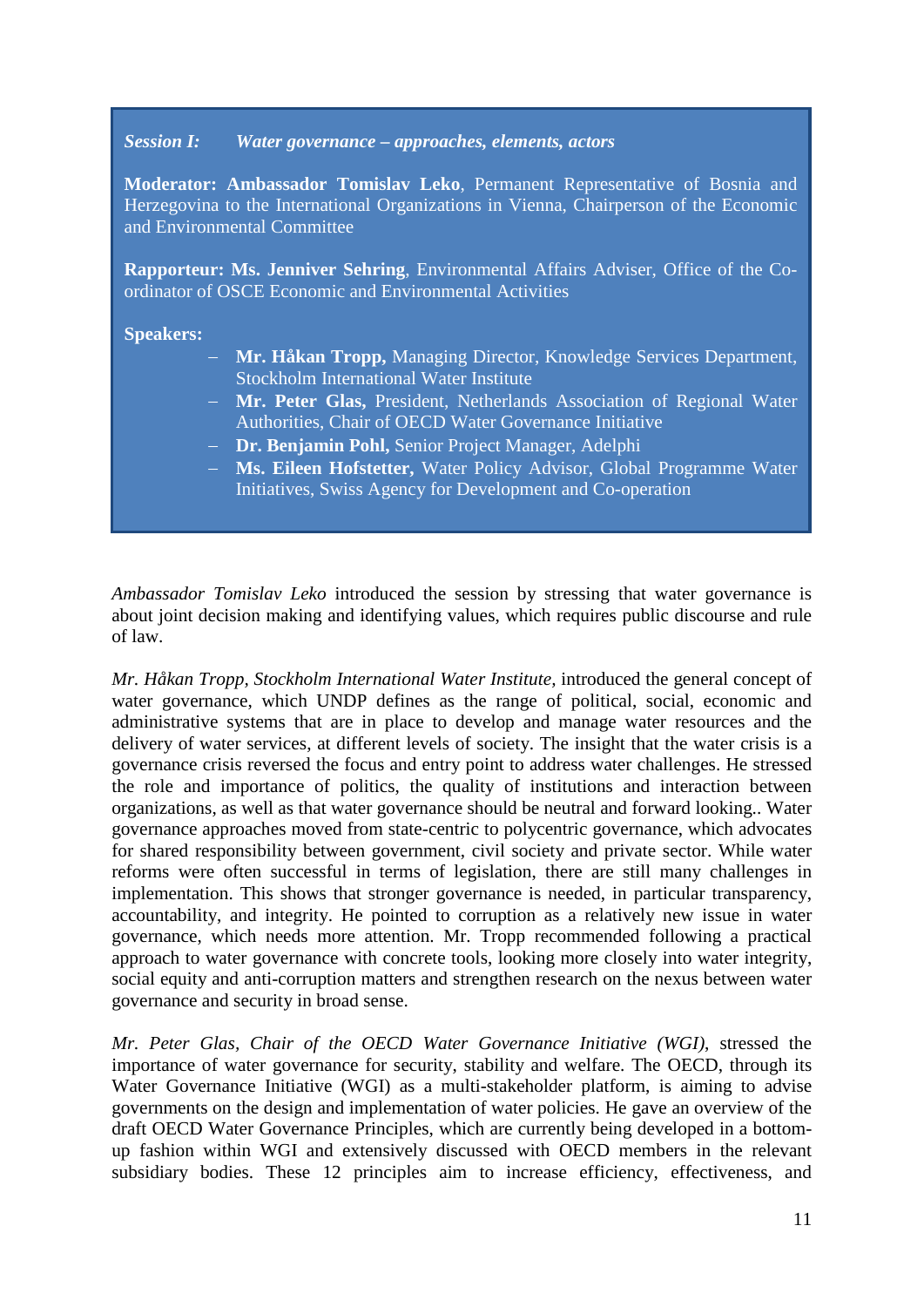engagement and trust, and include concrete indicators. They are expected to be endorsed by the OECD Ministerial Council in June 2015. The draft principles are currently under consultation and OSCE participating States are invited to comment on them. Mr. Glas highly welcomed that the OSCE has already established connections with the OECD WGI and considers a membership.

*Mr. Benjamin Pohl, Adelphi*, focused on how foreign policy could better address transboundary water co-operation and water policy. Based on a recent report commissioned by the German Federal Foreign Office, he argued that there was a trend to support technical co-operation but this would not automatically translate into political collaboration. Foreign policy makers need to come in as they have the mandate and skills to address political issues. Instead of only using technical co-operation and keep politics out, strategies for water cooperation should reflect and harness political realities in basins. In general, the political opportunities of co-operation are bigger than risks. He called to persuade foreign policy makers that transboundary water issues are worth their attention. He identified the following as three main challenges: the need for facilitating agency, improving co-ordination among and within countries, as well as enabling actors and developing institutional capacities.

*Ms. Eileen Hofstetter, Swiss Agency for Development and Co-operation (SDC)*, stressed that only a small percentage of all financing dedicated to the water sector is focused on water governance. This could have adverse implications as the global water crisis is not just a threat but a threat multiplier, with implications for food and energy security, as well as political and social stability. In order to achieve good water governance, it is imperative to provide better information for planning, management and policy making, to strengthen institutions, and to ensure sustainable infrastructure measures. She gave examples of three SDC projects that support best practices in the implementation of good water governance: The iMoMo Central Asia project which focuses on access to information and transparent monitoring in Kyrgyzstan and Kazakhstan; the Integrated Water Resources Management in the Ferghana Valley project (Central Asia) to improve water management through IWRM-driven institutional changes; and the Water and Sanitation Project Moldova with a multi-level approach focusing on investment and infrastructure. In a reference to the Sustainable Development Goals, she also welcomed that the water goal as adopted by the Open Working Group calls for "the implementation by 2030 of integrated water resources management at all levels, including through transboundary co-operation as appropriate".

Then the floor was opened for discussion.

*A representative of Albania* asked for mechanisms for stronger international pressure on governments that do not follow sustainable water policies, referring to the example of contracts of the previous Albanian government with private companies to construct 600 small hydro-power plants without taking environmental impacts into account.

*A representative of the European Union (EU)* commended River Basin Management (water management according to hydrological unit) as best model for water management. Criteria for successful water governance are clear objectives, meaningful sectoral and stakeholder involvement, resource allocation, and effective institutional setting at river basin level. He stressed that adequate governance and co-operation at regional and transboundary level ensure peace and security.

*A representative of the Regional Environmental Centre for Central and Eastern Europe (REC)* informed the participants about a recent project funded by Switzerland in MENA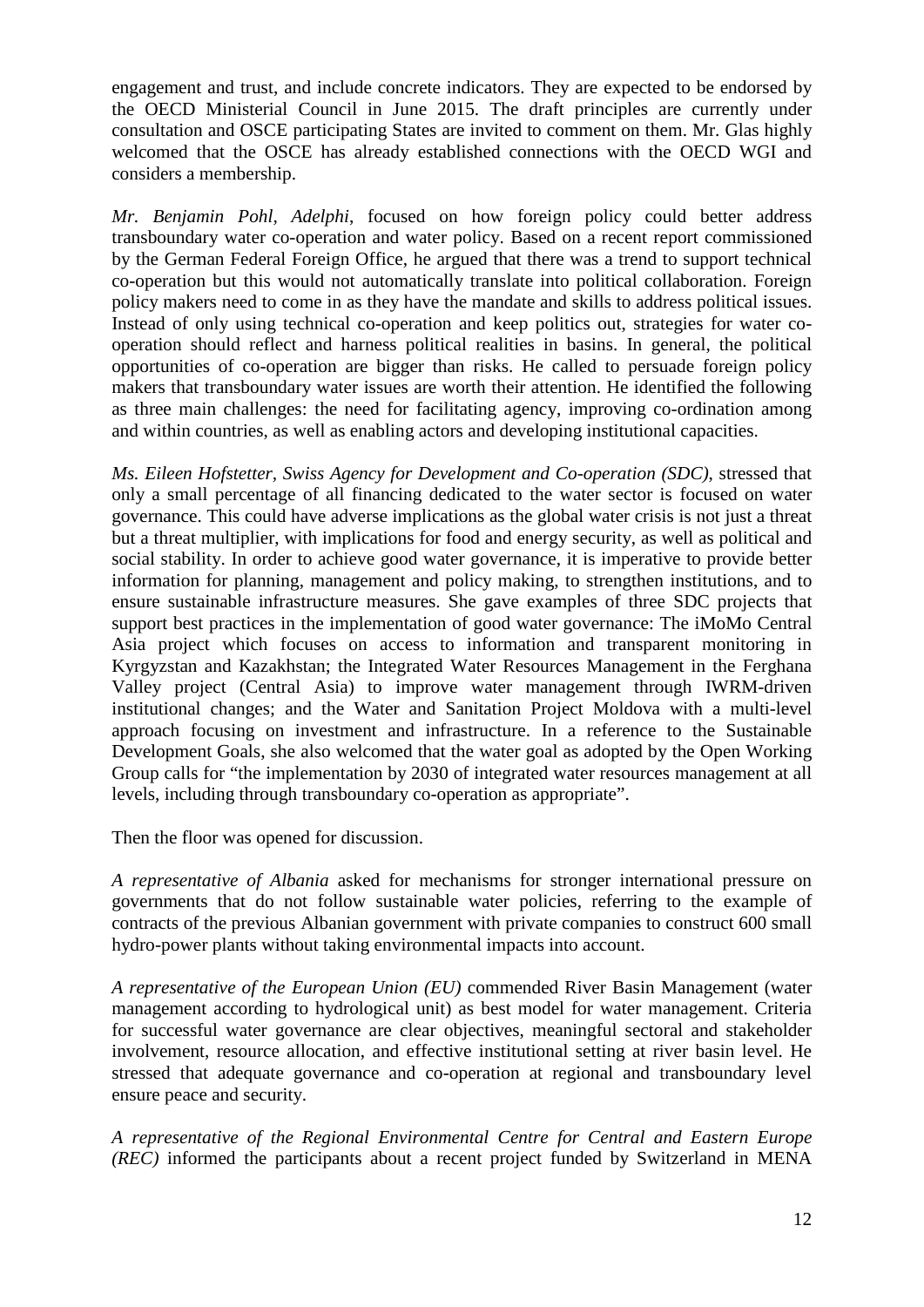region, which aimed to support capacities for IWRM, dialogue on water issues, and adaptation to climate change in the water sector at national and regional levels.

*Mr. Tropp* reminded that the River Basin Management approach is often difficult to implement, for example due to resistance from government to devolution of power, or insufficient transfer of finances and capacities. He urged to view water reform as an iterative process, and to be realistic about human and financial capacities and resources.

*A representative of the Republic of Serbia* welcomed the clear link of water governance and security in all presentations.

*A representative of UNECE* welcomed the Swiss engagement in Moldova and informed about ongoing work on a policy-guidance on benefits of water co-operation in the framework of the *UNECE Water Convention*. An upcoming workshop will focus on geopolitical and regional economic benefits. He would welcome co-operation with the OSCE to test these benefits in different basins.

*A representative of UNISDR* expressed his appreciation of last year's Ministerial Decision on Enhancing Disaster Risk Reduction (MC.DEC/6/14), which will be considered in further discussions of the post HFA framework. He requested guidance how UNISDR could work closely with the OSCE on implementation and reporting.

In the speakers' concluding remarks, *Mr. Tropp* reminded about the importance to not only develop policies, but also take care of their proper implementation.

*Mr. Glas* supported this by adding that policies have to be formulated in a pragmatic way. He stressed that the WGI process with its wide array of stakeholders was rather unique and new for the OECD. Finally, he pointed to the role of the current OECD Secretary General Angel Gurría, who chose water as one of his three priorities.

*Mr. Pohl* reiterated that a focus on the technical level alone is often insufficient, and politics have to be targeted.

*Ms. Hofstetter* added that apart from implementation and pragmatism, long term commitment and flexibility in approaches are key for effective water governance.

The following conclusions and recommendations can be drawn from the discussion:

- Pursue a pragmatic approach to water governance with concrete tools;
- Strengthen research and application on the nexus between water governance and security as well as critical governance elements;
- Bring water issues to the agenda of foreign policy-makers;
- Contribute to the work of the OECD WGI in developing draft Water Governance Principles;
- Combine support for technical co-operation with a political engagement reflecting and harnessing political realities in basins;
- Co-operate with UNECE on case studies on the geopolitical and regional economic benefits of transboundary water co-operation;
- Co-operate with UNISDR in the implementation and follow-up of the Ministerial Decision on Enhancing Disaster Risk Reduction (MC.DEC/6/14).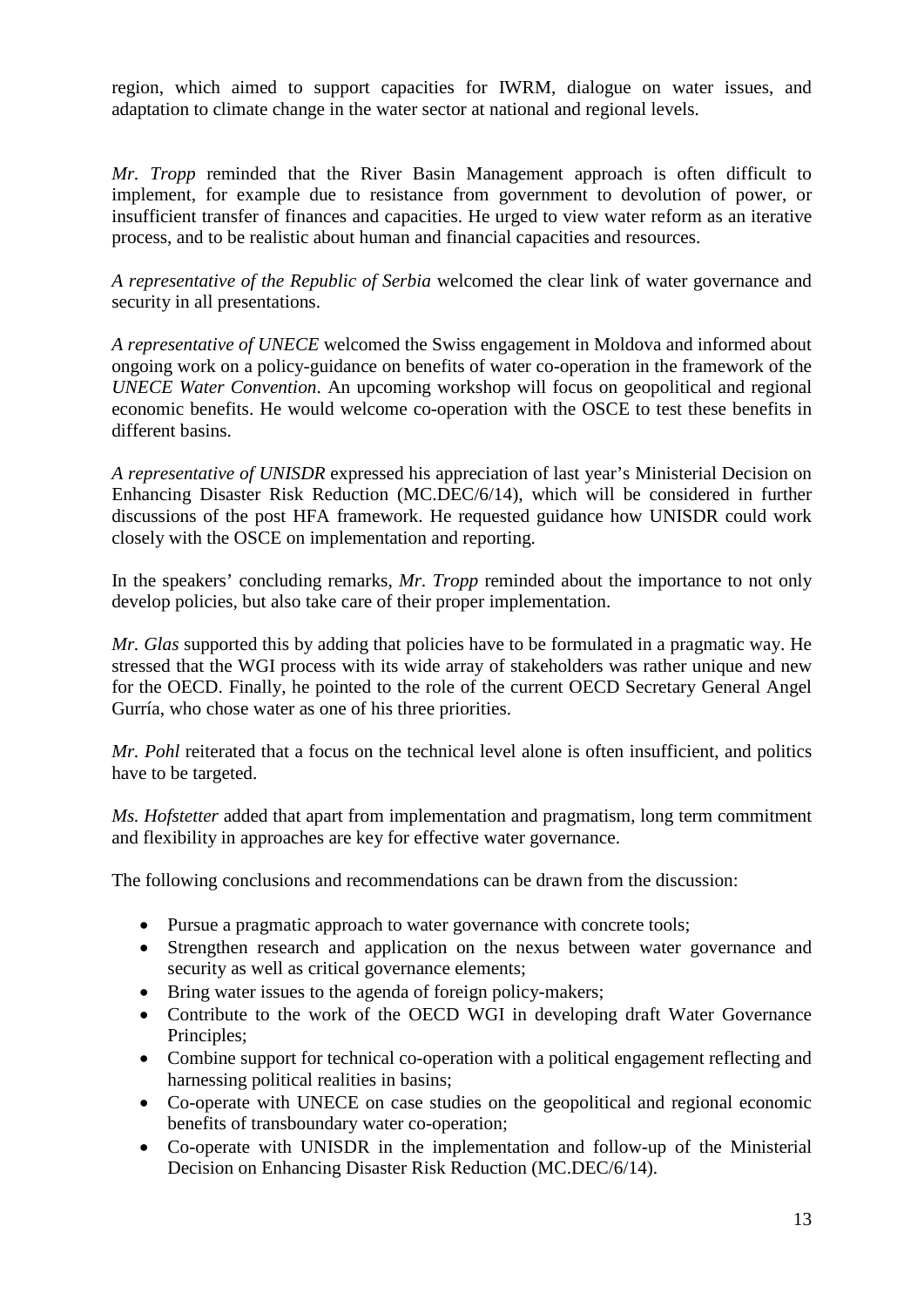#### *Session II: Water governance across sectors: Fostering food and energy security*

**Moderator: Mr. David Wiberg**, Acting Director of the Water Programme, International Institute for Applied Systems Analysis

**Rapporteur: Mr. Manav Sachdeva**, Environmental and Economic Officer, OSCE Centre in Bishkek/Osh Field Office

**Speakers:** 

- − **Mr. Gheorghe Constantin,** Director, Ministry of Environment, Romania, Chair of the EU Water Initiative's Working Group on Eastern Europe, Caucasus and Central Asia
- − **Mr. Cameron Ironside,** Programme Director, Sustainability, International Hydropower Association
- − **Mr. Nicholas Bonvoisin,** Secretary, UNECE Convention on the Protection and Use of Transboundary Watercourses and International Lakes
- Mr. Tom Mollenkopf, Senior Vice-President, International Water Association

The *moderator Mr. David Wiberg, Acting Director of the Water Programme, International Institute for Applied Systems Analysis (IASA)*, welcomed the participants to the second session and presented IASA's mandate which is to conduct policy-oriented research into problems that are too complex to be handled by a single country or discipline. He noted that water falls under this scope as water needs to be managed across different scales. He added that water would become a globally scarce good which is why we must work together to manage water security as solutions cannot be reached locally anymore. He recognized the challenge of bringing all stakeholders together would not always be easy.

*Mr. Gheorghe Constantin*, *Director at the Ministry of Environment of Romania and Chair of the EU Water Initiative's Working Group on Eastern Europe, Caucasus and Central Asia* stated that the EU Water Initiative (EUWI) has two main objectives: a) to promote water and sanitation in order to meet the Millennium Development Goals (MDGs), and b) to promote the implementation of Integrated Water Resources Management (IWRM). The main operational instrument of the EUWI are the "National Policy Dialogues (NPDs)" at senior political level, which serve as a cross-sectoral platform for negotiating water management and result in the preparation and implementation of "policy packages". The NPDs on IWRM have addressed water legislation, issues of drinking water quality, national policies for management of transboundary waters, and adaptation of water sector to climate change. Several projects with successful results have been mentioned focusing on different areas of water management, such as water quality, water supply and sanitation, and water and health.

*Mr. Cameron Ironside*, *Programme Director for Sustainability, International Hydropower Association (IHA),* highlighted two main elements of sustainable hydropower: (1) build the right dams, and (2) build dams the right way. To achieve this, the IHA has developed the *Hydropower Sustainability Assessment Protocol.* He stressed that sustainability is not a question of size, as the effects of many small hydro-power plants can cumulate to larger impacts. The sustainability in hydropower projects is more of a concern than the size of a project. In view of climate change, storage of water is of key importance. 'Building the right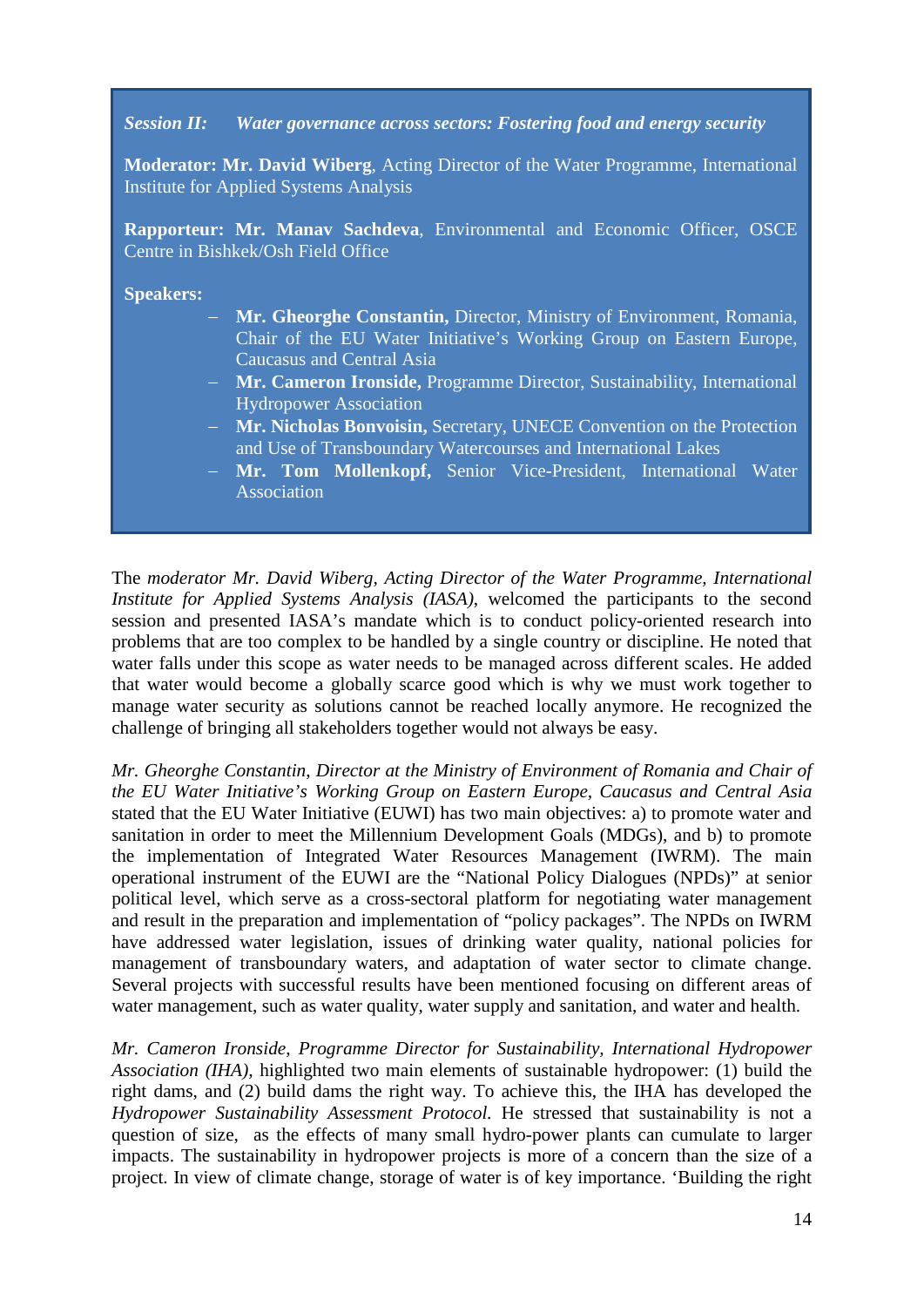dams the right way' involves using the right tools to look at alternatives, and long-term costs to the country and holistic environmental costs rather than construction-of-project costs only. He added "the true cost of a dam never shows up on the balance sheet". Societal costs and social/environmental costs must also be considered. The *Hydropower Sustainability Assessment Protocol* took ten years to develop and encompasses all aspects of sustainability: It helps to address the concerns highlighted above so that stakeholders, having refined the tool, may look at integrated topics including benefits, gender issues, displacement, feasibility, labour conditions and other comprehensive assessments such as cultural heritage etc.

*Mr. Nicholas Bonvoisin, Secretary of the UNECE Convention on the Protection and Use of Transboundary Watercourses and International Lakes*, stressed the nexus between water, food security, energy security, climate change and ecosystems that required co-ordination and co-operation between water management agencies and other sectors. Mr. Bonvoisin, underlined the importance of transboundary co-operation and presented various examples of UNECE activities in this respect. He commended the immense support of the Environment and Security Initiative (ENVSEC) on these processes. Climate change adaptation also remains important to address these concerns. This approach of nexus helps to bring people together in workshop-type programs with representatives from the agriculture and energy sector, water and environment administrations, state companies, the private sector as well as civil society, to tackle challenges and look at inter-sector linkages to address these concerns. Finally there are more benefits of looking at the basin as a whole that is achievable only through joint action. He requested the OSCE to promote the Water Convention with a view to encouraging its participating States to become parties to the Water Convention. He also underlined the role that the Aarhus Centres could play in providing impetus at national level to the implementation of the Convention.

*Mr. Tom Mollenkopf, Senior Vice-President of the International Water Association,*  contributed a perspective from the OSCE's Partner for Co-operation, Australia, that faces huge challenges of water scarcity and climate change impacts and which at the same time needs a good co-ordination between the federal states. He stressed that, as technical efficiency is already well developed and technical innovation is marginal at best, efforts have to focus improving allocative efficiency. Mr. Mollenkopf introduced different approaches such as the building of water markets with their ability to negotiate and allocate remaining water to market forces with the governments playing a regulatory framework role. Australia's National Water Initiative of 2004 committed federal and state governments to economically efficient water use and improved environmental outcomes. For urban water supply, "security through diversity" helped Australian cities to not rely on one single source of water supply. Valuing and pricing water may be helpful to address water scarcity. Water efficiency, measurement, and tradable entitlements have been improving in rural and agricultural water management. Moving away from central control to an area of mix of control, regulation, and markets to address water markets via a "cap and trade" approach while needing to be looked at critically, may be instructive. He concluded by reiterating that allocative efficiency, although still less understood, offers greater potential gains than technical efficiency and that markets are key to allocate scarce water resources for its highest and best use*.*

The *moderator Mr. Wiberg,* stated that water does not respect political boundaries and water, energy and food security must be managed together in order to address this challenge. Improved frameworks for water management are vital. Implementation is critical and widest possible consortiums are needed to arrive at wide political consensus.

Then the floor was opened for discussion*.*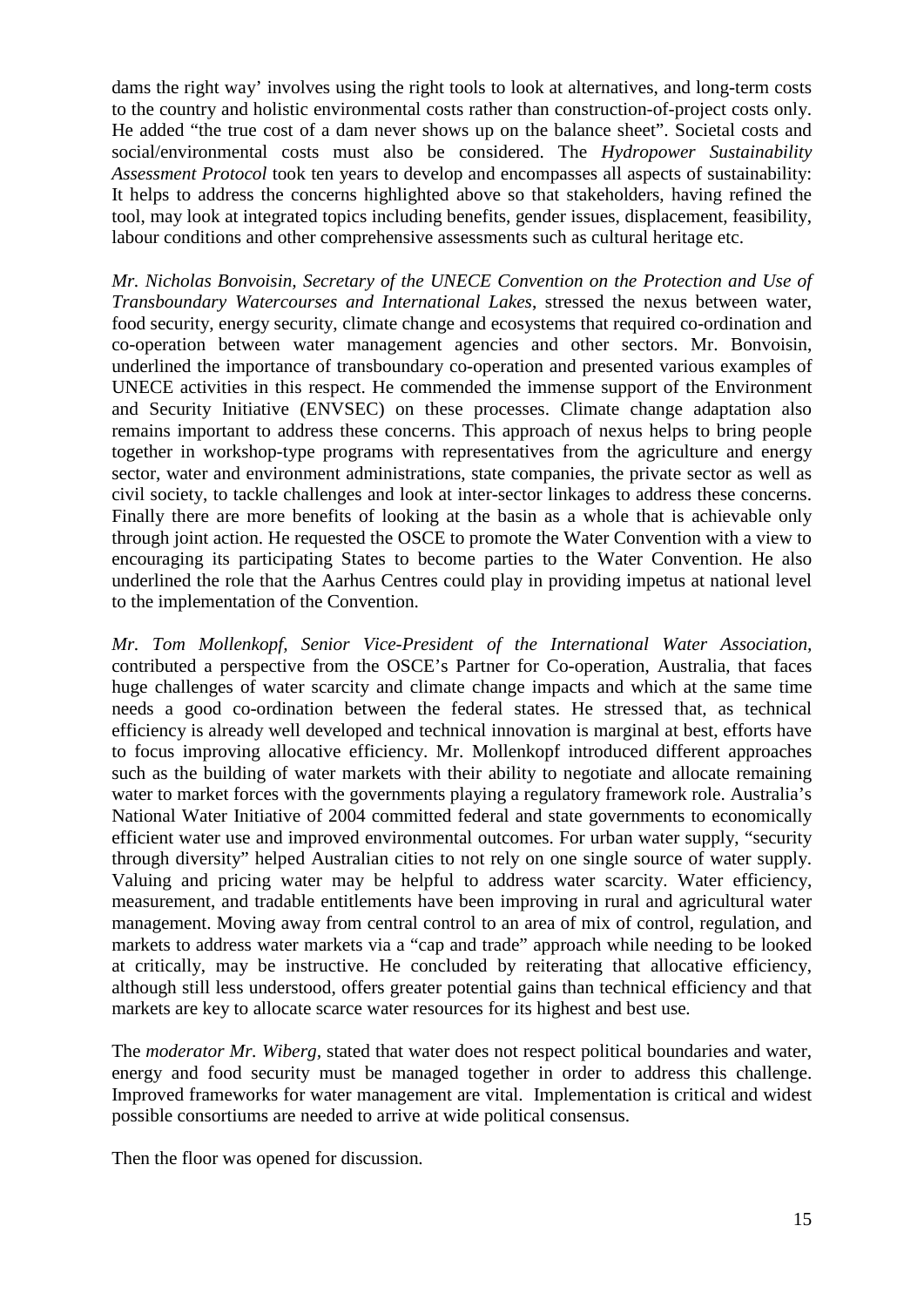*A representative from Lithuania* stated that transboundary water co-operation has the potential to create significant benefits; it can enhance economic growth, human development, political stability and human security. This should be based on international legal agreements and transboundary environmental impact assessments. She noted that the implementation of *UNECE Convention on the Protection and Use of Trans-boundary Watercourses* is of crucial importance for the OSCE area. The representative regretted that some countries still have no agreements despite long-term negotiations, as it is the case with the Neman River Basin. She stressed that no country should implement large-scale projects without consulting neighbouring countries and expressed Lithuania's concern about nuclear power projects in the Russian Federation and Belarus, on locations close to Lithuania's borders.

*A representative from Italy* expressed support to the co-operation in the field of water governance and OSCE work in this respect. Social, economic and holistic approaches to water at regional level will be extremely helpful. The representative informed about a nexus case study on the Isonzo/Soca River shared by Italy and Slovenia, which is conducted in the context of the Alpine Convention and will be presented at the  $7<sup>th</sup>$  Meeting of the Parties of the UNECE Water Convention in Budapest in November this year. This could be seen as a good practice example of co-operation through international treaties and transboundary conventions, and may serve as a starting point for a wider application in other regions of the world.

*A representative from Tajikistan* stated the Republic of Tajikistan occupies the eighth place in the world in terms of water resources with a huge hydropower potential, of which it uses only less than 4 per cent. Tajikistan could provide cheap and clean energy to Central Asia to cover growing demands and reduce oil and coal consumption and emissions. He concluded that stability and development in the region would improve if the countries would co-operate to cope with challenges and manage water jointly.

*A representative of the International University of Development Studies* stated the importance of safe deactivation of chemical weapons at the bottom of the Baltic and North Seas and suggested to establish a group of specialists with OSCE mandate for this purpose.

*A representative from the Czech Republic* asked Mr. Mollenkopf whether Australia was able to achieve water security merely by demand management without any new water storage capacities.

*Mr. Mollenkopf*, in his reply, mentioned that, depending on the region, water efficiency might not be sufficient for ensuring water supply. In West Australia, it is complemented by desalinisation plants and groundwater recharge with recycled water.

*A representative of the Regional Environmental Centre (REC)* expressed appreciation that water governance is being discussed and commended the contribution of Aarhus Centres. She informed about an ongoing project on transboundary water co-operation in SEE, stating that the main driving process in SEE is the SEE 2020 strategy which is very important for the region. The REC representative further stated that the nexus approach is clearly the approach for SEE 2020. The main conclusions of SEE 2020 discussions are that the nexus approach can assist sustainable development, but it should be implemented in a practical and pragmatic way.

*A representative from the Russian Federation* objected that Russia would impede an agreement on the Neman River and referred to a number of agreements Russia has on other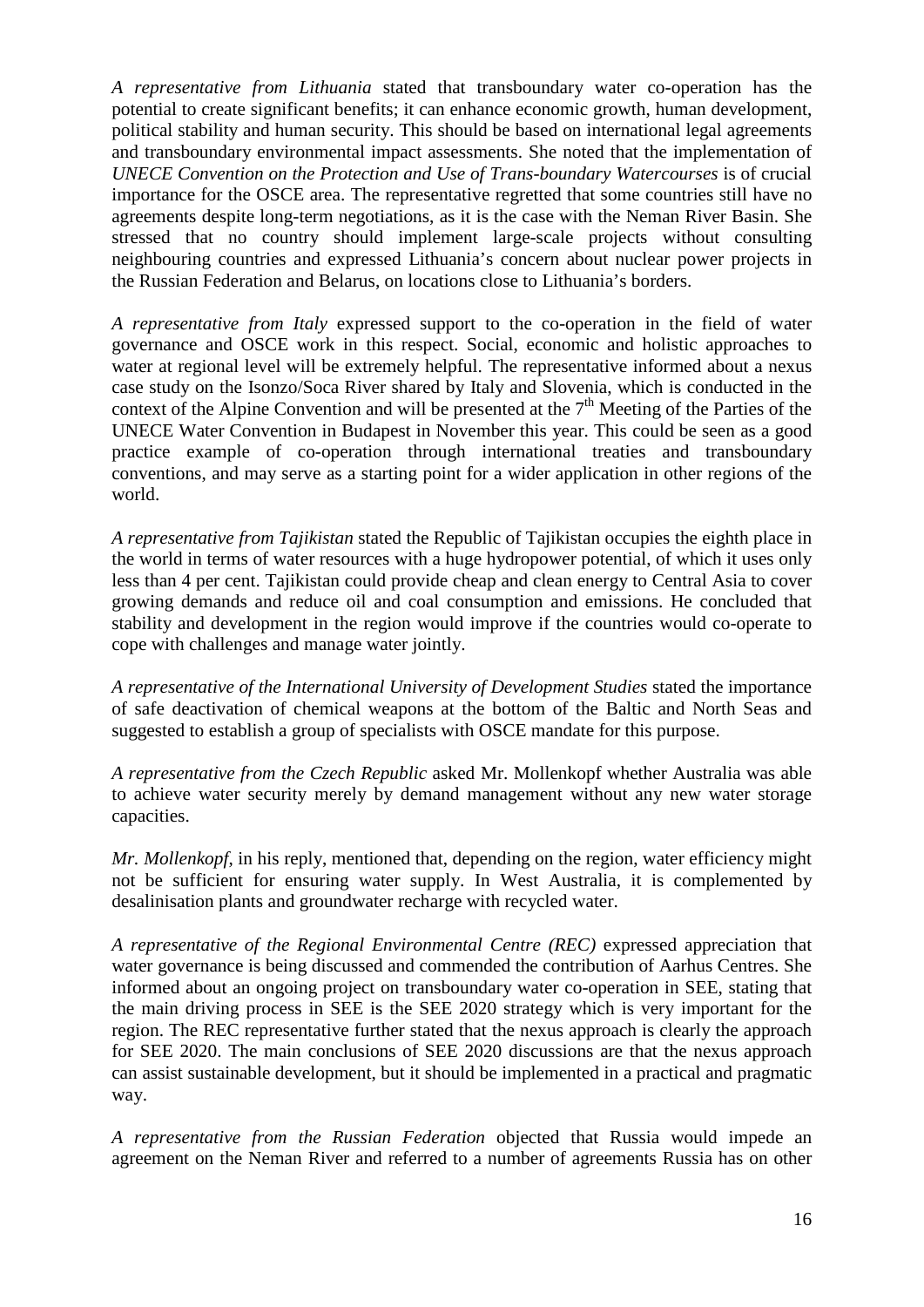transboundary rivers. With reference to the nuclear power plant in Kaliningrad, he stated that construction has been stopped and if continued it will be based on IAEA standards.

In the speakers' concluding remarks, *Mr. Bonvoisin* reiterated the importance of transboundary water co-operation and dialogue. While the nexus approach will not solve all problems, it is a useful additional tool.

*Mr. Ironside* echoed this by pointing to beneficial role transboundary water issues can play in regional integration discussions.

*Mr. Constantin* reiterated the importance of dialogue among different sectors and reminded that all actions have costs – if not financial than other.

*Mr Mollenkopf* stressed that solutions have to be multidimensional.

The following conclusions and recommendations can be drawn from the discussion:

- Transboundary water issues offer more opportunity for co-operation in the region rather than source of conflict;
- Energy, food, and water ultimately should be looked at comprehensively in a nexus approach and co-ordination between different sectors and stakeholders is paramount;
- Water efficiency is a key strategy to ensure water security and has to involve multiple instruments beyond technical measures;
- Sustainability of hydropower has to include financial, economic, social, environmental aspects;
- Promising tools are existing for ensuring water, food and energy security and taking cross-sectoral needs into account, for example the EUWI National Policy Dialogues, the UNECE Nexus Assessments, the IHA Hydropower Sustainability Assessment Protocol, or the ENVSEC Initiative.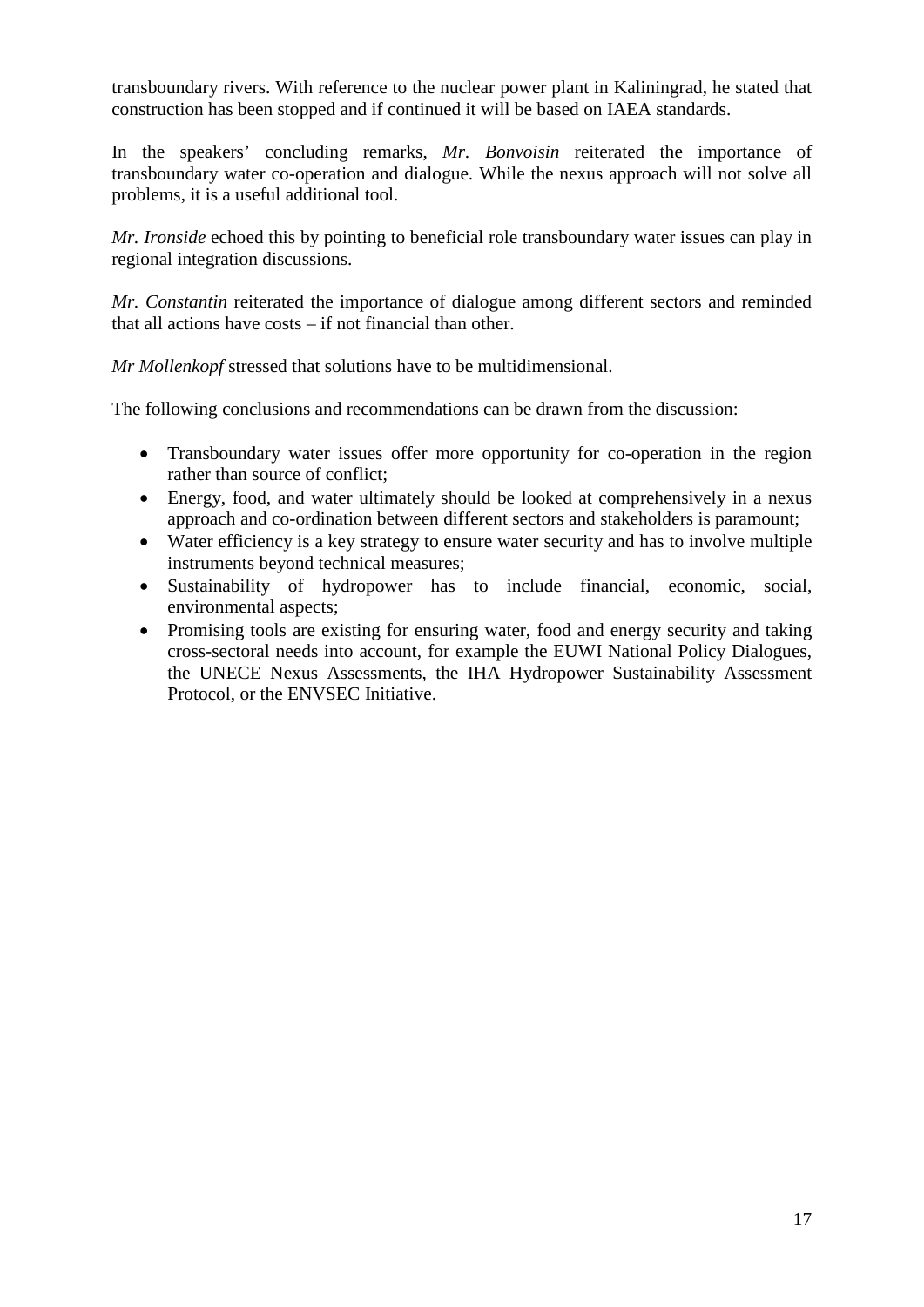#### *Session III: Water governance and the environment: Protecting ecosystems and increasing water efficiency*

**Moderator: Mr. Walter Kling**, Secretary General, International Association of Waterworks in the Danube Catchment Area

**Rapporteur: Mr. Leonid Kalashnyk**, Environmental Programme Officer, Office of the Co-ordinator of OSCE Economic and Environmental Activities

#### **Speakers:**

- Dr. Dejan Komatina, Secretary, International Sava River Basin **Commission**
- **Mr. Rolf Olsen, Senior Technical Lead, Institute for Water Resources.** U.S. Army Corps of Engineers, Alliance for Global Water Adaption
- − **Ms. Ekaterina Strikeleva,** Head, Water Initiatives Support Programme, the Regional Environmental Centre for Central Asia
- − **Ms. Jovana Husemann,** Research Associate, Institute for Sanitary Engineering, University of Stuttgart

*The moderator Mr. Walter Kling, Secretary General, International Association of Waterworks in the Danube Catchment Area,* explained that the third session will focus on security-related benefits of sustainable management of water ecosystems, climate change and water governance as well as partnership frameworks for environmental protection and efficient use of water at local, national and transboundary level. Furthermore the speaker would present technological innovations for efficient collection, treatment and re-use of water.

*Mr. Dejan Komatina, Secretary, International Sava River Basin Commission,* commenced his presentation by providing a historical background on the co-operation in the Sava River basin which was the largest national river of the former Yugoslavia and is currently an international watercourse. He underlined that the need for economic development of the riparian countries became a strong driver for co-operation in the river basin and presented the existing legal and institutional framework, including the Framework Agreement on the Sava River Basin and the International Sava River Basin Commission. The scope of co-operation includes both management plans and economic activities (navigation and river tourism) coupled with endeavours to harmonize relevant national legislation with EU requirements. The Commission co-ordinates a wide range of activities and most of them are implemented through projects agreed by all the riparian countries. A broad spectrum of stakeholders is involved horizontally and across all sectors of society, while the Commission ensures intersectoral co-ordination. Mr. Komatina noted the importance of developing a wide range of tools to involve stakeholders and the public at large in decision-making processes. He also pointed out that the co-operation in the basin is aligned with the processes under the UNECE Water Convention and the EU Directives. The benefits of this on-going co-operation include not only harmonization of regulations, methodologies and procedures and enhancement of cross-sectoral co-operation at national level but also increased level of mutual trust among the countries, which is a security-related benefit. Mr. Komatina also encouraged making best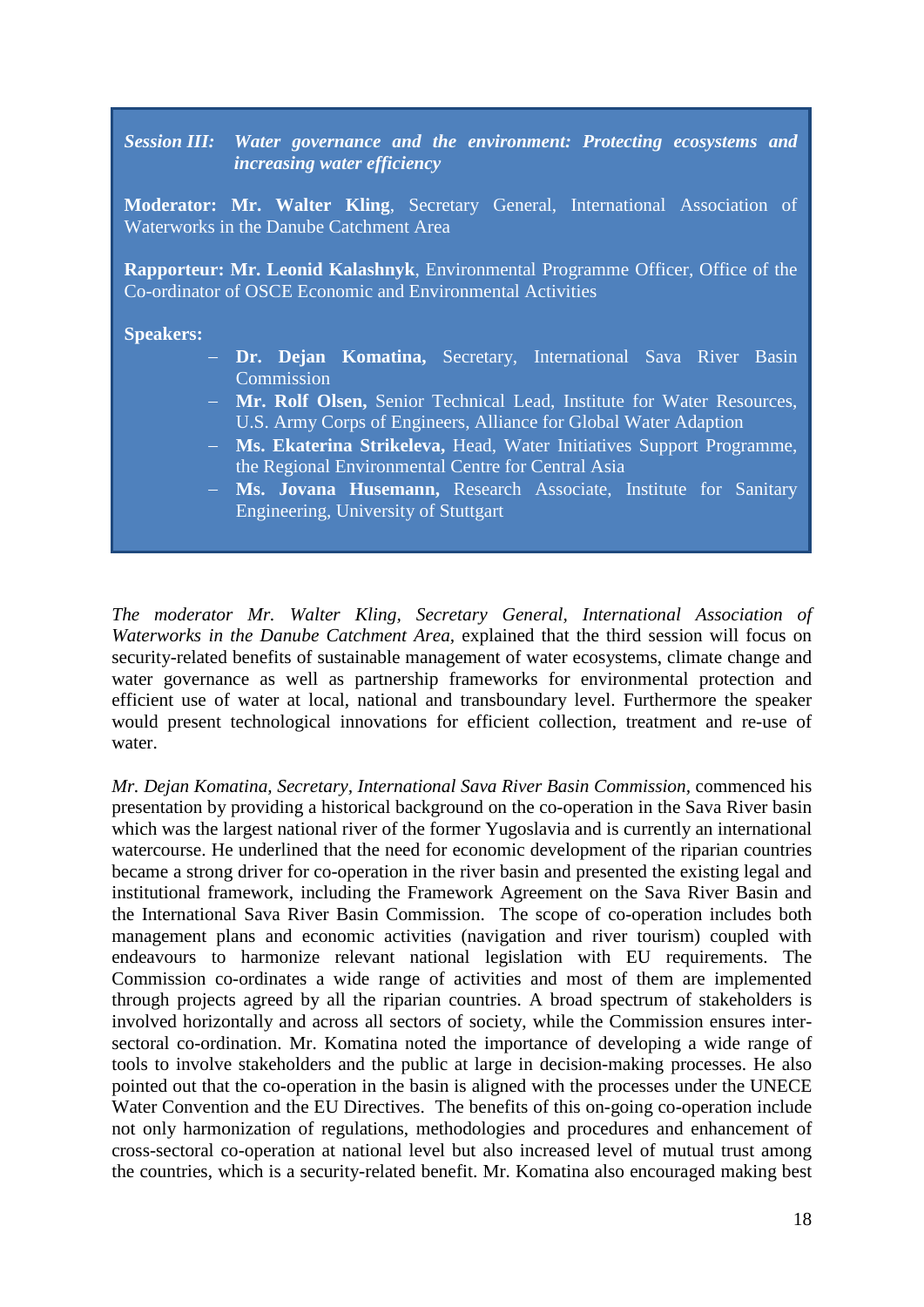use of basin organizations and providing them with necessary support to further increase benefits of such co-operation. Mr. Komatina also referred to the relevance of the OSCE's possible support to activities implemented by basin organizations.

*Mr. Rolf Olsen* gave a brief overview about the mission of the Alliance for Global Water Adaptation (AGWA) and elaborated on the linkages between management of water resources and security, particularly in the context of future climate uncertainty. He then outlined topdown and bottom-up approaches for climate adaptation decision making and presented two case studies of such decision making: International Upper Great Lakes Study (U.S. and Canada) and management of reservoirs in the Dniester river basin (Moldova and Ukraine). Mr. Olsen presented an AGWA-supported development of a risk framework for reservoir management to more effectively adapt to climate change in the Dniester basin, which is part of the climate change adaptation measures supported through the OSCE-UNECE joint work in this river basin. He underlined the relevance of bottom-up process for decision-making related to climate change adaptation, the capacity to meet regulation objectives under a broad range of possible future conditions, and flexible and adaptive management.

*Ms. Ekaterina Strikeleva* outlined a range of environmental challenges faced by countries in Central Asia, including demographic and economic pressures, resource intensiveness, aging infrastructure and climate change. Ms. Strikeleva then detailed the work of small basin councils (SBC) supported by the Regional Environmental Centre for Central Asia to involve local communities in Central Asia in the management of water. She stressed the importance of a bottom-up approach coupled with involvement of all relevant stakeholders to be responsive to local needs and to develop basin plans together with water and other relevant authorities. The small basin council model also makes it possible for transboundary cooperation between communities in neighbouring countries. Ms. Strikeleva listed a number of good practices including the development of IWRM basin plans, implementation of specific projects, reduction of water losses during irrigation, and the use of more advanced irrigation techniques, as well as the reduction of the risk for conflict through local decisions to install water-measuring equipment. While financial sustainability and insufficient legal knowledge remain a challenge, the success of the small basin councils depends on the involvement of interested people and the willingness of leaders to promote basin councils and plans. Ms. Strikeleva noted the role of the OSCE field operations as a catalyst for developing such basin councils.

*Ms. Jovana Husemann* presented traditional and optimized models for wastewater management. While traditional approaches may fall short of ensuring sustainable application, new models facilitate reduction of energy demand and address the growing scarcity of phosphorus, which is lost with wastewater. She referred to the existing potential for the optimization of wastewater management practices at two levels – wastewater treatment plant and local level (households). Ms. Husemann noted the need for an integrative nexus approach allowing water, waste and energy sectors to operate jointly with each other. An example of energy and material flows generation potential at municipal level was also presented to the audience. Ms. Husemann concluded by stressing the importance of sanitation both for rural and urban areas and need for local level-based innovation.

The floor was opened for discussion.

*A representative of the EU* referred to the importance the EU attaches to Central Asia, which it also identified as one of the priority areas in terms of water security in the July 2013 Council Conclusions on EU Water Diplomacy. Reference was also made to the associated financial resources the EU allocates for water and sanitation projects in the region. He noted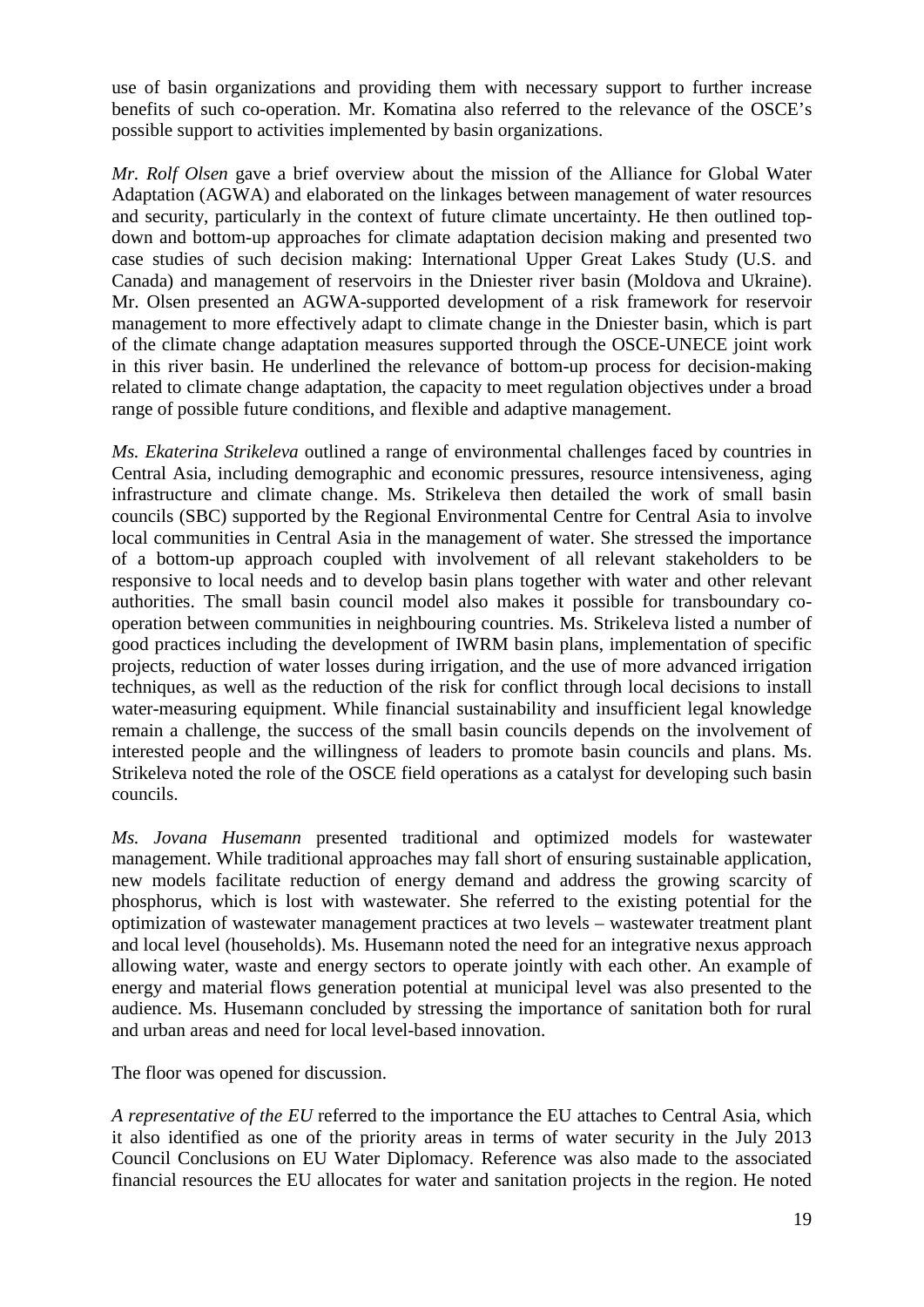the European Water Initiative as a policy framework for several projects at national level to provide support in this region and gave examples of some concrete projects in Central Asia. Water and sanitation is another important area for the EU and these issues should be reflected in designing the future Sustainable Development Goals. Security impacts of climate change are an important topic for the EU. He noted the OSCE as a security organization has a role to play in this regard, and the EU would welcome further deliberations in this context.

*A representative of Italy* highlighted the importance of the adaptation of water governance to climate change, particularly in the mountainous regions. He noted the local authorities' important role in responding to natural hazards, but also their limited knowledge to deal with climate change at local level. He drew attention to the guidelines on local adaptation to climate change for water management and natural hazards in the Alps, adopted during the 2013-2014 Italian Presidency of the Alpine Convention and underlined their relevance for other mountainous areas.

*A representative of Kazakhstan* thanked for citing Kazakhstan as a positive example in the area of water governance and referred to a recent forecast of water situation in Kazakhstan through 2040. He highlighted the most pressing issues and measures already taken by Kazakhstan to address an anticipated deficit of water. He underlined the need to tackle pollution of both local and transboundary water resources coupled with long-term planning. He also noted the active co-operation with the OSCE regarding safety of hydrologic installations as a successful example of disaster risk reduction activities.

*A representative of Belarus* noted that Belarus's new water code will enter into force in April 2015. The code takes into account the provisions of the EU Water Framework Directive, including environmental status of surface waters, basin principle, and involvement of civil society and basin councils with the involvement of different stakeholders. He gave examples of projects with which Belarus strives to expand transboundary water co-operation with its neighbours, in particular with the Baltic countries. He drew attention to the importance of planning next steps as the International Decade for Action "Water for Life" ends in 2015.

*The representative of Azerbaijan* referred to measures taken to strengthen water governance in Azerbaijan, development of a roadmap on IWRM and national programme for groundwater resources. He noted the challenge of water pollution as result of economic, household and other activities by the upstream countries in the context of the trans-boundary Kura-Araz basin and the wider implications of such pollution for Azerbaijan as a downstream country as well as the Caspian Sea. The representative noted the efforts by UNECE, GWP and other actors to support international principles related to water and called upon the OSCE and other relevant international organizations to promote the soonest accession of upstream countries to international legal instruments in the area of water protection including The Convention on the Protection and Use of Transboundary Watercourses and International Lakes.

*A representative of the Chairmanship* thanked the speakers for their in-depth presentations. He underlined the security-related benefits of transboundary water co-operation and role of OSCE field operations in water governance. He inquired about the challenges in the implementation of new advanced solutions to wastewater management.

*A representative of Moldova* highlighted the importance of having a partnership framework at transboundary level. She referred to the Dniester Treaty signed by Moldova and Ukraine in 2012 and encouraged the completion of ratification procedures by Ukraine in the nearest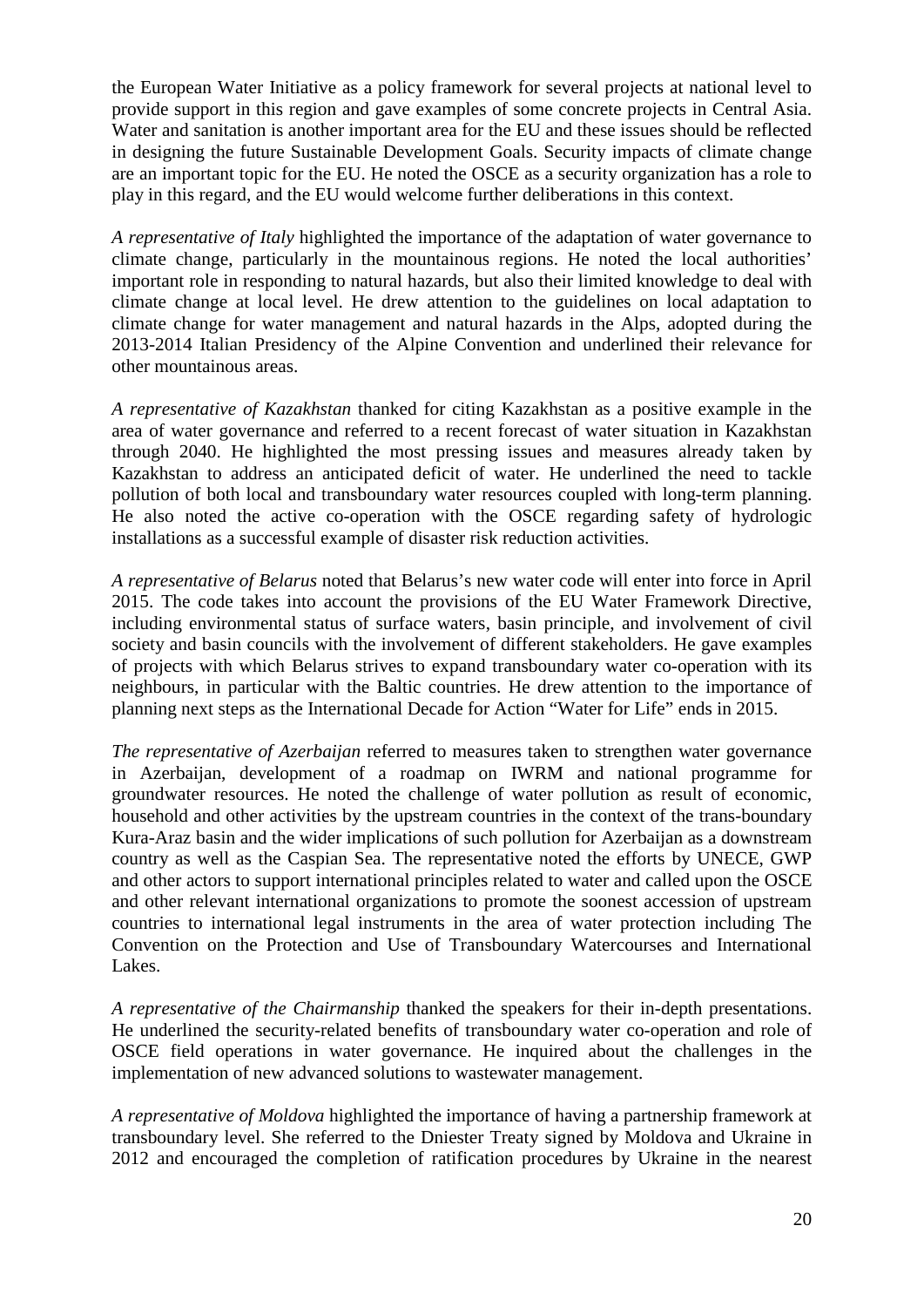future. She also noted the importance of support by international organizations in strengthening transboundary water co-operation, in particular for the economies in transition.

*A representative of IFAS* informed that he would make a statement on the second day.

In response to the question by the Chairmanship, *Ms. Husemann* noted institutional capacity and the quality of data, along with the availability of state-of-the-art technology. Lessons learnt are specifically important to ensure context-sensitive application of new approaches and methodologies.

*Mr. Glas* highlighted the importance of treating wastewater as a valuable asset. He also noted the value of coupling the concept of small basin councils with a decentralized local finance system.

The following conclusions and recommendations can be drawn from the discussion:

- Importance of developing a wide range of tools to involve stakeholders and the public at large in decision-making processes;
- Make best use of basin organizations and provide them with necessary support to further increase benefits of such co-operation;
- A bottom-up approach coupled with involvement of all relevant stakeholders to be responsive to local needs and to develop basin plans together with water and other relevant authorities is extremely relevant;
- The success of the small basin councils depends on the involvement of interested people and the willingness of leaders to promote basin councils and plans;
- OSCE field operations play a role as a catalyst for developing basin councils;
- There is the need for an integrative nexus approach allowing water, waste and energy sectors to operate jointly with each other;
- The sanitation for rural and urban areas is essential and local level-based innovation is needed;
- International agreements with due regard to the interests of riparian states have to be implemented more effectively.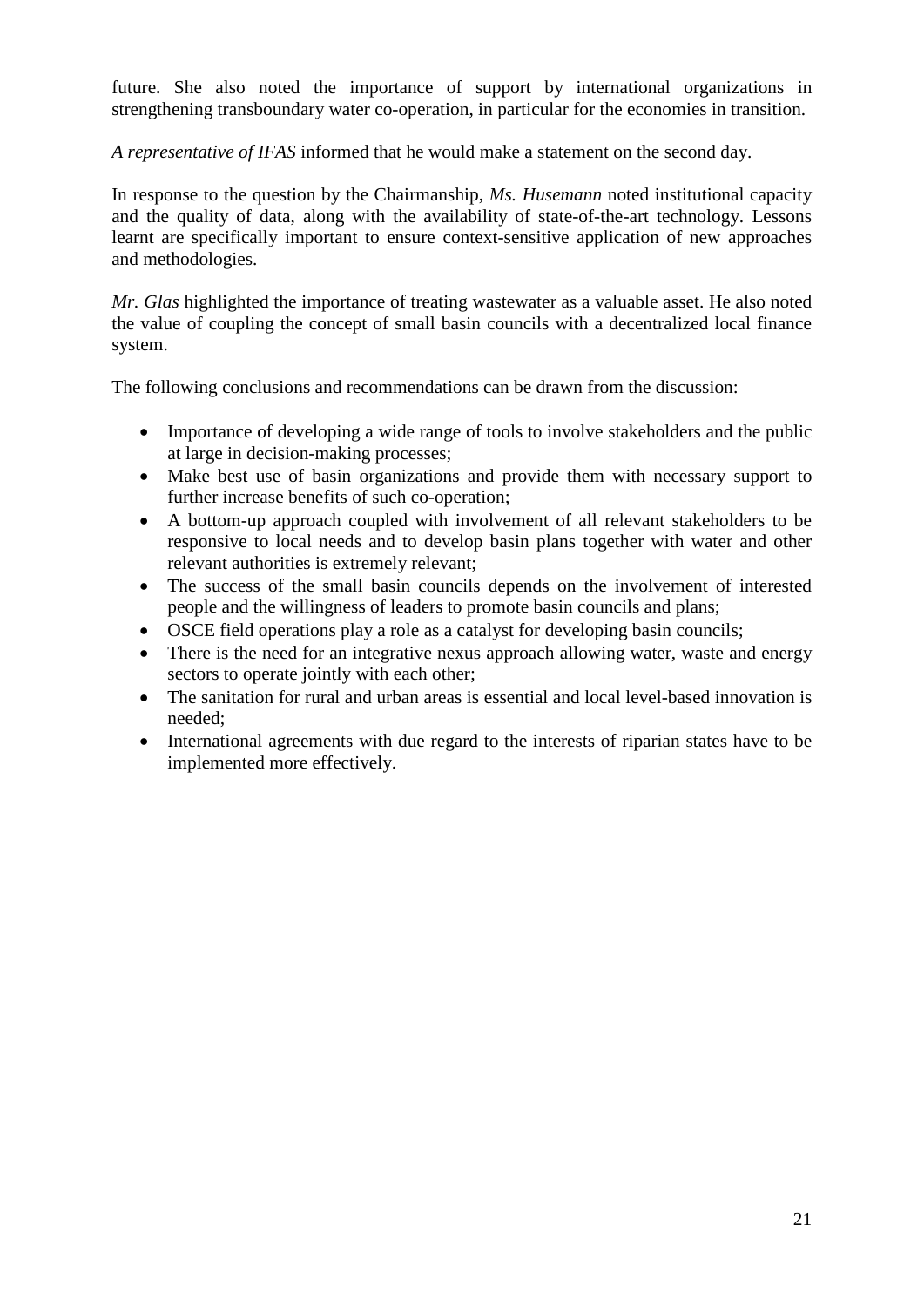*Session IV: Water governance at different levels*

**Moderator: Mr. Marco Keiner**, Director, Environment Division, UNECE

**Rapporteur: Ms. Dilara Abdullayeva**, Third Secretary, Permanent Mission of the Republic of Azerbaijan to the OSCE

**Speakers:** 

- − **Dr. Aslihan Kerç**, Project Development and Implementation Coordinator, Turkish Water Institute
- − **Mr. Andre Matoso**, Regional Director, Alentejo River Basin District Administration, Portuguese Environment Agency
- − **Mr. José Anguel Rodrigues Cabellos**, Head of Planning Office, Guadiana River Basin Authority, Spain
- − **Ms. Biljana Filipović**, Head, Department of International Co-operation, Ministry of Agriculture and Environmental Protection, Republic of Serbia

*The representatives of France and Spain* raised a point of order on the language regime used in the meeting.

*The moderator*, suspended the session and called for informal consultations. Once the session was resumed, he suggested that the session would continue by following the language regime is use.

The *representative of the Chairmanship* informed that the language regime of the Economic and Environmental Forum would be addressed at the Economic and Environmental Committee meeting on 25 February 2015.

The *moderator, Mr. Marco Keiner, Director of Environment Division at UNECE* stressed the importance that UNECE attaches to water governance. Referring to the co-operation between UNECE and OSCE on water governance issues, he said that both organizations use their strengths in a complementary way and do their best to ensure that their activities do not overlap. As one of the examples of co-operation between the two organizations he mentioned the co-operation in the Dniester river basin shared by Moldova and Ukraine. He referred to a centralized approach in water governance as being not so successful and suggested that decentralization was more promising. He also referred to many challenges and opportunities in implementing water sector reforms. He then gave the floor to the representative of Ukraine who wished to address the request of the representative of Moldova made on the first day of the Preparatory Meeting.

*The representative of Ukraine* noted that all internal procedures preceding ratification of the agreement between Ukraine and Moldova on Dniester river basin had been agreed and he expressed hope that draft law on ratification of Dniester river basin agreement will be properly considered by the Ukrainian parliament in due course.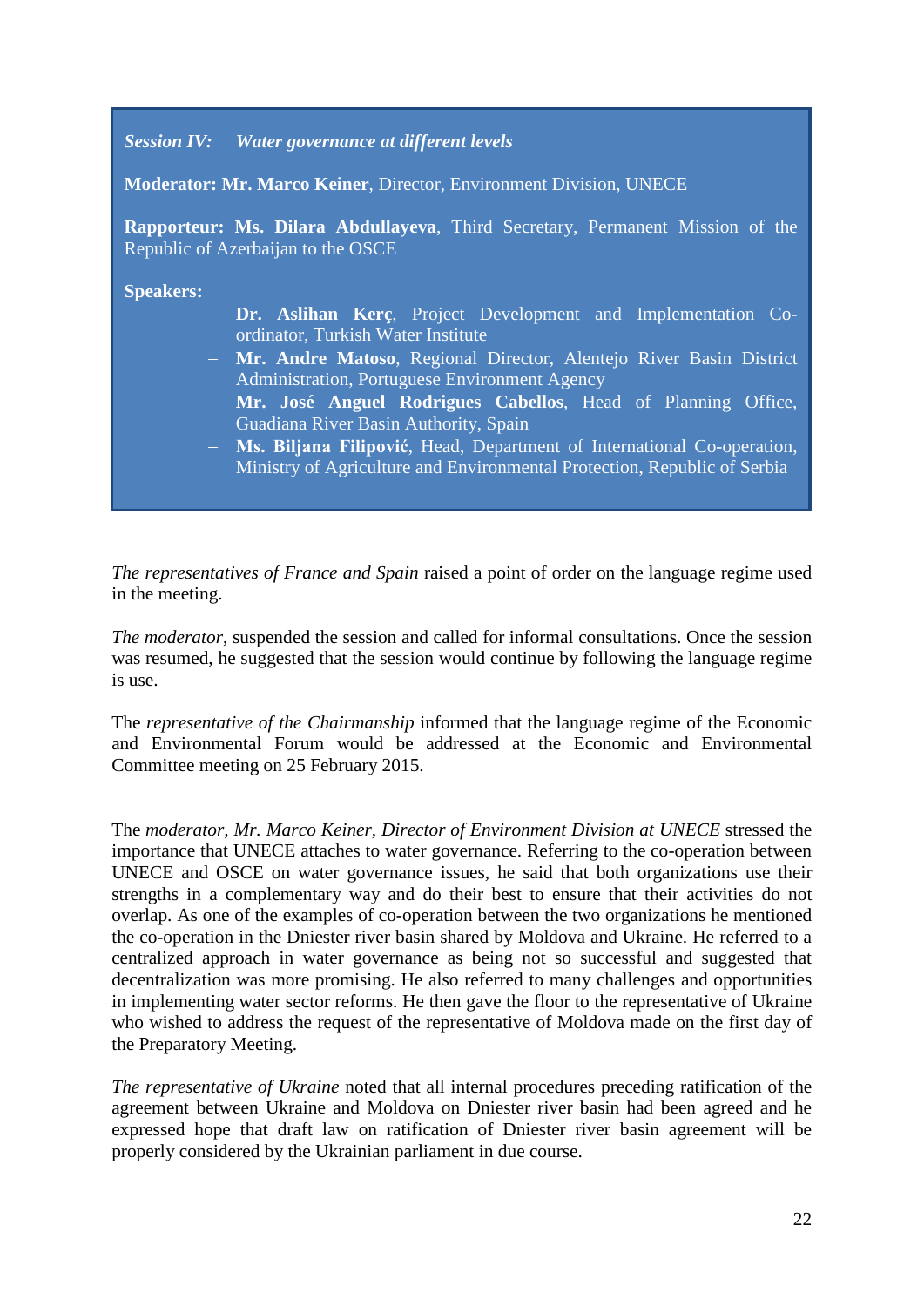*Dr. Aslihan Kerç, the Project Development and Implementation Co-ordinator at the Turkish Water Institute,* noted involvement of stakeholders at local level and collaborative decisionmaking process as elements of efficient community-based water governance which in turn leads to increasing transparency, affordability of operation and maintenance costs, and provision of better services. Participation of local actors creates a stronger sense of ownership of infrastructure. Thus, government acts more as a regulatory body and faces less financial burden. Dr. Kerç informed participants about the establishment of River Basin Commissions and their composition, as well as operation of Water Users Associations (WUAs) in Turkey. She said that establishment of WUAs across Turkey allowed for significant decrease in use of water for irrigation and consequently resulted in protection of water resources with a positive impact on soil and water quality. In conclusion, she underlined the importance of involvement of local stakeholders in water governance process for ensuring efficient water use within countries' water management policies and noted that increased interaction among stakeholders results in better and rapid decision making.

*Mr. André Matoso, Regional Director at the Alentejo River Basin District Administration, Portuguese Environment Agency,* spoke about centennial co-operation between Spain and Portugal in management of Iberian transboundary watercourses. He elaborated on the Albufeira Convention on Co-operation for the Protection and Sustainable Use of Waters of the Spanish-Portuguese River Basins, which was signed in 1998, and presented the structure of the River Basin Commission. He underscored that, unlike previous agreements, issues of sustainability and environmental protection were addressed in this Convention. He outlined co-operation, co-ordination, environmental protection, sustainable development, exchange of information, consultation, impact mitigation and flow guarantees as key issues envisaged in the Convention. Water demand versus water allocation, water quality versus biodiversity, and water scarcity were mentioned as key challenges. Furthermore, he outlined the elements of co-operation between Spain and Portugal such as: legal framework including bilateral frameworks and EU directives, institutions for co-operation, information exchange and monitoring, incentives for co-operation, benefit sharing and mediation, and resolution of disputes arising from use of transboundary watercourses, confidence building and good relationship. In conclusion, he defined the following lessons learned: importance of engaging diplomats and experts on International Public Law in the negotiations, involvement of skilled multidisciplinary team of experts for the preparation of technical documents, efforts to accommodate all relevant issues raised during negotiation process and avoidance of ambiguous formulations during drafting, since ambiguities will eventually create difficulties in implementation of agreements. Furthermore, Mr. Matoso mentioned the need to avoid, as much as possible, postponements in the negotiation process.

*Mr. José Anguel Rodrigues Cabellos, Head of Planning Office of the Guadiana River Basin Authority in Spain*, spoke on the development of co-operation between Spain and Portugal in the field of water management. He noted that the Albufeira Convention established a political, legal, and technical framework to solve common problems and that this Agreement was developed under an environmental perspective according to the EU Water Framework Directive. He further noted that the essential guiding principles of the Convention were: achieving a balance between environmental protection and exploitation of water resources for economic activities by both countries; co-ordination of efforts of both countries for water management and improving knowledge of shared basins. He outlined four main elements of co-operation according to the Albufeira Convention. Underlining the importance of establishing institutions to ensure operability of an international agreement, he referred to two organs established under the Albufeira Convention: a) Conference of the Parties, and b) the Commission for the Application and Development of the Agreement. In his concluding remarks, Mr. Cabellos elaborated on the requirements due to the EU Water Framework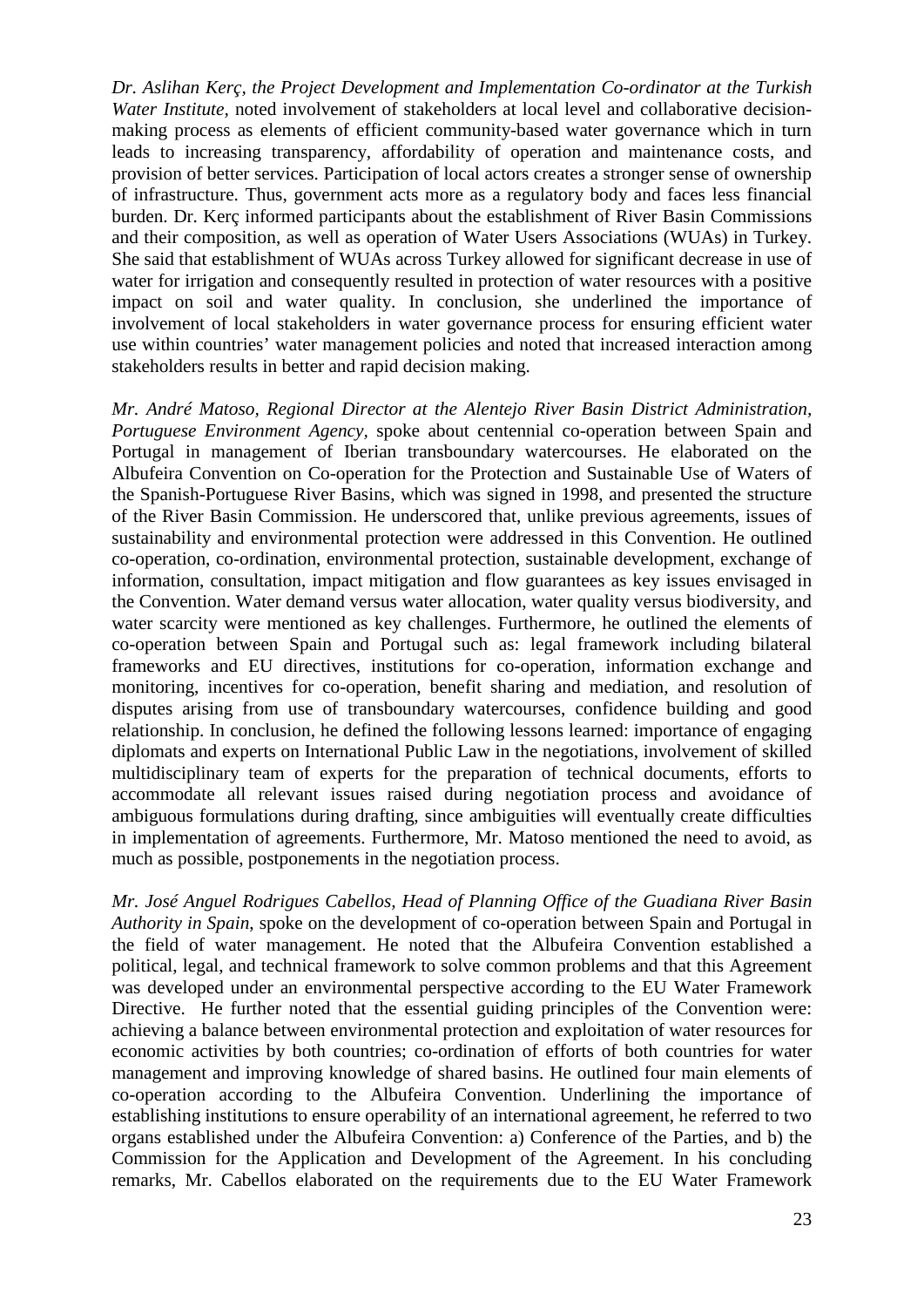Directive for international co-operation and the need to define international river basin districts and elaboration of river basin management plans. He separately elaborated on the Guadiana river basin and specific issues related to its management.

*Ms. Biljana Filipović, Head of the Department of International Co-operation at the Ministry of Agriculture and Environmental Protection of the Republic of Serbia,* noted that Serbia's priority is EU accession and harmonization of its legislation in line with EU directives. She mentioned that planned water management and its careful preservation is one of main priorities of Serbia. She mentioned that by ratifying the UNECE-WHO Protocol on Water and Health in 2013, Serbia raised the priority of water and sanitation at national and local level. She spoke about the current institutional set-up and competencies at national, regional and local level, key stakeholders and legislative framework in water sector in Serbia. She mentioned that the 2010 water law largely aligned the water sector in Serbia with EU legislation and noted that the new water law to be drafted in 2017, will be fully harmonized with EU directives. She referred to several public outreach campaigns aimed at promotion of newly adopted regulations on water quality issues that were conducted in Serbia with the support of the OSCE Mission in Serbia and in co-operation with Aarhus Centres. She underlined that the main strategic goal is to achieve holistic and synchronised water regime throughout Serbia so as to ensure such water management that maximizes economic and social benefits in an equitable and sustainable manner with regard to international agreements. To achieve this goal, she added, it is necessary to set-up an appropriate water management system and ensure legislative, institutional, financial and other capacities and conditions for the development of the water sector. She concluded by saying that achievement of long term objectives will only be possible with efficient organization of the water sector and appropriate institutional set-up, engaging multi-disciplinary teams of experts for the preparation of all technical documents and ensuring long-term financing from stable sources. She added that strengthening of human resources at all levels is one of the main priorities to be addressed for effective water management.

The floor was opened for discussions.

*The representative of Armenia* expressed the view that the OSCE provides an opportunity to address issues through engaging in dialogue in particular in circumstances due to absence of multilateral agreements or lack of formalized relations. Noting that Turkey is currently constructing a water dam in the immediate vicinity of Armenia without prior consultations with Armenia, he requested clarifications on the project. He noted that in view of Armenia, the dam would have a negative impact on an area which is already affected by climate change and would increase disaster risks. He asked representatives of Turkey for ideas on how and in which framework this issue should be addressed.

*The representative of Tajikistan* informed about the water sector reforms in the country. He took the opportunity to thank the United Nations and the European Union for assistance in the elaboration of the water sector development strategy and elaboration of irrigation and melioration sector development strategies. He also thanked the World Bank, Asian Development Bank and the OSCE for their projects in this field. He also informed participants that, according to the United Nations General Assembly resolution, a High Level International Conference on the implementation of the International Decade for Action "Water for Life" is planned to be held in June 2015 in Tajikistan, and invited all interested parties to take part.

*A representative of the International Fund of Ecological Safety of the Baltic Sea, "Clean Baltic",* commented that 70 years have passed since chemical weapons were first dumped in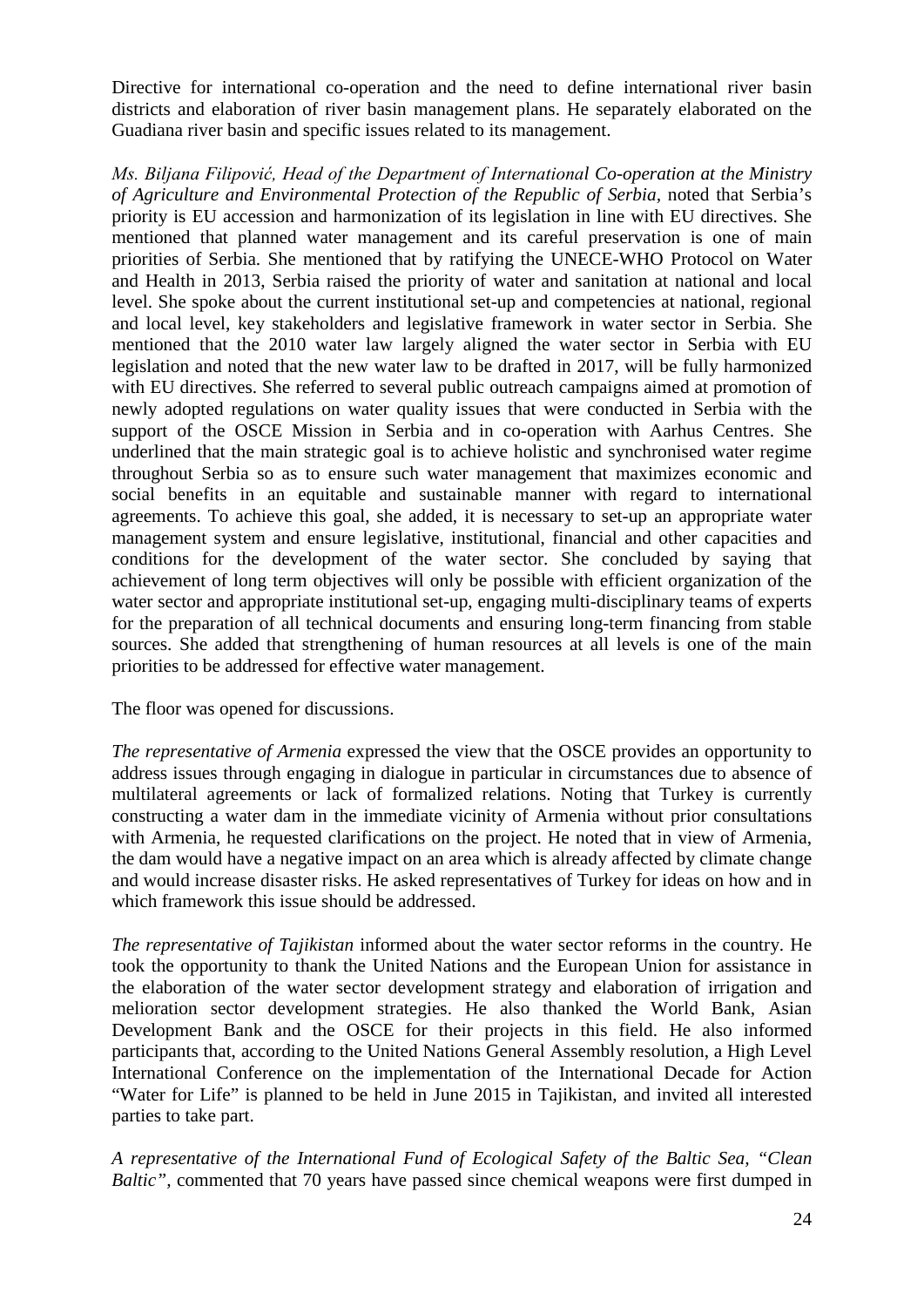the Baltic Sea and mentioned that the dumping has adverse health effects among the population of European countries.

*The representative of Moldova* noted that Moldova attaches great importance to water management related issues. He referred to good co-operation between Moldova and Romania on the Prut river and expressed hope that similar co-operation will develop between Moldova and Ukraine. He also raised concerns that part of the Dniester river basin lies in the territories which are not under the control of Moldova. He expressed gratitude to OECD, OSCE, the Swiss Agency for Development and Co-operation and the Austrian Development Agency for their assistance in promoting water management projects in Moldova. He also drew attention to the project implemented with financial assistance of the United States of America, which, along with rehabilitating irrigation systems in Moldova, aims at capacity-building and reforming the irrigation system in the country. He concluded by noting that Moldova was open to discuss and develop new projects in this field.

*Dr. Aslihan Kerç* noted that she did not have any technical details on the project referred to by the representative of Armenia, but assured that Turkey would take all necessary precautions not to harm its neighbouring country in such a project, and informed that concerns raised by the representative of Armenia would be conveyed to the relevant departments in the Ministry of Forestry and Water Affairs of Turkey.

*The representative of Turkey* added that one of the important principles of Turkey's transboundary water policy is the utilization of transboundary rivers in an equitable, reasonable and optimal manner in the interest of all riparian states. She noted that the dam is constructed as an irrigation project for Igdir city in order to alleviate drought-related problems and concluded by assuring that Turkey takes all the necessary precautions into account in its projects.

The following conclusions and recommendations can be drawn from the discussion:

- Centralized approaches in water governance seem to be less successful compared to decentralized approaches;
- The involvement of stakeholders at local level and collaborative decision-making processes are an element of efficient community based water governance, which in turn leads to increasing transparency, affordability of operation and maintenance costs and provision of better services;
- Importance of engaging diplomats and experts on International Public Law in the negotiations, involvement of skilled multidisciplinary team of experts for the preparation of technical documents, efforts to accommodate all relevant issues raised during negotiation process and avoidance of ambiguous formulations during drafting, since ambiguities will eventually create difficulties in implementation of agreements;
- Importance of establishing institutions to ensure operability of an international agreement;
- It is necessary to set-up an appropriate water management system and ensure legislative, institutional, financial and other capacities and conditions for the development of the water sector;
- The OSCE provides an opportunity to address issues through engaging in dialogue in particular circumstances due to absence of multilateral agreements or lack of formalized relations.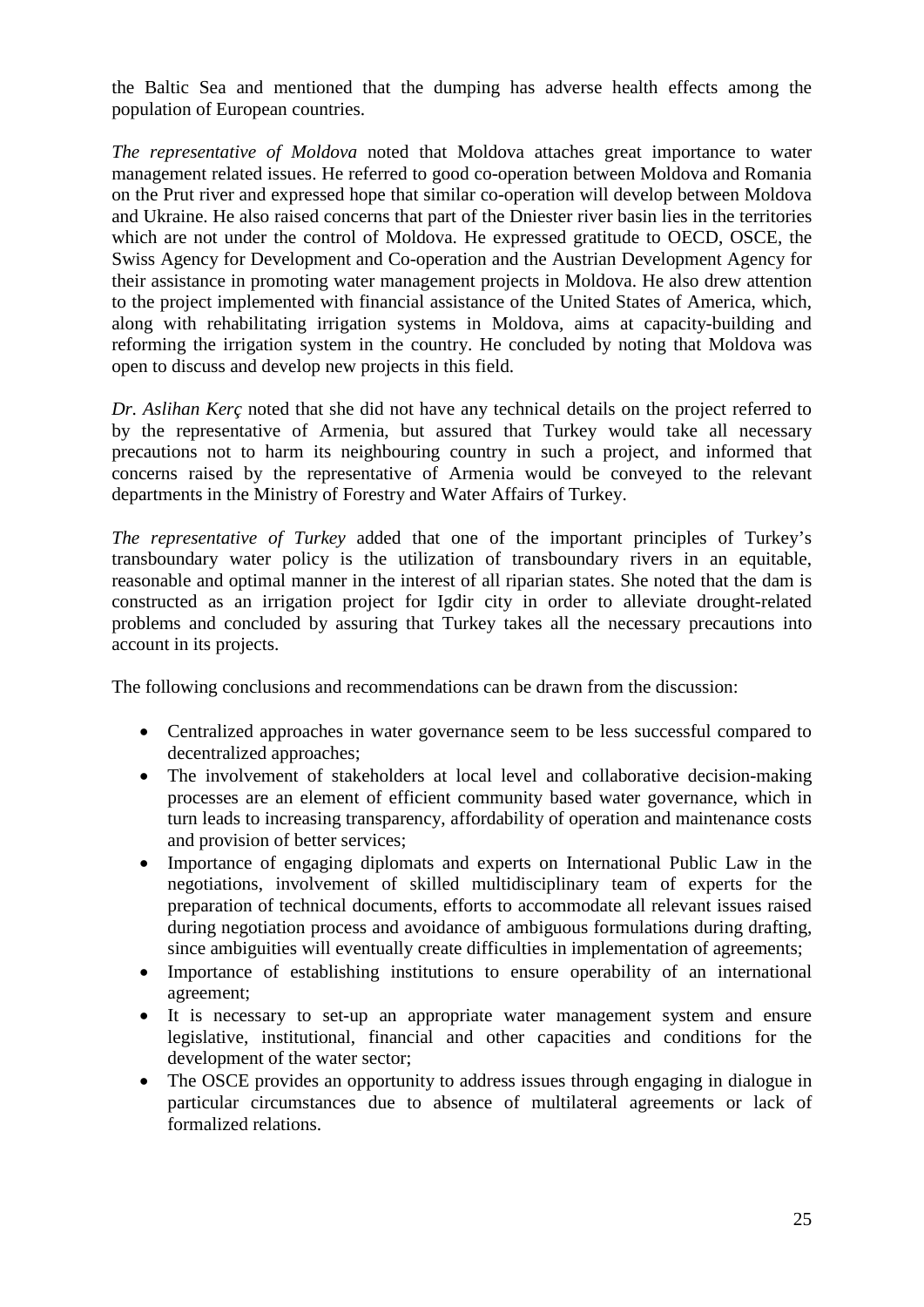#### *Session V: Good water governance and transparency*

**Moderator: Mr. Jan van de Venis**, Director of Legal Desk, Waterlex

**Rapporteur: Ms. Magdalena Stankowska**, Second Secretary, Permanent Mission of the Republic of Poland to the OSCE

#### **Speakers:**

- − **Mr. Teun Bastemeijer,** Chief Adviser, Water Integrity Network
- − **Dr. Carlos Mario Gómez Gómez,** University of Alcalá, Spain
- − **Ms. Susanne Brandstetter,** Chair, Public Participation Expert Group, International Commission for the Protection of the Danube River
- − **Ms. Sabina Jukan,** Manager, Aarhus Centre Sarajevo, Bosnia and Herzegovina

*The moderator Mr. Jan van de Venis, Director of Legal Desk at Waterlex*, welcomed the participants to the fifth session and explained that it would focus on transparency in the water sector and the fight against corruption in this field and promoting integrity.

*Mr. Teun Bastemeijer, Chief Adviser of the Water Integrity Network (WIN),* stated that the WIN is aiming to fight corruption in the water sector worldwide in order to reduce poverty. WIN's vision is a world with equitable and sustainable access to water and clean environment, which is no longer threatened by corruption, greed, and dishonest and wilful malpractice. Mr. Bastemeijer stressed that promoting integrity for good water governance is not just about fighting corruption but also about (re)building trust. The water sector is essential for human beings and life. That is why there is a need for equitable and sustained access to water. But, he noted, any solution in this regard requires adequate legislation. Mr. Bastemeijer emphasized that it is of utmost importance to increase the integrity level for sector's performance in all countries. Specifically, we need to: 1) increase awareness about corruption in its different forms while considering specific cultural contexts and languages; 2) build alliances and coalitions among stakeholders in public and private sectors as well civil society. There are various tools that can help address integrity issues. The core values for the good water governance should be: transparency, accountability, integrity and participation.. Mr. Bastemeijer formulated some recommendations for the OSCE, namely: 1) OSCE participating States should undertake water integrity scans and studies; 2) identify knowledge and capacity building network and educational institutions that can support multi-stakeholder processes; 3) promote water integrity tools and methodologies to diagnose corruption and to improve integrity and governance in the water section; 4) promote the development of code of conduct among stakeholders.

*Dr. Carlos Mario Gómez Gómez, Professor of Economics at the University of Alcalá, Spain*, informed that he is currently leading the research team of EPI Water Project approved in  $2010$  under the  $7<sup>th</sup>$  Framework Program of the European Union. Mr. Gómez Gómez emphasized that most of the water challenges are driven by nature and very often by economic activities. The economic incentives lead to increased consumption of water in regions where water resources are limited or scarce. The speaker also drew a link between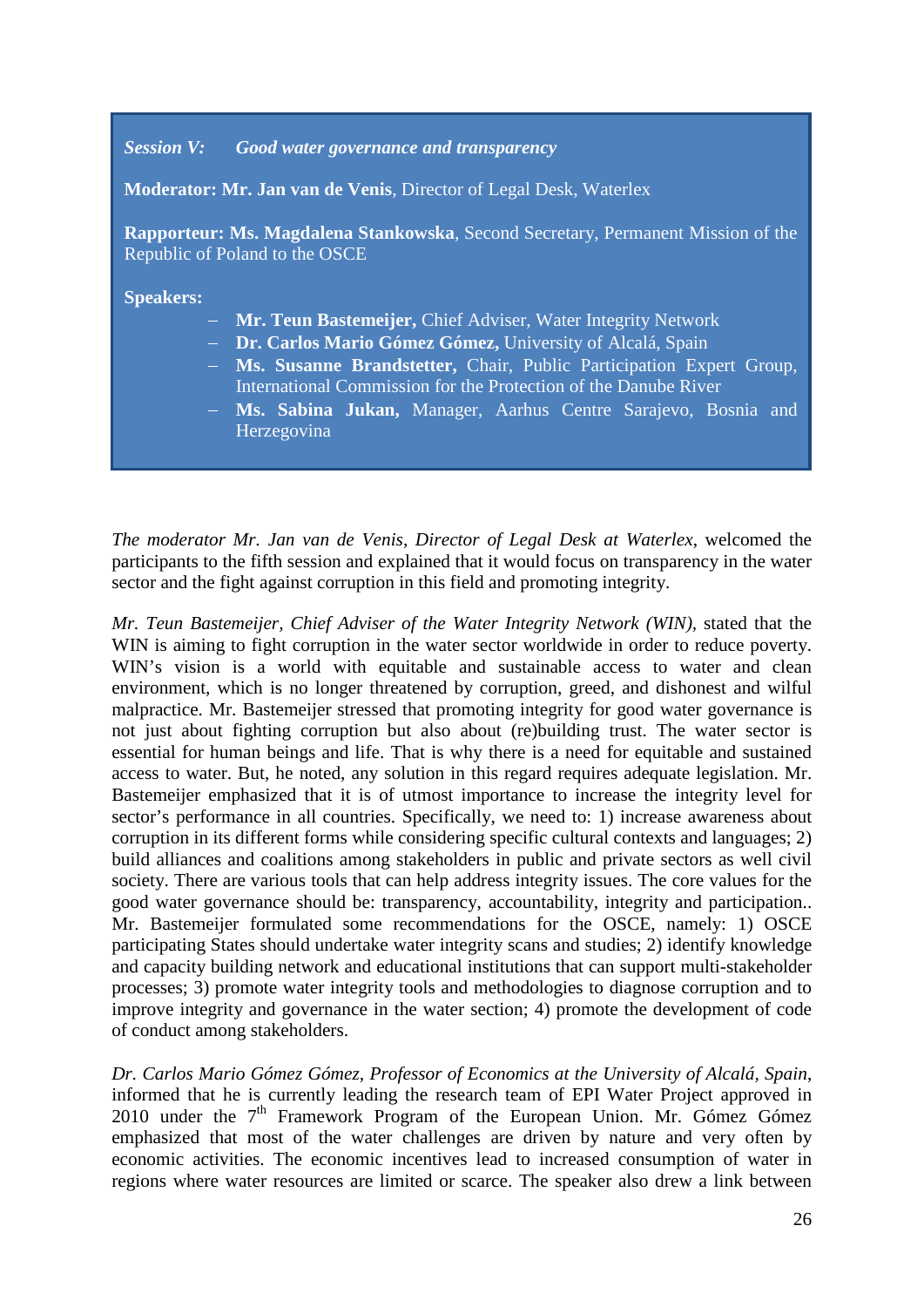managing conflicts and managing water. Mr. Gómez Gómez stressed as well that there are still significant opportunities to build a secure future in the water sector within our knowledge and capacity. We shall start from: bridging the efficiency gap, building green infrastructures by using natural processes, making the best use of wastewater for the circular economy, reallocate water to its more productive uses, make non-conventional sources available, take advantage of synergies between flood and drought management as well as exploit synergies in the water energy/food/climate change adaptation nexus. In this regard there is a huge implementation challenge ahead. He also named economic instruments (effective cooperation agreements, adaptation to current risk or management of conflicts) which could help to improve water governance. At the same time, Mr. Gómez Gómez stressed that there are few real economic instruments available within the EU and beyond to deal with it. Economic instruments can bring an added value to the water governance but these are not panaceas, they do not work in isolation, they cannot perform better than the institutional setup in place.

*Ms. Susanne Brandstetter, Chair of the Public Participation Expert Group at the International Commission for the Protection of the Danube River (*ICPDR)*,* presented the unique structure of the ICPDR and its mechanisms for engagement of civil society. She referred particularly to ICPDR events such as the Danube Day that brought together over 500 partner organizations and the *Danube Art Master Competition*. Ms. Brandstetter emphasized that communication is important in the field of water. The speaker also referred to challenges associated with raising awareness about water; activating and motivating the public, creating interest, preparing public participation, and finding solutions for problems and addressing risk. The most important channels of communications in this regard are social media, internet, events and printed materials. She elaborated on the water awareness projects in Austria such as "Generation Blue" and "River Dialog". Communications and involvement of young people played a key role in both.

*Ms. Sabina Jukan, Manager of the Aarhus Centre Sarajevo in Bosnia and Herzegovina*, presented the role of civil society in good water governance. BiH is a unique country where environmental issues are decentralized. In her point of view, civil society is a key component of the democratic state. At the same time, there is a need to ensure participation of civil society in the decision making process. The OSCE Mission to BiH, through establishment of the Aarhus Centres, has significantly increased the understanding of the Aarhus Convention, which provides a framework for public participation. A positive example for the engagement of civil society is the organization of a public consultation for the new Law on Environment Protection of the Federation of BiH. She presented an example where the civil society, supported by the Aarhus Centre in Sarajevo, undertook steps to stop the construction of a mini hydro-power plant on the river Ljuta. Aarhus Centre, in co-operation with municipal bodies, educates and supports the affected population, advocates for implementation of legal measures, partners with authorities and other NGOs in implementation of activities as well as maintains a database related to emergency situations. In the future, the Aarhus Centre Sarajevo will concentrate on the education of citizens in local communities and children in schools on prevention and reducing the risk of natural disasters, on public participation in the design of flood protection plans and the development of risk reduction plans. In conclusion, Ms. Jukan stressed that every citizen has the right to be informed about the state of environment. This is why it is essential to involve the civil society at the earliest stage of the decision making process.

Then the floor was opened for discussion.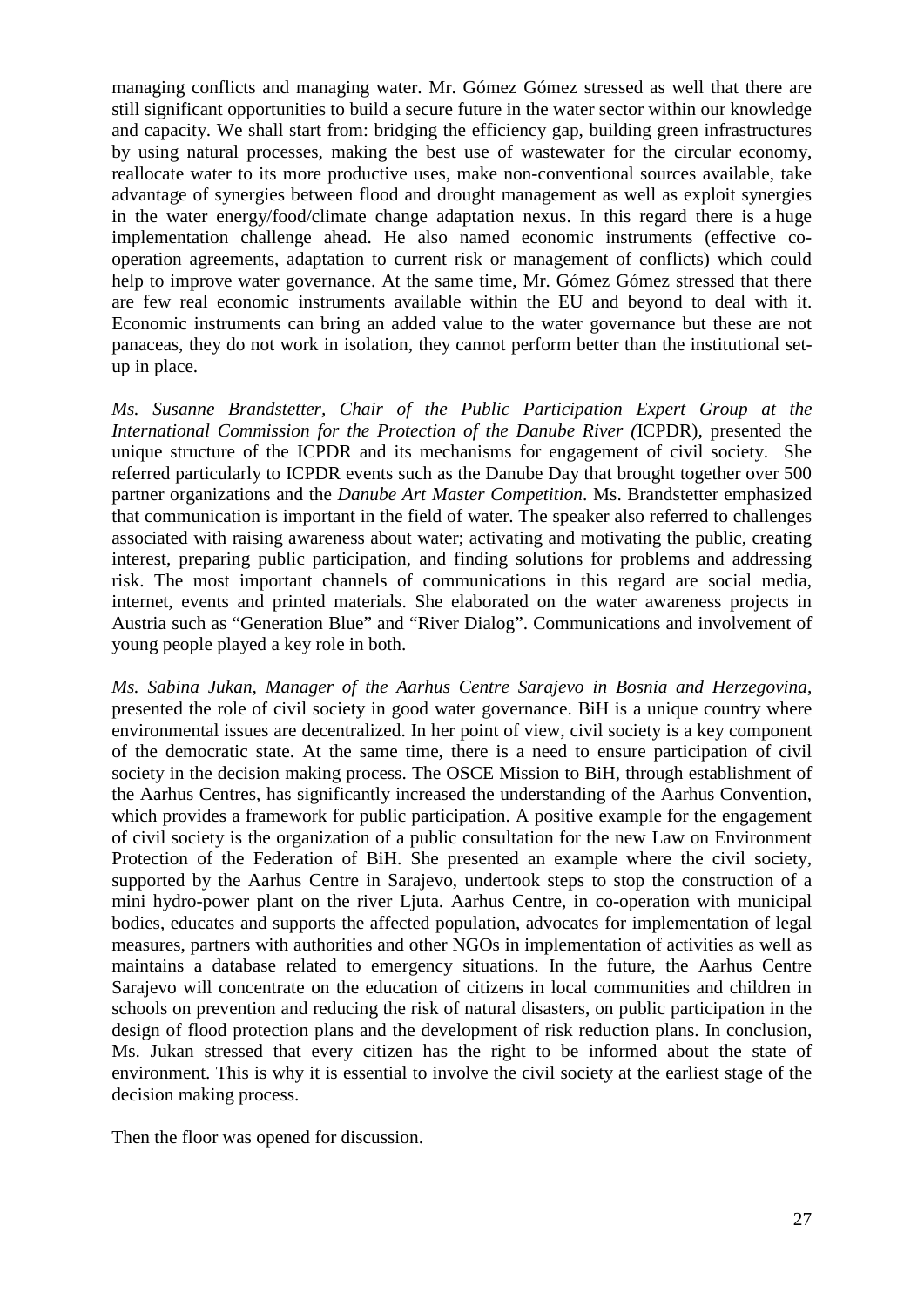*A representative of the Executive Committee of International Fund for Saving the Aral Sea (EC IFAS)* informed about water use in Central Asia and problems deriving from the drying of the Aral Sea. The representative called for co-operation on water resources in Central Asia and sustainable development to reduce negative impacts on the Aral Sea.

*The representative of Latvia* on behalf of the EU stressed that good governance plays a key role in water governance and there is an interest for further engagement in this field.

*The representative of Lithuania* emphasized that involvement of civil society plays a key role in access to information. The speaker elaborated on the shared water resources with Belarus and the lack of co-operation, appealing to Belarus to ensure free access to information regarding shared water resources.

*A representative of the International University of Development Studies* stated the importance of safe deactivation of chemical weapons at the bottom of the Baltic and North Seas.

*The representative of Serbia* emphasized the importance of fighting corruption in water governance and stressed that raising awareness will help counter corruption. He asked about some concrete examples of how the involvement of civil society can contribute to building trust in the country. This question was answered by *Ms. Jukan* by presenting examples from coal mining activities.

The following conclusions and recommendations can be drawn from the discussion:

- There is no sustainability in water sector without integrity and transparency; water integrity tools and methodologies to diagnose corruption and to improve integrity and governance in the water section should therefore be promoted;
- There is a need to increase awareness about corruption in its different forms in the sector of water governance – a code of conduct among stakeholders should be developed;
- Participation of all stakeholders at all levels is of utmost importance;
- Economic institutions can help build water security;
- There is a need to increase awareness of young people about the water sector, especially through social media;
- There is a need to include civil society in water governance:
- OSCE participating States should undertake water integrity scans and studies;
- Knowledge and capacity building networks and educational institutions that can support multi-stakeholder processes should be identified.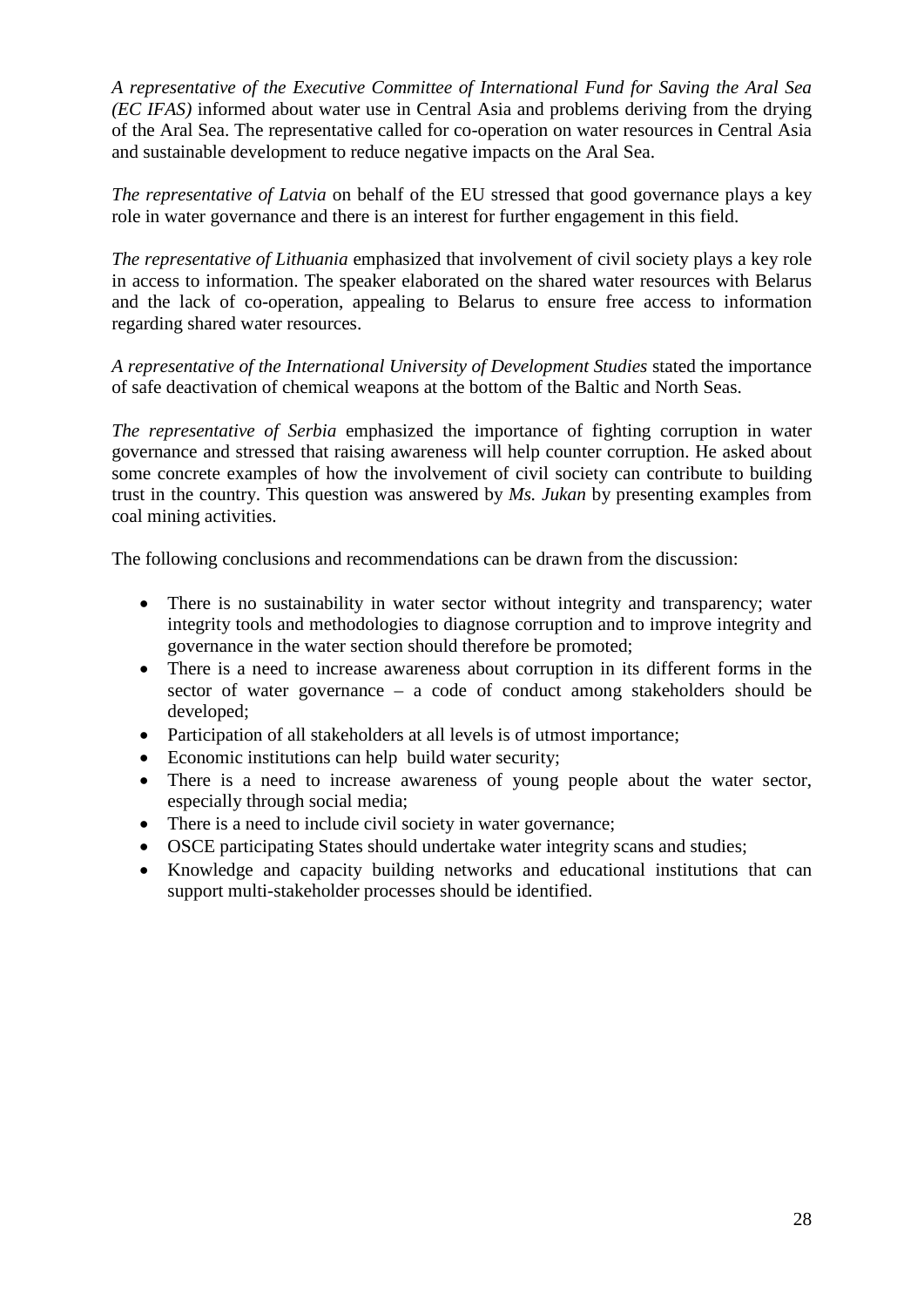#### *Session VI: Opportunities for exchange of knowledge and experience in water governance*

**Moderator: Ambassador Slavica Milačić,** Permanent Representative of Montenegro to the OSCE

**Rapporteur: Mr. Elton Qendro**, Project Assistant, Governance, Economy and Environmental Issues Department, OSCE Presence in Albania

**Speakers:** 

- − **Mr. Soontak Lee**, Co-chair, International Steering Committee, 7th World Water Forum, Republic of Korea
- − **Professor András Szöllösi-Nagy**, Co-Chair of the Political Processes Commission 7th World Water Forum, World Water Council
- − **Mr. Martin Krause, Practice Leader**, Environment and Energy, Regional Centre for Europe and the Commonwealth of Independent States, UNDP
- − **Ms. Dragana Milovanović**, Head, Department for Participation in Strategic Planning, Management and International Water Co-operation, Water Directorate of the Republic of Serbia

*The moderator Ambassador Slavica Milačić, Permanent Representative of Montenegro to the OSCE*, introduced the speakers and highlighted the importance of exchanging knowledge and experience in the field of water governance. She explained that this session would focus on the opportunities that global and regional platforms for knowledge and information sharing on water provide and that examples of sharing of technology and innovative methods of water management, including through private sector investments, will be presented in this session.

*Mr. Soontak Lee, Co-chair of the International Steering Committee, 7th World Water Forum (WWF), Republic of Korea,* informed about the upcoming  $7<sup>th</sup>$  WWF on 12-17 April 2015 in Korea under the topic "Water is our Future". The 7<sup>th</sup> WWF consists of thematic, political, regional, sciences and technology processes and a citizens' forum, with 300 sessions in total. Mr. Lee mentioned that the organizers expect over 35,000 participants at the WWF in April 2015, bringing together heads of state, parliamentarians, ministers, regional and local authorities, CSOs, experts, academia and business community. Such diverse mix demonstrates the importance of WWF as a platform where global community could share related knowledge and solutions for implementation. The Forum will be held in two main locations Daegu and Gyengju.

*Professor András Szöllösi-Nagy, Co-Chair of the Political Processes Commission 7th World Water Forum, World Water Council*, listed the key changes (increase of population, increase of water use for crops, reduction of forests and increase of dams) since the 1900s which are all contributing to a looming crisis on water. He highlighted the importance of governance in addressing water problems and drew the attention to the major difference between governance and management. He underlined that while governance is about doing the right things, management focuses on doing things right. Professor *Szöllösi-Nagy* also spoke about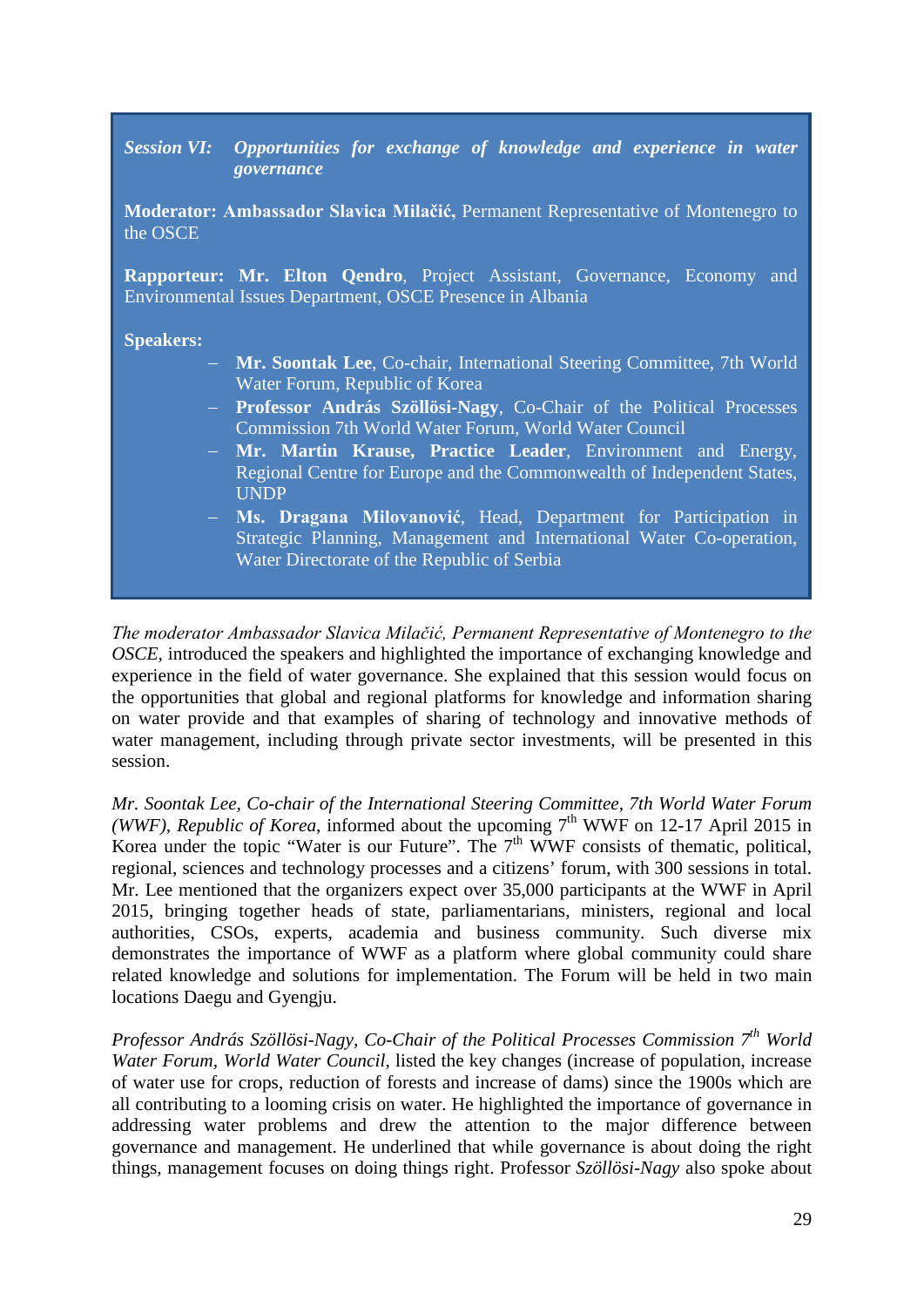increasing probability of hydrological extremes associated with the acceleration of the hydrological cycle. It is likely that the frequency of natural hazards, including devastating floods and droughts, will increase in future. There is a need to raise awareness of this change and to generate the response in order to increase resilience of our society. Rio+20 called for SMART indicators in Sustainable Development Goals (SDG) in water in order to achieve a Water Sanitation and Hygiene Strategy (WASH). Professor *Szöllösi-Nagy* highlighted that climate change adaptation measures also necessitate proper governance. Speaker also referred to the water-food-energy nexus as an important factor to consider in designing solutions. He stressed the importance of co-operation and pointed out to the increasing number of transboundary treaties as a positive development over the last decades. Many indicators show that risks of water conflict exist, but they are not prevailing. The speaker also spoke about the importance of capacity development and the need to adopt an interdisciplinary approach. Mr. Szöllösi-Nagy highlighted that while there would be enough water for OSCE participating States in the  $21<sup>st</sup>$  century, it was important to act now through political will, putting enough resources and the capacity to do it right. A political process was important for political order in water resource management. In the end Mr. Szöllösi-Nagy called for co-operation between OSCE and UNESCO-IHE Institute for Water Education that offers several specialized Master Programmes.

*Mr. Martin Krause, Practice Leader, Environment and Energy, Regional Centre for Europe and the Commonwealth of Independent States, UNDP*, explained the four main dimensions of water governance: social dimension, economic dimension, political and sustainable dimensions. Within the UNDP Water Governance Programme, the three main water areas were:

- Water, Sanitation, Hygiene;
- Integrated Water Resource Management;
- Transboundary water.

*Mr. Krause* highlighted that UNDP is present in 150 countries with a total financing of \$50 million from GEF focused on these priority areas. He outlined several examples of UNDP's activities: 1) GoAl WASH in Tajikistan focused on water rights and responsibilities campaign. Only 52 per cent of population had access to safe drinking water hence the project was concentrated on: i) physical infrastructure to enable service delivery; ii) institutional strengthening with local municipalities; iii) awareness of water rights and responsibilities of households; 2) Reversing Eutrophication & Hypoxia in Danube and Black Sea Region supported 17 countries on policy, legislation and infrastructure investment. The root cause of the problem lied on lack of waste water treatment plants, livestock sectors, agriculture fertilizers etc. The co-operation between private sector and public bodies enabled the recovery of hypoxic area and ecosystem recovery in Danube; 3) Ocean Degradation caused by market and policy failures such as coastal hypoxia, eutrophication, marine invasive species, loss of coastal habitats, overfishing ocean acidification. All these causes have impacted the cycle of rain regimes and we see 45per cent of this change is due to human activity. The value of blue oceans to green economy is immense such as tourism, food, energy, poverty reduction and ecosystem services. Sharing the important knowledge and capacities is crucial and the role of private sector is very important if you want to achieve results.

*Ms. Dragana Milovanović, Head of the Department for Participation in Strategic Planning, Management and International Water Co-operation, Water Directorate of the Republic of Serbia,* gave an overview of river network in Serbia. She highlighted that 90 per cent of Serbia's territory lies within the Danube river basin. The main tributaries of Danube in Serbia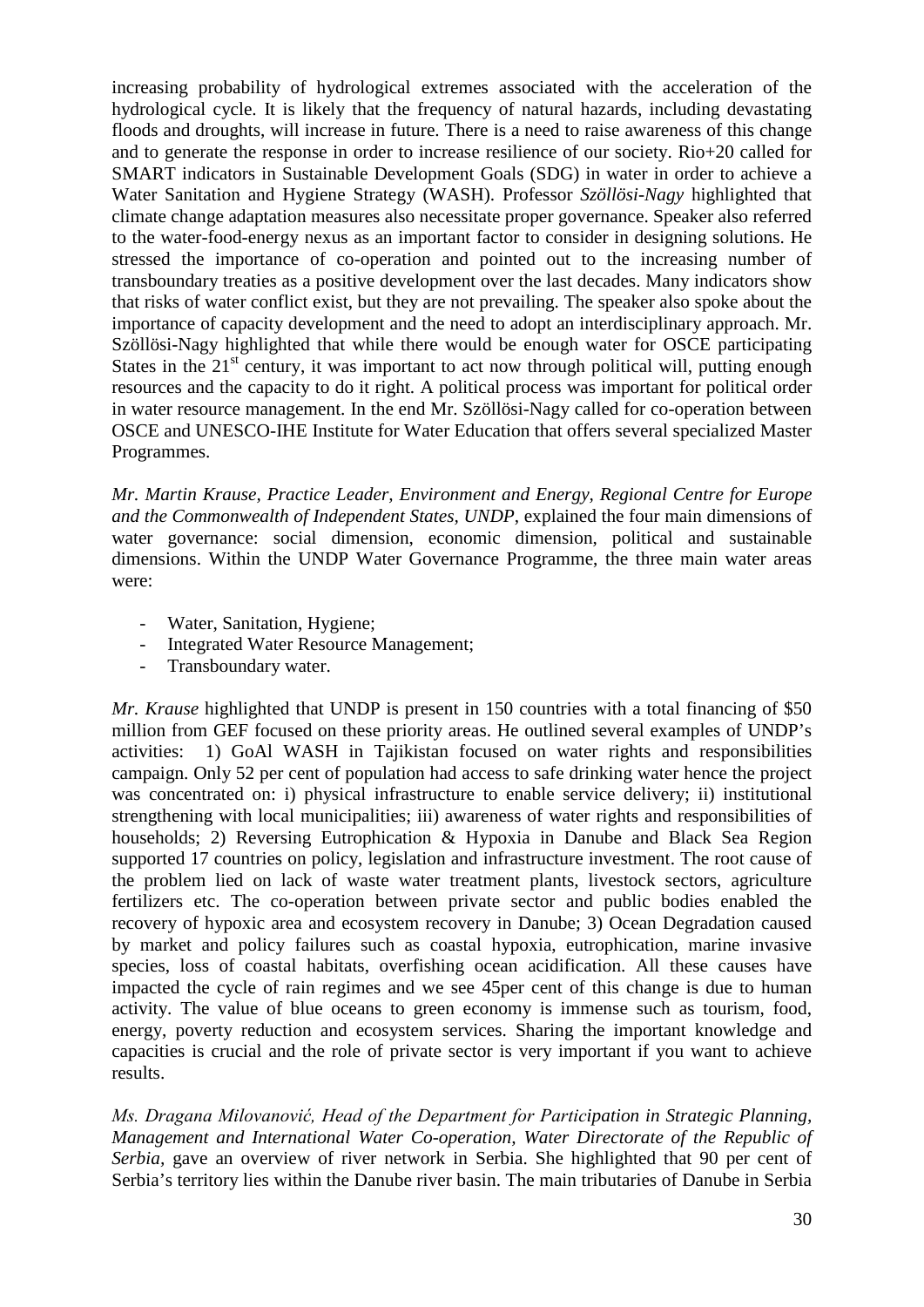are Tisa river (shared by 5 states), Sava river shared by 6 countries, Drina shared by 4 and a couple of small rivers. At the bilateral level, Serbia has an agreement with Hungary and Romania dating back to 1955, and a bilateral agreement with Bulgaria signed in 1958 but not currently active. Currently, there is no bilateral agreement with Croatia, Bosnia and Herzegovina, Montenegro and Macedonia. On a multilateral level, Serbia has signed the Helsinki Water Convention (1992) in 2010, and the Sofia Convention (1994) in 2003. However, the first functional development oriented multilateral agreement after the geopolitical changes in Balkans was the Framework Agreement of Sava River Basin (FASRB) of 2002. Ms. Milovanović highlighted that in the framework of the European ECRAN project regional co-operation has been explored on water co-operation and management such as the transboundary water management plans for Sava River.

Then the floor was opened for discussion.

*The representative from Azerbaijan* stated that his country has invested in Integrated Water Resource Management through a project which provides potable water and water efficiency by building a Water Reservoir next to Baku. Another aspect was the investment done with the support of Asia Development Bank in preparing a Water Management Strategy. Now work remains to be done on the evaluation of water management in the country.

*The representative from Serbia* took the floor to thank the speakers and particularly Mr. Szöllösi-Nagy for highlighting a clear link between water governance and security related issues, having in mind that the OSCE is primarily a security organization.

*A representative from UNISDR* took the floor to stress the importance of water related disasters and the need to continue this discussion after the Third World Conference on Disaster Risk Reduction which will be held in March 2015. He stressed the importance of following a holistic approach towards disaster risk reduction and multi-stakeholders contribution on the topic of water governance.

The speakers highlighted the importance of sharing information related to water governance and the forthcoming 7<sup>th</sup> World Water Forum was the best place to do so. *Mr. Szöllösi-Nagy* stressed the importance of "redesigning the floods models" in the face of unpredictability of floods, adding the climate change variability. *Mr. Krause* highlighted the need to address the contribution of the private sector in leveraging resources to invest in infrastructure and agriculture as it is vital for resolving water crises. Lastly, *Ms. Milovanović* appealed to keep water issues on the agenda and provide support for bilateral and multilateral co-operation as a tool for water safety in the region.

The following conclusions and recommendations can be drawn from the discussion:

- The WWF is a very important platform to share related knowledge and solutions for implementation with the global community
- There are pressing issues such as ecosystems, climate, hydrological extremes and transboundary issues which call for a pressing need to develop advanced risk management on water hazard to secure human life and socio-economic development
- Water-energy-food nexus is an area that requires further attention;
- Interdisciplinary approach must be applied in education and professional training of water specialists to adequately reflect the importance of all aspects including the water governance;
- OSCE could co-operate with UNESCO-IHE Institute's programme on water;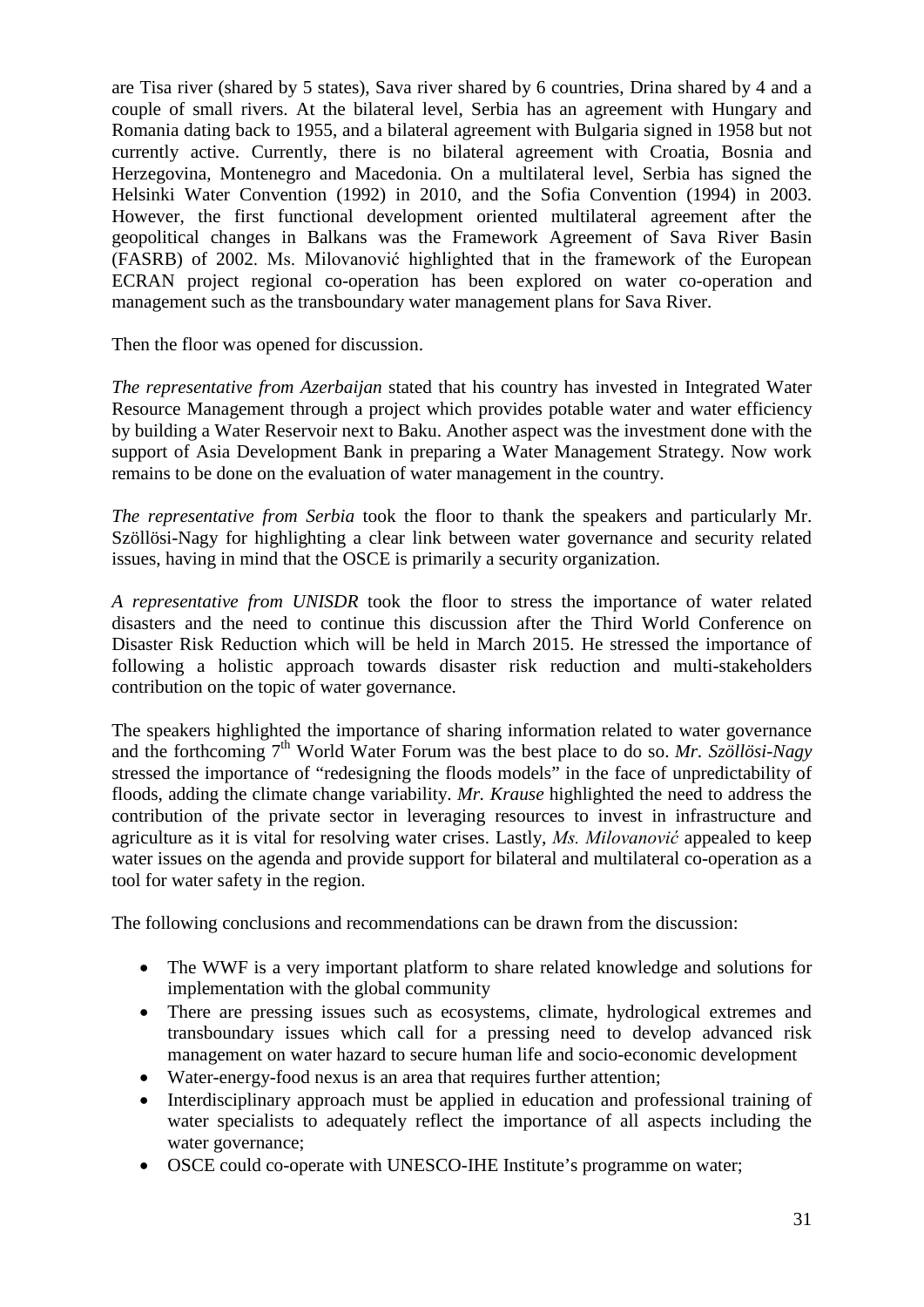• It is vital to address the contribution of the private sector in leveraging resources to invest in infrastructure and agriculture so to resolve water crises.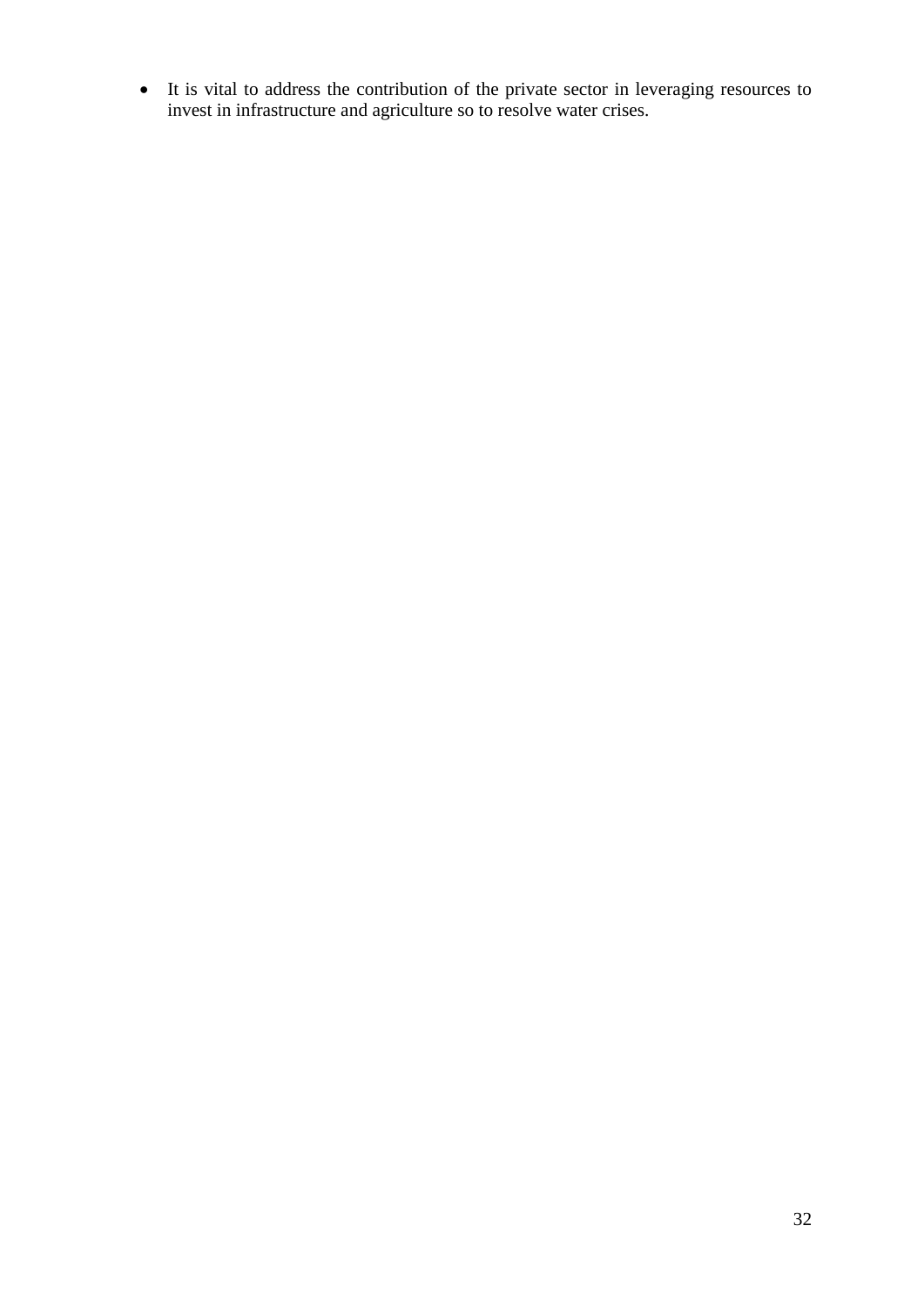#### *Concluding Session:*

**Moderator: Ambassador Sanja Milinković, Deputy Permanent Representative of Serbia to the OSCE**, 2015 OSCE Serbian Chairmanship

**Rapporteur: Mr. Bernhard Romstorfer**, Intern, Office of the Co-ordinator of OSCE Economic and Environmental Activities

#### **Speakers:**

- − **Dr. Halil Yurdakul Yigitgüden,** Co-ordinator of OSCE Economic and Environmental Activities
- − **Ambassdor Thomas Greminger,** Permanent Representative of Switzerland to the OSCE
- − **Ms. Christine Weil,** Deputy Permanent Representative, Permanent Mission of Germany to the OSCE

In her introduction, the *moderator, Ambassador Sanja Milinković, Deputy Permanent Representative of Serbia to the OSCE,* summarized the discussions during the two-day Preparatory Meeting. She stated that the presentations confirmed how vital good water governance is for security and stability in the OSCE region. The common understanding of a water crisis as a governance crisis would provide us with new entry points to address water challenges. She stressed the Chairmanship's commitment to advance this topic on the OSCE agenda and to deepen engagement in this field. Amb. Milinković concluded by explaining that the next preparatory meeting in May in Belgrade will focus on water governance in the context of disaster risk reduction to build upon last year's Ministerial Decision in Basel on "Enhancing Disaster Risk Reduction".

*Dr. Halil Yurdakul Yigitgüden, Co-ordinator of OSCE Economic and Environmental Activities,* emphasized the importance of this year's Forum topic as water resources in the OSCE area are facing increased risks from climate change. A comprehensive governance approach to protect, use and share water in a responsible and equitable way would be needed. He declared that the OSCE will strive to build on the recommendations that were generated at this First Preparatory Meeting. Dr. Yiğitgüden highlighted the main discussions and best practice examples over the last two days which underlined the important role of well governed water to protect the environment and to strengthen security. He explained that a lack of transparency and corruption are both a cause and a result of poor water governance. This is why transparency, access to information, and integrity would build a sustainable foundation for good water governance and reduce the potential for conflict. Regarding next steps, he mentioned that all suggestions and recommendations will be thoroughly considered with a view to identifying possible follow-up activities. Finally, he expressed his hope that the discussions in the Forum process will contribute to the global processes like the  $3<sup>rd</sup>$  UN World Conference on Disaster Risk Reduction and the Paris Climate Change Conference.

*Ambassador Thomas Greminger, Permanent Representative of Switzerland to the OSCE,*  stressed the importance of water co-operation for stability and security and the need for states, the private sector, civil society and the OSCE to further engage in this field. Numerous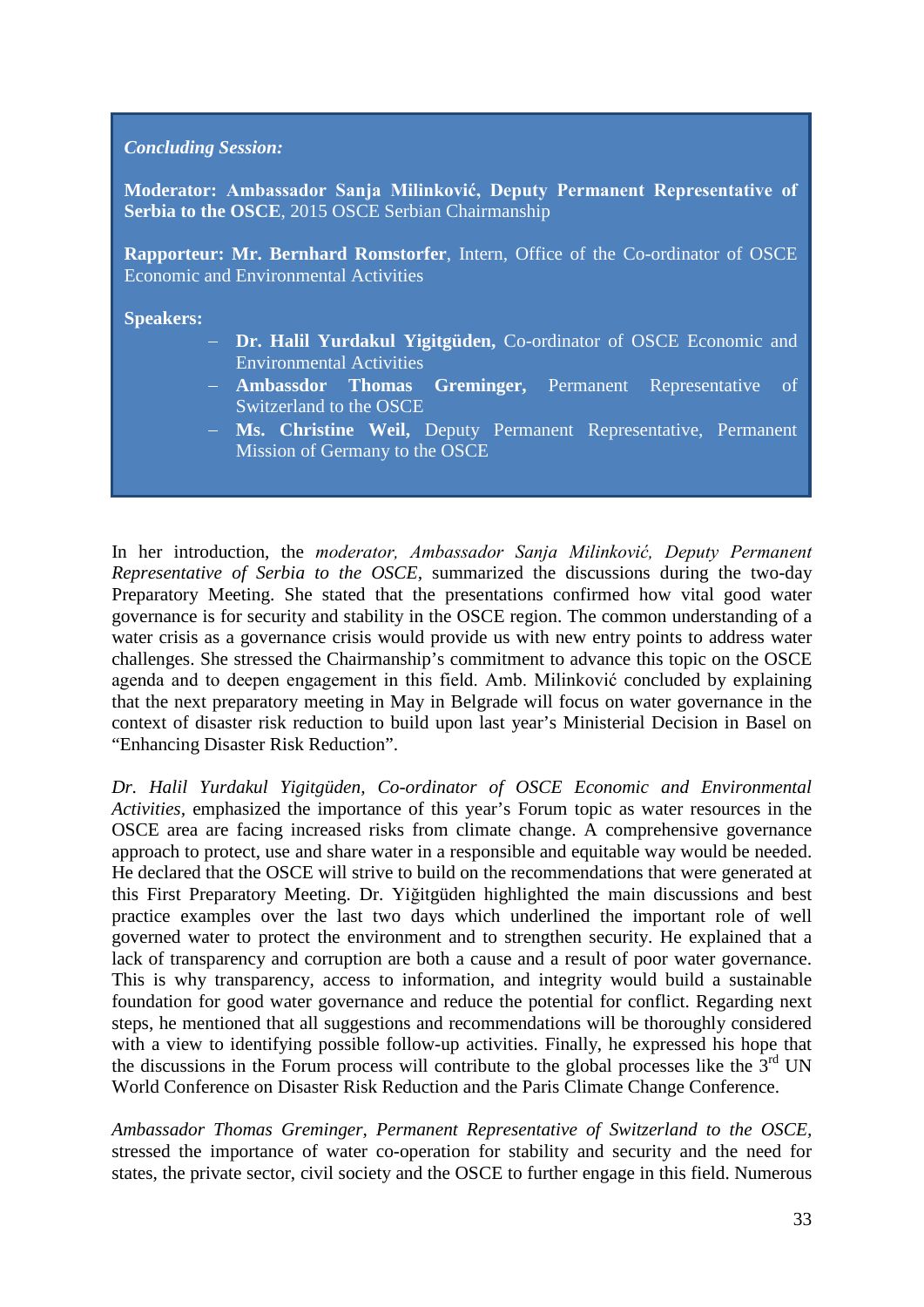positive examples during these two days showed that we can cope with water related challenges if we give them sufficient weight on the political agenda and further co-operate. He stressed that fostering water co-operation and security has been already an area of work for the OSCE since 1989. Furthermore, the Environment and Security Initiative (ENVSEC) is an excellent instrument for co-ordinated international action in this field.

*Ambassador Greminger* highlighted the following five key elements of the discussion during the First Preparatory Meeting:

- Water governance is not only a relevant issue between states, but also one between different stakeholders within a state. Cross-sectoral dialogue is therefore needed;
- In water governance, there is no one size fits all. So, different political realities have to be better reflected and addresses in each river basin;
- Implementation is the key. The OSCE could be used as a platform of dialogue to encourage full implementation of the commitments taken by participating States;
- Local environmental governance is very important and Aarhus Centres are particularly well suited to be partners in this field;
- Transparency, integrity and good governance are the key to address water-related challenges.

*Ambassador Greminger* added that the two priority areas that the OSCE should further discuss during the Prague Forum Cycle are the risks of water-related disasters and the adaption to climate change as well as the role the OSCE should play in water governance to strengthen transboundary water co-operation and water diplomacy as an effective tool to enhance security and stability in the OSCE area. He explained that it is necessary to discuss the concrete steps the OSCE has to undertake. He finished by expressing his personal wish that water becomes a strategic priority to the OSCE as it is for the OECD.

*Ms. Christine Weil, Deputy Permanent Representative, Permanent Mission of Germany to the OSCE,* emphasized the willingness of Germany as a future chair to build on the work of the previous chairmanships, taking into account the decisions of previous Ministerial Councils. One of Germany's priorities will be to bring implementation forward. She explained that a consultation process will be started after the spring recess to achieve consensus on priorities for next year's EEF so that it is ready for submission to the Permanent Council before the summer recess. She invited all participants to bring in their expertise to this process.

*Ms. Weil* stressed the importance of water governance and cross border co-operation in this regard. She referred to last year's EEF Meeting in Prague which showed that a cross-border project (the detection and safe removal of left over mines from the Balkan wars) can function as a role model. She highlighted the many facets of water governance such as food and energy security, protection of the environment, technological innovation, transparency and fighting corruption, local and national administration and transboundary co-operation, and the role of civil society.

She explained that the German government has initiated the "Water Initiative Central Asia" in 2008 which is now entering the third phase and which focuses on regional co-operation in water governance and on the regional institutions. She pointed out that European cross-border initiatives such as the Danube Commission or the International Commission for the protection of the Rhine-river are great examples for successful water governance. She stated that the key to success is political will as we could also see with the Sava River Basin Commission. Ms. Weil concluded by saying that the OSCE can certainly make meaningful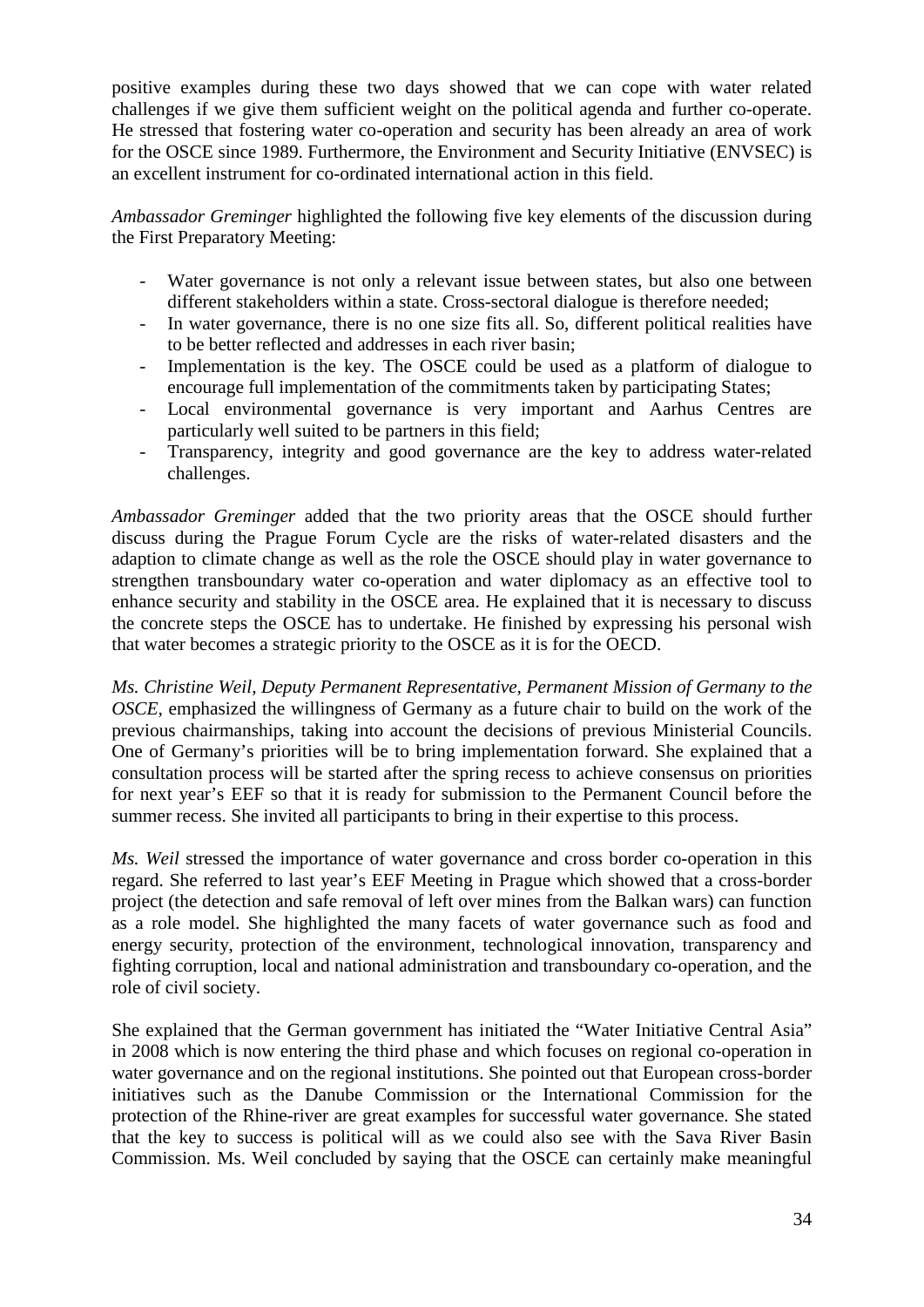contributions to the improvement of water management in its region and hence to the reduction of security risks.

*The representative of the United States* highlighted that the discussions showed clearly the importance of water governance for security. He added that there is a need to discuss more deeply the role of the OSCE in this context.

*The representative of Uzbekistan* emphasized that transboundary co-operation and the nexus between food, energy, environment and water are highly important. He stated that Uzbekistan is confident that the principles of the UNECE and UN Water Conventions are important for preventing conflicts. He noted that water is an important resource and that political solutions to ensure water security are not sufficient as it is crucial to resolve all technical issues with regards to effective management of water resources. The OSCE should draw the attention to ensuring flaws in investments into technologies that can help to develop water infrastructure and to better monitor the use of water.

*The representative of Azerbaijan* thanked for the organization of the Preparatory Meeting and noted that it provided a good forum for discussions. She mentioned that participants were informed about national experience of Azerbaijan in the field of water governance, as well as challenges faced by the country due to cross-boundary nature of watercourses in the region. She added that in some cases challenges are further aggravated by existing threats to security. Referring to cooperation in the field of water governance, she reiterated support for cooperation which is based on respect for the relevant norms and principles of Helsinki Final Act. With reference to confidence-building potential of cooperation among countries sharing water resources, she noted that in case of conflicts caused by other factors cooperation could only be considered after security concerns have been addressed and impediments to regional cooperation have been eliminated. She closed by stressing the importance of taking measures at national level to ensure responsible management of transboundary watercourses.

*The representative of Armenia* noted that water governance means security for all but it does not mean unilateral decisions. The 2<sup>nd</sup> Preparatory Meeting will identify what challenges can be addressed by the OSCE. He referred to the behaviour of participants at the meeting who were offering water to the person sitting next to them before getting a glass of water themselves, and that this same principle may be applied among countries.

*The representative of Tajikistan* stated that the meeting demonstrated that water governance is one of the OSCE's priorities. He explained how Tajikistan faces many challenges regarding water issues and natural disasters, and that it is a lengthy process that requires funds and time to improve the situation.

*A representative of the Regional Environment Centre (REC)* said that water governance shows significant challenges but also opportunities for policy makers to prevent conflicts and enable greater regional co-operation. This would become even more important as water quality deteriorates and as demographic and socio-economic developments increase the demand for water resources. Environmental changes would be likely to intensify existing, and trigger new, social and political conflicts over water, in particular in regions that lack robust institutions for co-operation. The representative therefore welcomed the theme of the  $23<sup>rd</sup>$ OSCE Economic and Environmental Forum and wished to acknowledge its relevance in the context of the Sustainable Development Goals for the post-2015 agenda. The REC is committed to continue co-operating with the Republic of Serbia, the OSCE, the participating States and the Partners for Co-operation in the 23<sup>rd</sup> Economic and Environmental Forum. She concluded that the REC will actively engage in the forthcoming discussions in order to build,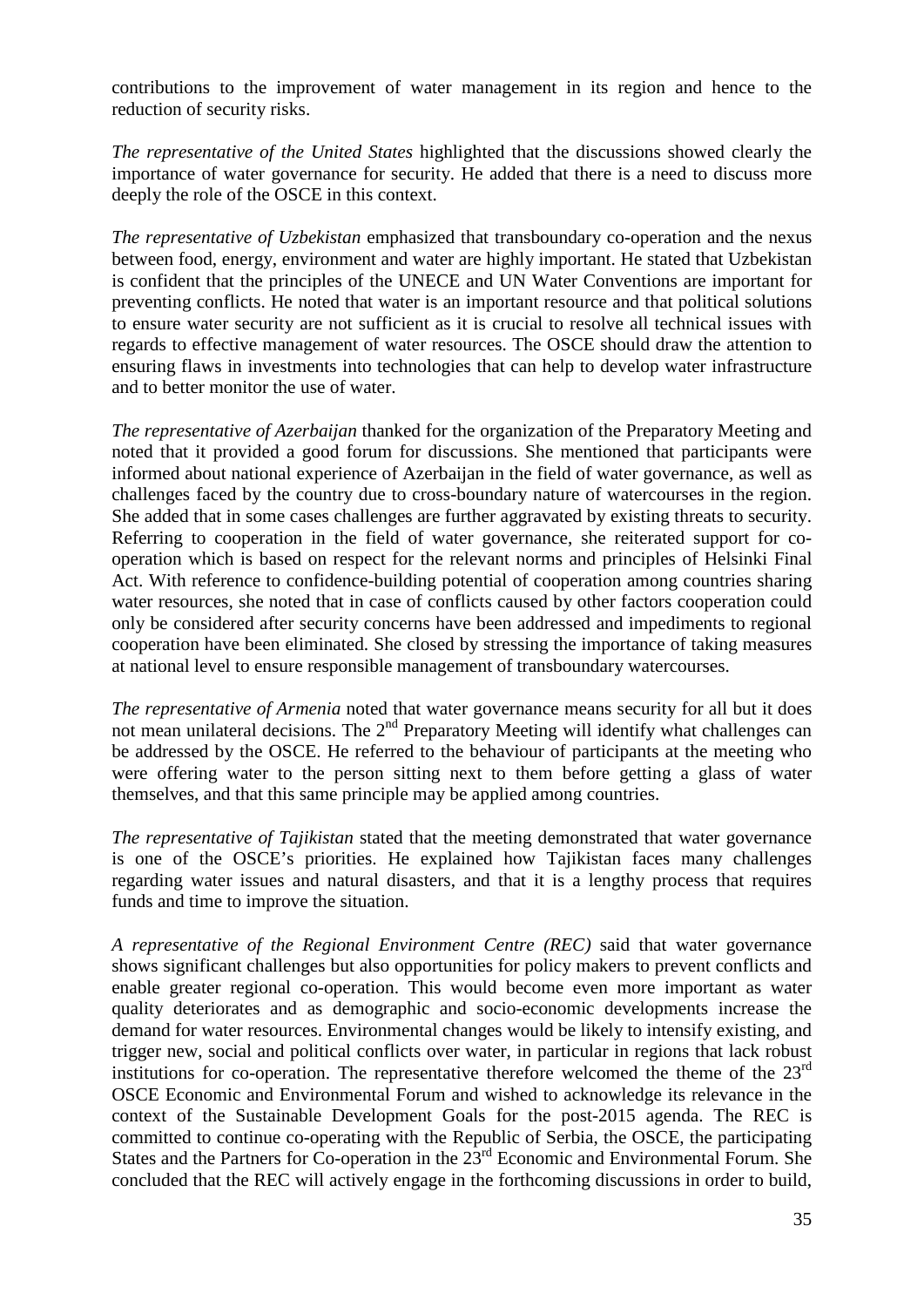together with the OSCE, a partnership for sustainable development that contributes to security and stability through co-operation.

*Mr. Glas, Chair of OECD Water Governance Initiative,* reiterated that world crises on water are governance crises. He commended the additional dimension of water governance discussed in the OSCE framework, which he will feed into the OECD WGI discussions. He repeated his offer to the OSCE participating States to comment on the OECD Water Governance Principles.

*Ambassador Sanja Milinković, Deputy Permanent Representative of Serbia to the OSCE,*  stated that the different opinions about the number of languages that need to be interpreted during the Preparatory Meetings will be discussed and closed the meeting by inviting all participants to the next Preparatory Meeting in Belgrade.

The following conclusions and recommendations can be drawn from the discussion:

- A comprehensive governance approach to protect, use and share water in a responsible and equitable way would be needed;
- There is the need to discuss the concrete steps the OSCE has to undertake;
- European cross-border initiatives and projects are great examples for successful water governance;
- Cross-sectorial dialogue is necessary as water governance is not only a relevant issue between states, but also one between different stakeholders within a state;
- Different political realities have to be dealt individually. There is no "one size fits all";
- The OSCE could be used as a platform of dialogue to encourage the full implementation of the commitments taken by participating States;
- Local environmental governance is very important (good examples are Aarhus Centres);
- Transparency, integrity and good governance are the key to address water-related challenges.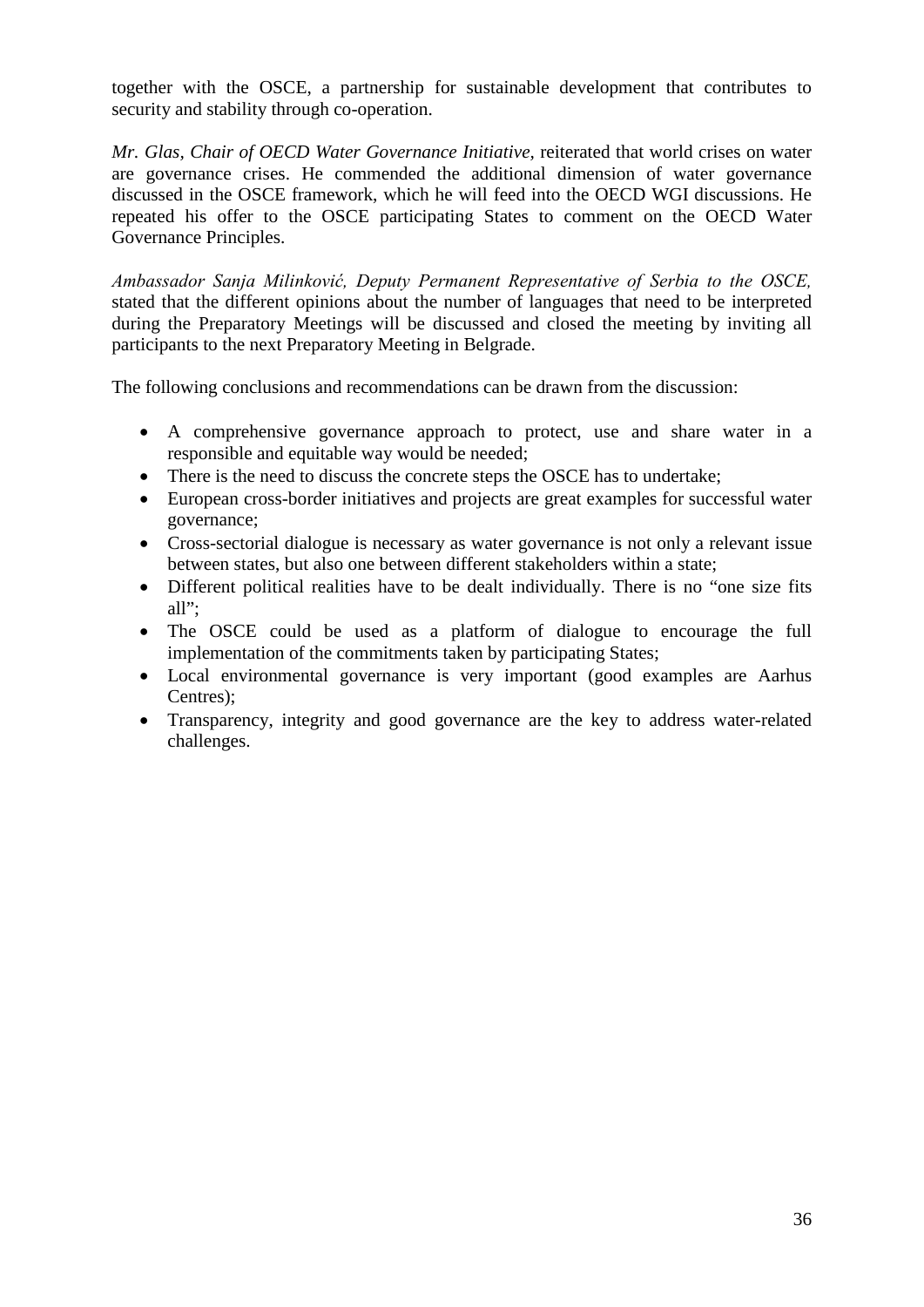## **Annex I**

<span id="page-36-0"></span>

**Organization for Security and Co-operation in Europe** 24 July 2014 **Permanent Council** 

PC.DEC/1131

Original: ENGLISH

**1012nth Plenary Meeting**  PC Journal No. 1012, Agenda item 4

#### <span id="page-36-1"></span>**Decision No. 1131 Theme, Agenda and Modalities for the Twenty-Third Economic and Environmental Forum**

\_\_\_\_\_\_\_\_\_\_\_\_\_\_\_\_\_\_\_\_\_\_\_\_\_\_\_\_\_\_\_\_\_\_\_\_\_\_\_\_\_\_\_\_\_\_\_\_\_\_\_\_\_\_\_\_\_\_\_\_\_\_\_\_\_\_\_\_\_\_\_\_\_\_\_\_\_\_\_\_\_\_

The Permanent Council,

Pursuant to Chapter VII, paragraphs 21 to 32, of the Helsinki Document 1992; Chapter IX, paragraph 20, of the Budapest Document 1994; Ministerial Council Decision No. 10/04 of 7 December 2004; Ministerial Council Decision No. 4/06 of 26 July 2006; Permanent Council Decision No. 743 of 19 October 2006; Permanent Council Decision No. 958 of 11 November 2010; and Permanent Council Decision No. 1011 of 7 December 2011,

Relying on the OSCE Strategy Document for the Economic and Environmental Dimension (MC(11).JOUR/2) and Ministerial Council decisions related to the environment, energy and water management,

Building on the outcomes of past Economic and Environmental Forums, as well as on the results of relevant OSCE activities, including follow-up activities,

Decides that:

1. The theme of the Twenty-Third Economic and Environmental Forum will be: "Water governance in the OSCE area – increasing security and stability through co-operation";

2. The Twenty-Third Economic and Environmental Forum will consist of three meetings, including two preparatory meetings, one of which will take place outside of Vienna. The concluding meeting will be held from 14 to 16 September 2015 in Prague. These arrangements shall not set a precedent for future meetings of the Economic and Environmental Forum. The Office of the Co-ordinator of OSCE Economic and Environmental Activities, under the guidance of the OSCE Chairmanship for 2015, will organize the above-mentioned meetings;

3. The agenda of the Forum will focus on the impact of the following topics on the comprehensive security of the OSCE area:

Water governance as a prerequisite for environmental sustainability and for economic and social prosperity and stability;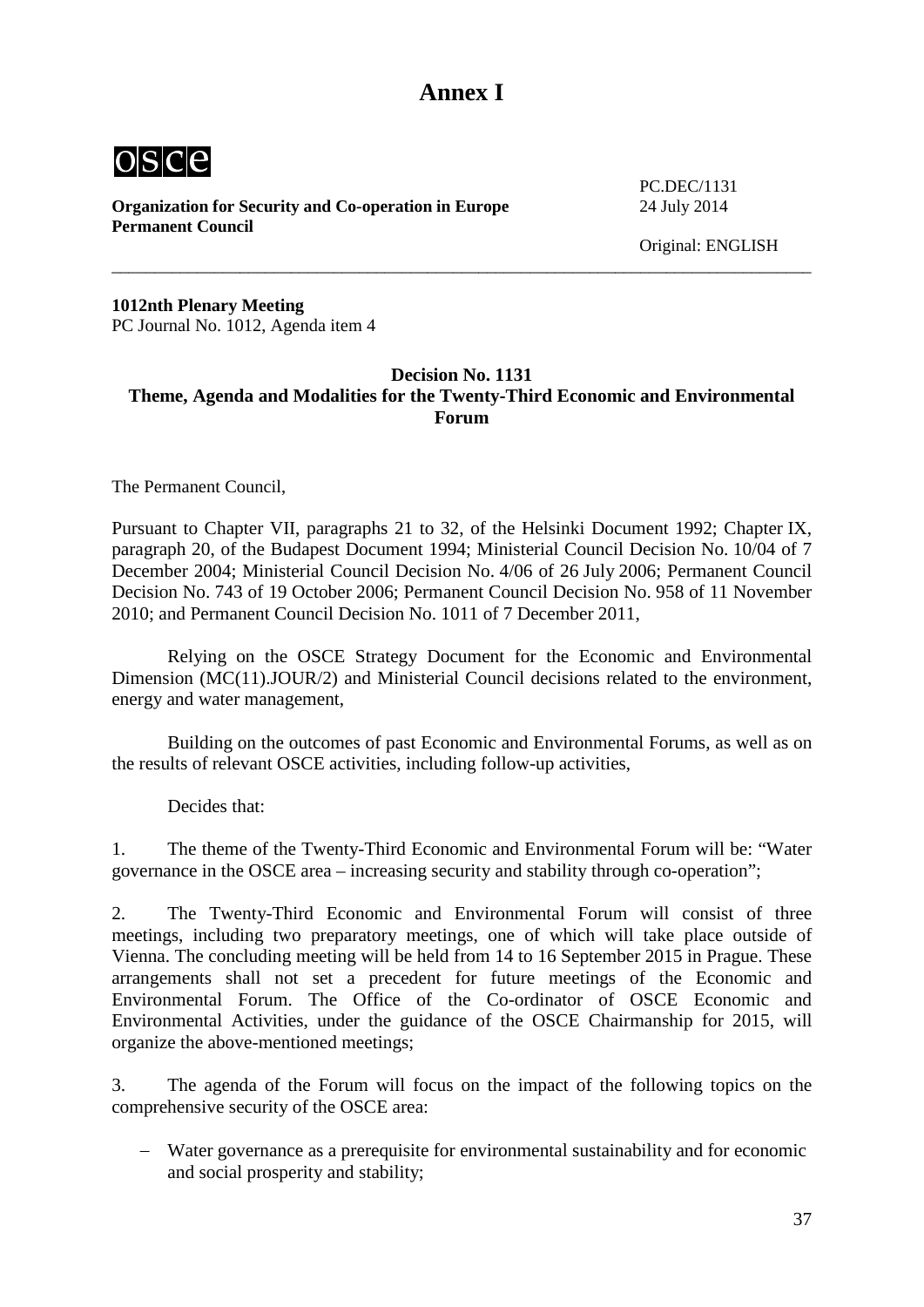- − Promotion of dialogue in good water governance within the OSCE area through sharing best practices and lessons learned;
- − Raising awareness of the importance of water governance at all levels;
- − Water governance within the context of disaster risk reduction.

4. The agendas of the Forum meetings, including timetables and themes of the working sessions, will be proposed and determined by the OSCE Chairmanship for 2015, after being agreed upon by the participating States in the Economic and Environmental Committee;

5. Moreover, having a view to its tasks, the Economic and Environmental Forum will review the implementation of OSCE commitments in the economic and environmental dimension. The review, to be integrated into the agenda of the Forum, will address OSCE commitments relevant to the theme of the Twenty-Third Economic and Environmental Forum;

6. The discussions at the Forum should benefit from cross-dimensional input provided by other OSCE bodies and relevant meetings organized by the Office of the Co-ordinator of OSCE Economic and Environmental Activities, under the guidance of the OSCE Chairmanship for 2015, and from deliberations in various international organizations;

7. Moreover, having a view to its tasks, the Economic and Environmental Forum will discuss current and future activities for the economic and environmental dimension, in particular the work in implementation of the OSCE Strategy Document for the Economic and Environmental Dimension;

8. The participating States are encouraged to be represented at a high level by senior officials responsible for shaping international economic and environmental policy in the OSCE area. Participation in their delegations of representatives from the business and scientific communities and of other relevant actors of civil society would be welcome;

9. As in previous years, the format of the Economic and Environmental Forum should provide for the active involvement of relevant international organizations and encourage open discussions;

10. The following international organizations, international organs, regional groupings and conferences of States are invited to participate in the Twenty-Third Economic and Environmental Forum: Asian Development Bank; Barents Euro-Arctic Council; Organization of the Black Sea Economic Co-operation; Central European Initiative; Collective Security Treaty Organization; Commonwealth of Independent States; Conference on Interaction and Confidence-Building Measures in Asia; Council of Europe; Council of the Baltic Sea States; Economic Co-operation Organization; Energy Community; Eurasian Economic Commission; Eurasian Economic Community; European Bank for Reconstruction and Development; European Environment Agency; European Investment Bank; Food and Agriculture Organization of the United Nations; Green Cross International; European Investment Bank; International Atomic Energy Agency; International Energy Agency; International Institute for Applied Systems Analysis (IIASA); International Fund for Saving the Aral Sea; International Maritime Organization; International Monetary Fund; International Red Cross and Red Crescent Movement; International Committee of the Red Cross; North Atlantic Treaty Organization; Organization of the Petroleum Exporting Countries (OPEC); OPEC Fund for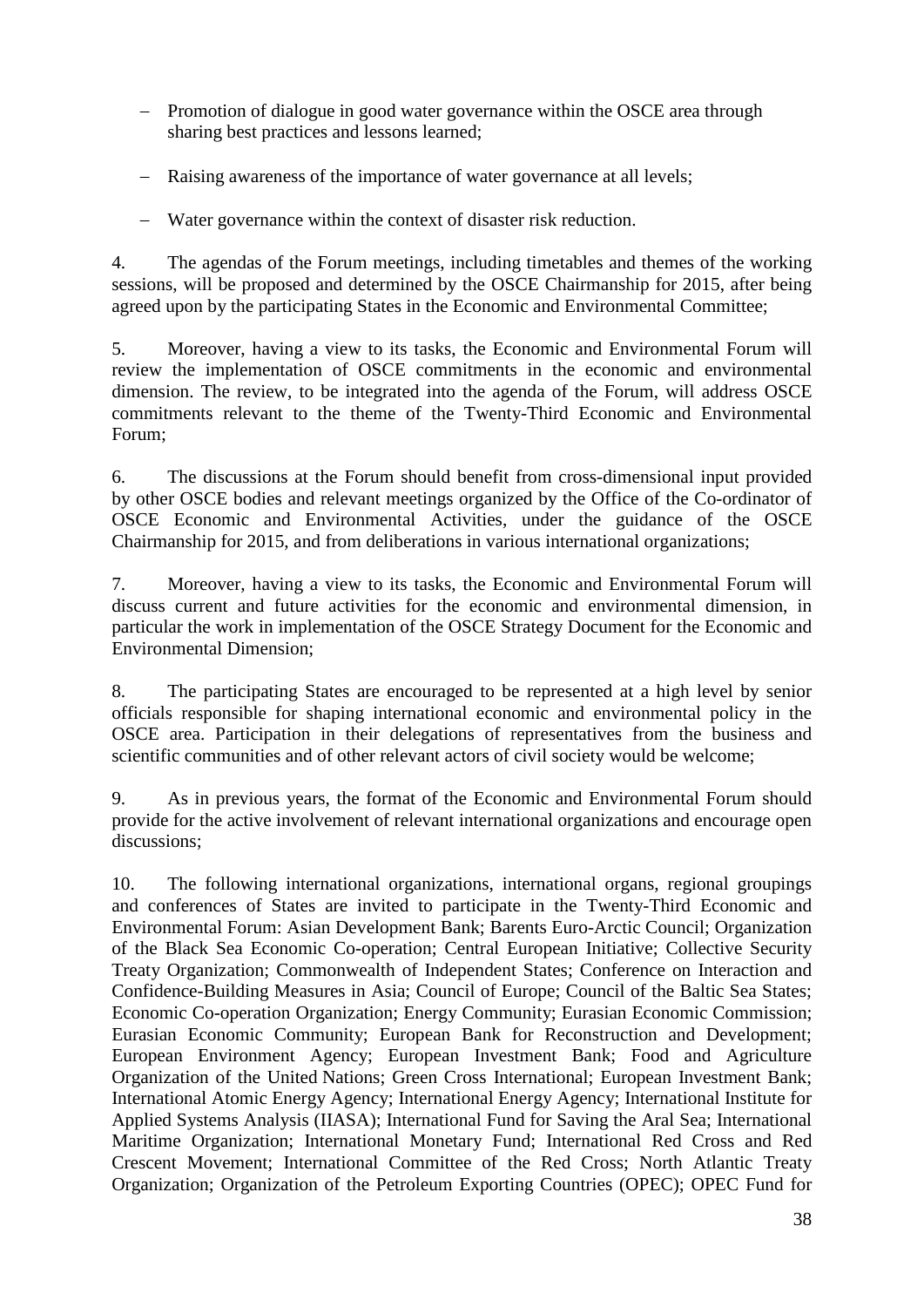International Development (OFID); Organization for Economic Co-operation and Development; Organization for Democracy and Economic Development – GUAM; Organization of Islamic Co-operation; Regional Co-operation Council; Secretariat of the United Nations Convention to Combat Desertification; Southeast European Cooperative Initiative; Secretariat of the United Nations Framework Convention on Climate Change; Shanghai Co-operation Organization; United Nations Development Programme; United Nations Economic Commission for Europe; United Nations Economic and Social Commission for Asia and the Pacific; United Nations Commission on Sustainable Development; United Nations Environment Programme; United Nations Human Settlements Programme; United Nations Industrial Development Organization; United Nations Office for the Coordination of Humanitarian Affairs; United Nations Office for Disaster Risk Reduction; United Nations Office of the High Commissioner for Refugees; UN Women; United Nations Special Programme for the Economies of Central Asia; World Bank Group; World Health Organization; World Meteorological Organization; World Trade Organization; Advisory Group on Environmental Emergencies; Joint UNEP/OCHA Environment Unit; International Strategy for Disaster Reduction; United Nations Children's Fund; Capacity for Disaster Reduction Initiative (CADRI); United Nations Disaster Assessment and Coordination; International Civil Defence Organization; World Food Programme; Global Facility for Disaster Reduction and Recovery; Inter-Parliamentary Union; Caucasus Environmental NGO Network (CENN); Regional Environmental Centre for Central and Eastern Europe (REC); and Regional Environmental Centre for Central Asia (CAREC); and other relevant organizations;

11. The OSCE Partners for Co-operation are invited to participate in the Twenty-Third Economic and Environmental Forum;

12. Upon request by a delegation of an OSCE participating State, regional groupings or expert academics and business representatives may also be invited, as appropriate, to participate in the Twenty-Third Economic and Environmental Forum;

13. Subject to the provisions contained in Chapter IV, paragraphs 15 and 16, of the Helsinki Document 1992, the representatives of non-governmental organizations with relevant experience in the area under discussion are also invited to participate in the Twenty-Third Economic and Environmental Forum;

14. In line with the practices established over past years with regard to meetings of the Economic and Environmental Forum, the outcomes of the preparatory meetings will be reviewed at the concluding meeting of the Twenty-Third Economic and Environmental Forum. The Economic and Environmental Committee will further include the conclusions and policy recommendations of the Twenty-Third Economic and Environmental Forum and the reports of the rapporteurs in its discussions so that the Permanent Council can take the decisions required for appropriate policy translation and follow-up activities.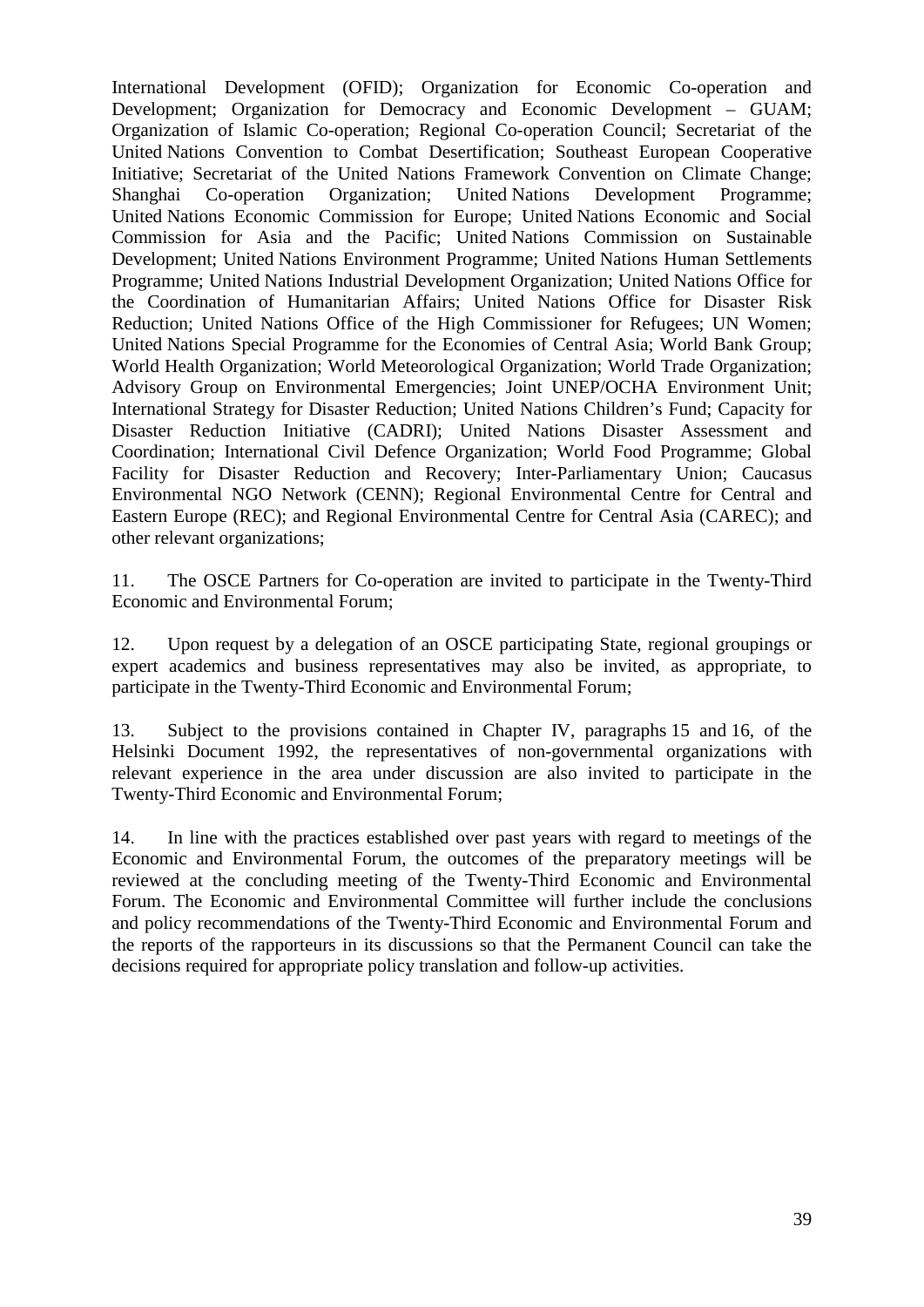## **Annex II: Opening Remarks**

*Check against delivery*

## **23rd ECONOMIC AND ENVIRONMENTAL FORUM**

#### <span id="page-39-0"></span>**"Water governance in the OSCE area – increasing security and stability through cooperation"**

#### **FIRST PREPARATORY MEETING**

#### **Vienna, 26 - 27 January 2015**

#### <span id="page-39-1"></span>**Opening address of Ambassador Vuk Žugić, Chairperson of the Permanent Council, Permanent Representative of Serbia to the OSCE, 2015 OSCE Serbian Chairmanship**

Excellences, Ladies and Gentlemen,

On behalf of the Chairmanship in Office of Serbia, it is my sincere pleasure to welcome all of you to the First Preparatory Meeting of the 23<sup>rd</sup> OSCE Economic and Environmental Forum.

I would like to thank the Office of the Coordinator of OSCE Economic and Environmental Activities for their efforts in organizing the first major OSCE event in 2015, dedicated to the topic "Water governance in the OSCE area – increasing of security and stability through cooperation".

I warmly welcome Ms. Stana Božović, State Secretary of the Ministry of Agriculture and Environmental Protection of the Republic of Serbia, Prof. John Anthony Allan, Professor of Geography from the King's College in London and Dr. Mohamed Ait Kadi, from the Ministry of Agriculture and Marine Fisheries of the Kingdom of Morocco and thank them for addressing us here today, as key-note speakers.

I would also like to welcome all representatives of the OSCE participating States and Partners for Co-operation, high-level officials from ministries and agencies, representatives of international, regional and non-governmental organizations as well as experts from the business sector and academia and last, but not least, the officers from the OSCE field Missions in charge of economic and environmental activities.

We are pleased to have you all here and we hope that we will have fruitful discussions on this important matter at hand. With regard to this, and in light of the motto of the Forum – "water is fundamental, water unites, and water connects", I encourage all participants to actively and freely engage in the deliberations and to provide their views and ideas on the security aspects of Water Governance in the OSCE area.

During this year, we will strive to determine and specify how better water governance can contribute to the increase of security and stability in the OSCE. As we have seen last year, the devastating floods in the Western Balkans proved to be a good example on how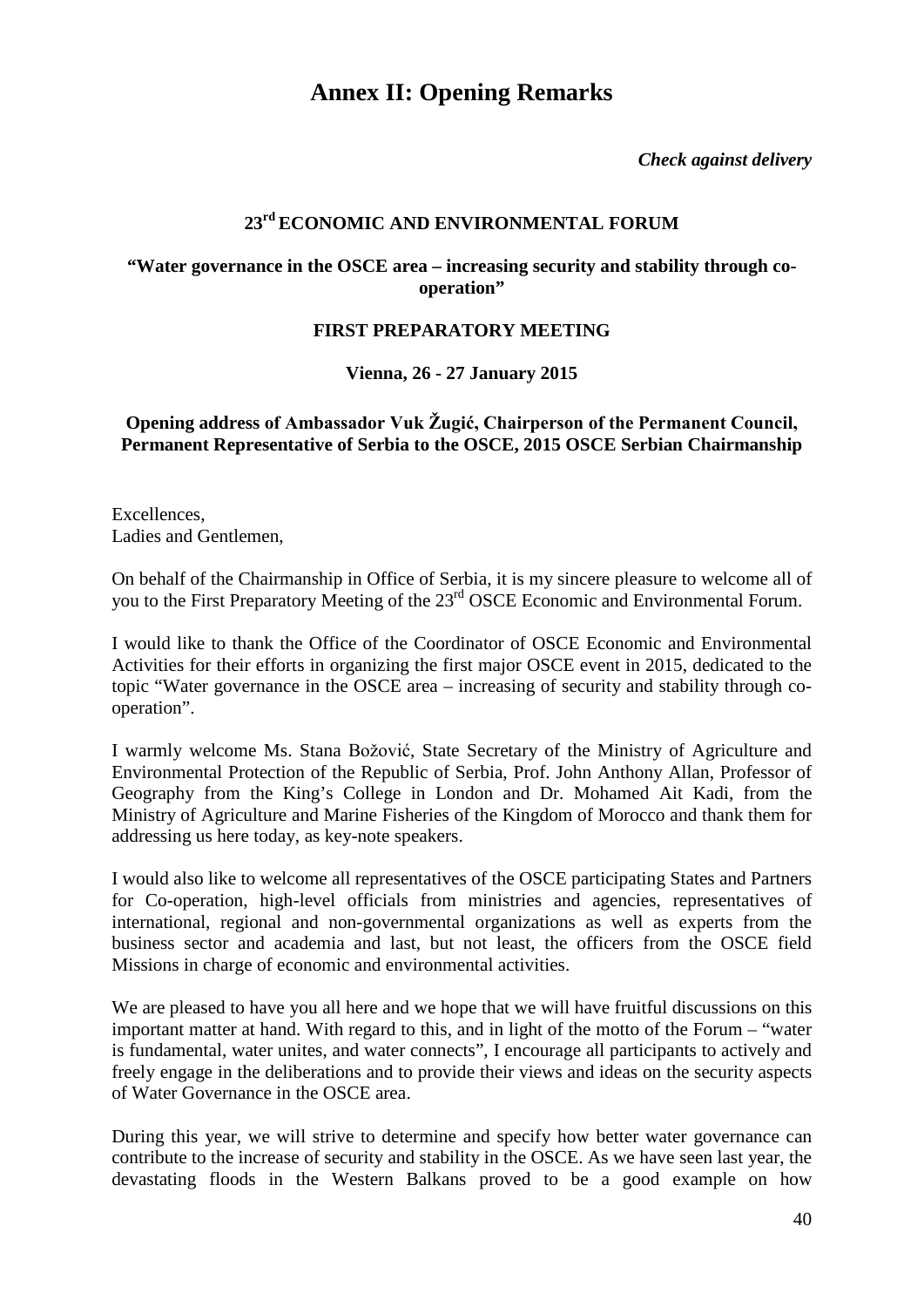transboundary co-operation can be of importance in addressing negative impacts of disasters. Our vision is to promote dialogue on good water governance within the OSCE area, through the sharing of best practices and lessons learned, and raise awareness of the importance of water governance at all levels – transboundary, national, and local. With this regard, we would like to point out that, within the OSCE area, there is a number of transboundary water agreements which can serve as excellent examples on how to deal with contemporary and future challenges.

We have envisaged that the First Preparatory Meeting will also have an introductory purpose, where we will have the opportunity to learn about the very principles and basics of Water Governance. During the course of our discussions, we will deliberate on improving integrated and cross-sectorial approaches to water resource management, fostering food and energy security, protecting ecosystems and increasing water productivity, reducing pollution and increasing collection, treatment and re-use of water. We will also consider the opportunities for providing mutual assistance and exchange of information, particularly in the area of sharing of technology and know-how.

We believe that one of the tasks of the country chairing the OSCE is to promote the broader capacity of economic and environmental dimension in strengthening the synergy between OSCE's dimensions and its potential in contributing to the general OSCE's agenda. Even though there has certainly been some positive progress in this Dimension, we consider that the second dimension of the OSCE has remained underutilized, despite its essential role in the comprehensive approach to security. Having in mind that the OSCE is, first and foremost, a security oriented organization, there needs to be a clear link to security in our discussions, and I hope that in the next two days we will hear concrete examples on how the OSCE can contribute in this ever more important matter. Therefore, we once again reiterate our position that the ongoing "Helsinki +40" process is a good opportunity to tackle this issue.

The OSCE Chairmanship of Serbia will continue to support the strengthening of this dimension in order to provide the participating States with assistance and expertise needed for responding to the new economic and environmental challenges.

I thank you all for your attention and wish you a successful and productive Meeting.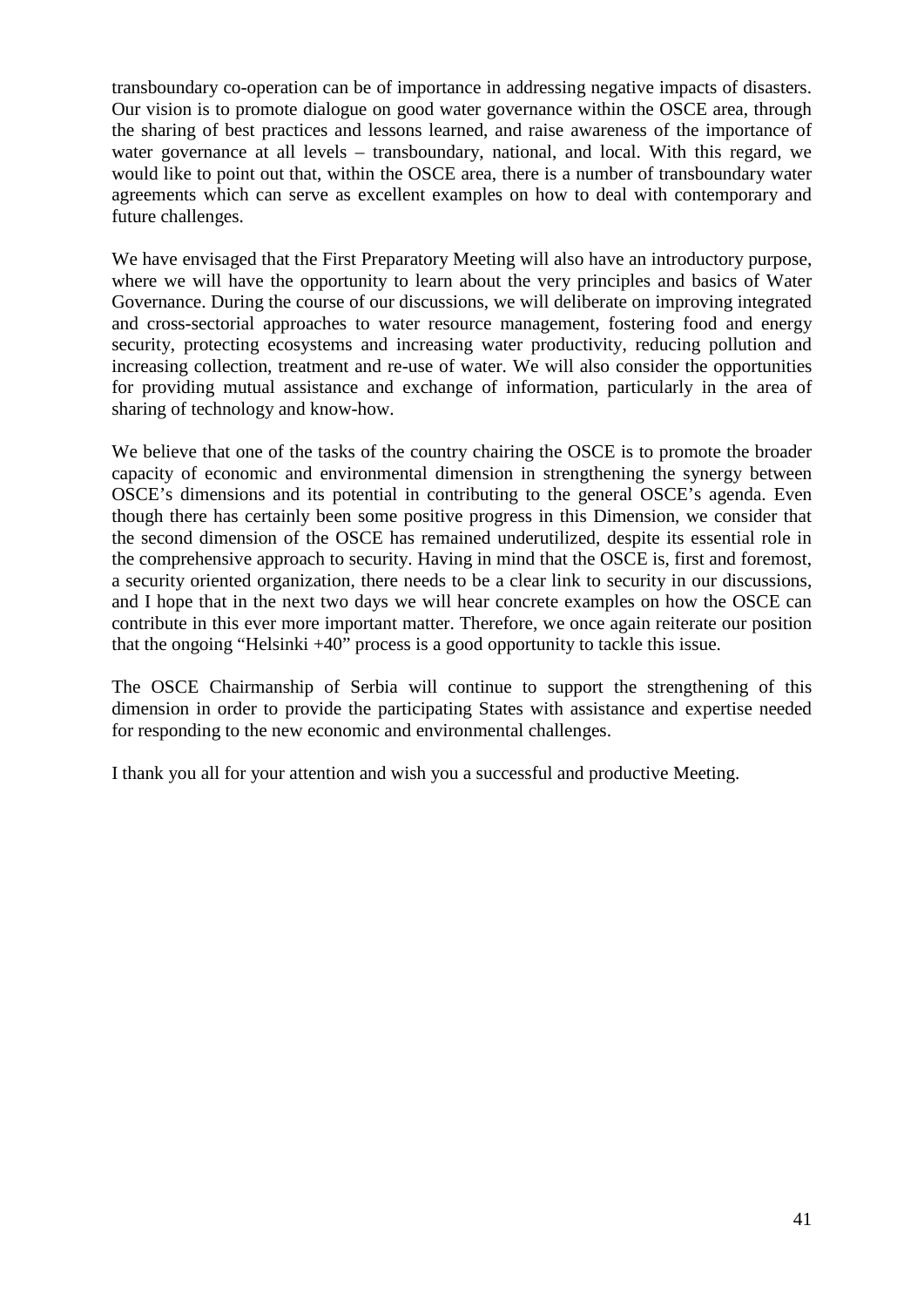#### **23rd ECONOMIC AND ENVIRONMENTAL FORUM**

#### **"Water governance in the OSCE area – increasing security and stability through cooperation"**

#### **FIRST PREPARATORY MEETING**

#### **Vienna, 26 - 27 January 2015**

#### <span id="page-41-0"></span>**Opening address of Ambassador Secretary General, Lamberto Zannier**

Excellencies,

Ladies and Gentlemen,

I warmly welcome all of you to Vienna to the First Preparatory Meeting of the 23rd OSCE Economic and Environmental Forum devoted to water governance in the OSCE area.

Water is not a new topic for the OSCE, but one that calls for more political attention, more co-operation, and more understanding of its complex inter-linkages with security and the related future challenges.

I just came back from the World Economic Forum in Davos, where I participated in a panel discussion on climate change and extreme weather events. The economic community is well aware that climate change, natural disasters and water crises are major threats to sustainable development and prosperity. In its yearly Global Risk Reports, the World Economic Forum lists water crises constantly as one of the highest global risks. In this year's report - released very recently - water crisis is identified as the top 1 global risk in terms of possible impacts. Also the security and defense communities of many states are increasingly aware of the challenges posed by the nexus of food, water, energy and climate change.

Being such an essential element of national and regional security, water has been on the OSCE's agenda since the 1975 adoption of the Helsinki Final Act. Let me mention some of the key documents in this respect.

The 2003 Maastricht Strategy Document for the OSCE Economic and Environmental Dimension refers to the need for co-operation for sustainable management of shared natural resources, including water.

In the 2007 Madrid Declaration on Environment and Security, participating States reaffirmed their commitment to improve environmental governance by, inter alia, strengthening the sustainable management of water. They also adopted a Ministerial Decision on Water Management that emphasized closer collaboration with the UNECE and other international organizations in the sphere of water management, and called upon participating States to enhance co-operation on water management

Also the OSCE Economic and Environmental Forum process has focused on water issues already several times, including in 2002, 2007 and 2008.

These decisions and discussions have been translated into many concrete project activities to support participating Sates in their efforts for sustainable water management. Nevertheless, in light of the increasing pressures on water, the OSCE, as the world's largest regional security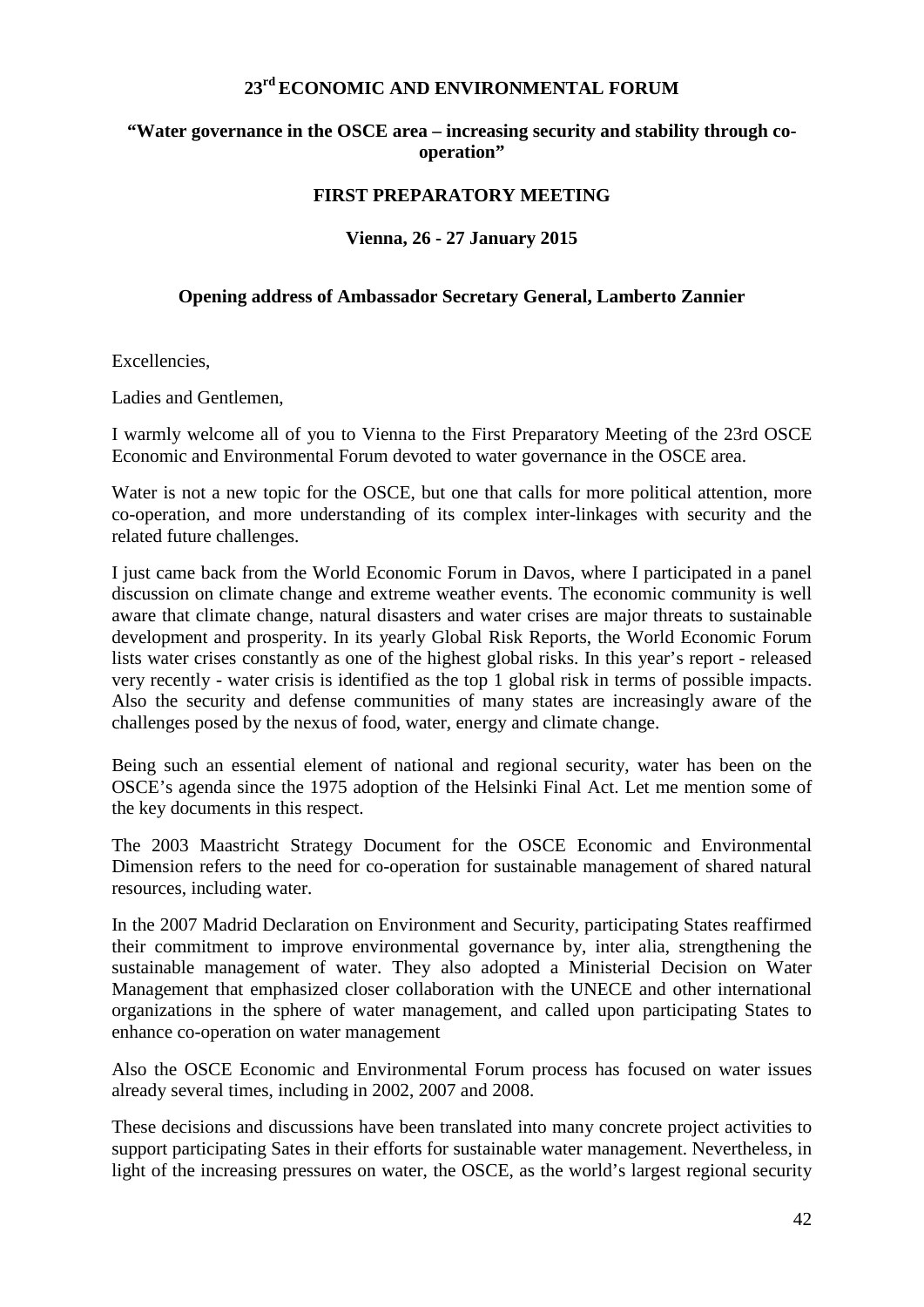organization, has to give even more attention to water and increase its co-ordination and cooperation with its partners on that matter.

It is meanwhile a widely acknowledged fact that the water crisis is mainly a crisis of governance. The water challenges demand a broad understanding of water resources as a common good that we have to protect, use and share responsibly. We need a comprehensive approach; we need to talk not only about water management, but about its governance and all its different aspects.

Effective water governance requires involvement of all concerned stakeholders, including civil society, the private sector and academia. Transparency and access to information are the primary prerequisites for this.

Good water governance also requires horizontal co-ordination between different sectors and in case of transboundary basins – between different states. It also necessitates mainstreaming of the gender perspective. Only then, we are able to maximize environmental, social and economic benefits and contribute to increased security in the OSCE region.

The two-way relationship between water and security - water as a source of conflict and water co-operation as a tool for conflict prevention - makes "water" an important topic for the OSCE. This security perspective is what the OSCE can add to the international water discourse.

We are grateful to the Swiss and Serbian Chairmanships who identified sustainable water management as one of the priorities of their joint work plan for 2014-2015. During last year's Economic and Environmental Forum, water-related disasters were high on the agenda. It was just before the Second Preparatory Meeting, that Bosnia and Herzegovina, Croatia and Serbia were hit by the most devastating floods since 120 years. This tragedy reminded us on the urgency of the topic. On the other hand, the impressive joint response by the affected states and people revealed the benefits of co-operation and solidarity in case of such a largescale disaster.

Last year in Basel, the 57 OSCE participating States agreed on a Ministerial Decision on Enhancing Disaster Risk Reduction. They recognized that sustainable use and management of water, along with other natural resources, is essential for the prevention of disasters. The participating States also committed to further expand the OSCE's good practices gained particularly in the field of water management and flood risk management. This year's Forum will build upon these results.

In July last year, we organized a Security Day devoted to Water Diplomacy. We had the privilege to have His Royal Highness Prince El Hassan bin Talal of Jordan with us as a key note speaker along with many other distinguished speakers and experts. One of the key messages from the Security Day discussions was that in the area of water, we have to focus on policy instead of politics and we need to have a multi-sectoral and multi-disciplinary approach. During this Forum, we will hear examples for such approaches in the OSCE participating States. At the same time, there is a need to put water high on the political agenda, particularly within security and foreign policies. The OSCE is well placed to follow both these tracks: support practical efforts for good water governance through project activities in our participating States, and at the same time raise water on the political agenda.

I am also delighted to note that the interest in good practices related to water governance in the OSCE area goes beyond our region. To give you an example, a Workshop on Environment and Security Issues in the Southern Mediterranean Region held in Vienna in December provided the opportunities for experts from both the OSCE region and Mediterranean Partners for Co-operation to actively discuss a range of pressing environment and security issues, including transboundary water co-operation.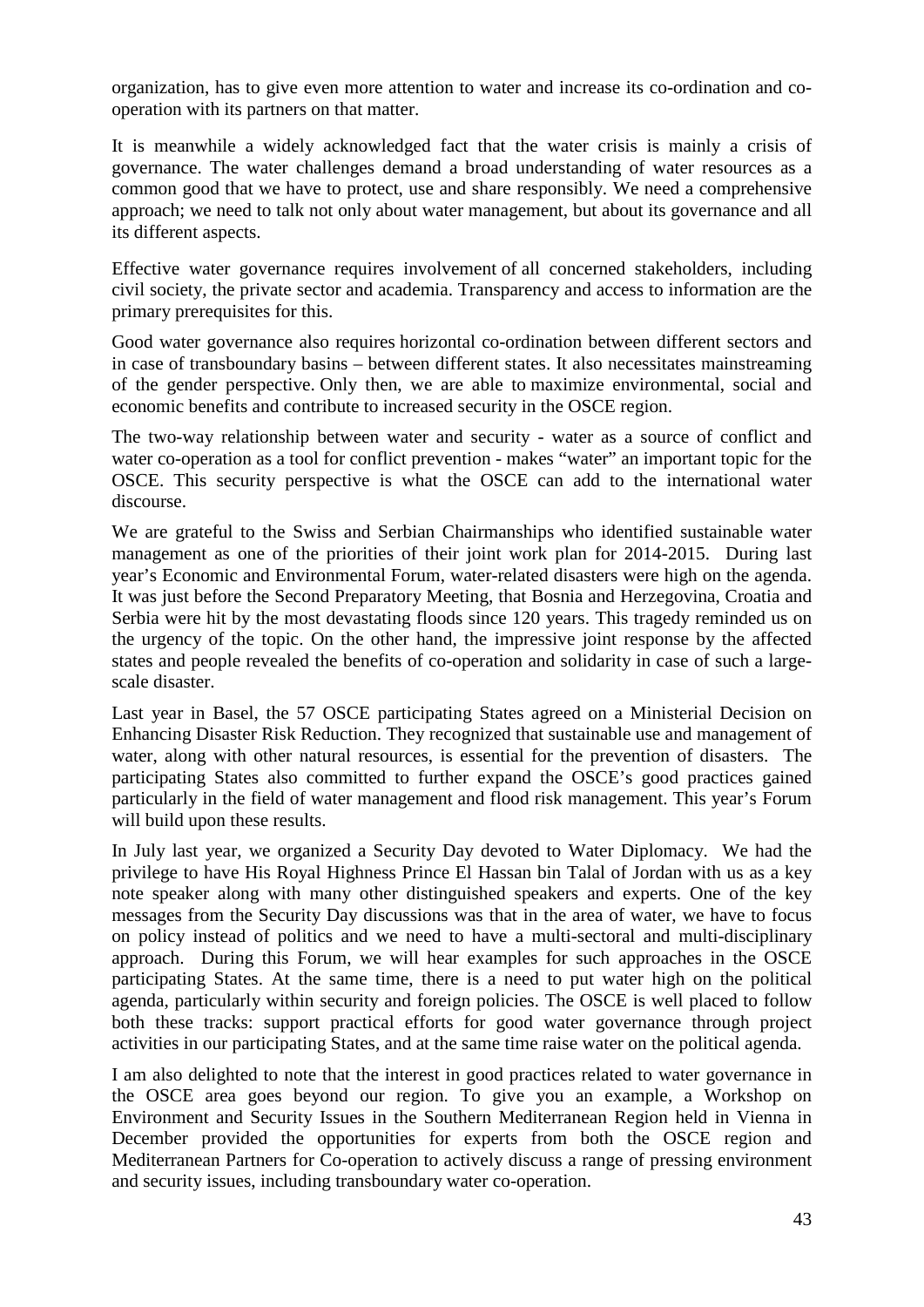This year is very timely to concentrate on water. In March, the Third UN World Conference on Disaster Risk Reduction will be held in Sendai, Japan. In April, the  $7<sup>th</sup>$  World Water Forum will take place in South Korea. In August, the World Water Week in Stockholm will celebrate its 25th anniversary. In September, the Sustainable Development Goals are expected to be adopted by the UN General Assembly – including a dedicated goal on availability and sustainable management of water and sanitation for all.

Finally, in December, the 21st session of the Conference of the Parties to the UN Framework Convention on Climate Change in Paris will hopefully bring the world a step forward towards mitigating and adapting to climate change. I am sure that climate change will accompany us steadily during our deliberations throughout the Forum this year. Water is one of the resources most affected by climate change, and dealing with these effects poses additional challenges to water governance.

Water crises manifest themselves in different ways: floods in one place, scarcity and droughts in another, severe pollution problems in yet other locations. Everywhere, however, changed or reduced availability of clean freshwater has far-reaching effects on society, economy and security. Let me reiterate once again: If we want to be serious about conflict prevention, we have to address water-related challenges to security.

This year's Forum process will give us ample opportunity to discuss ways to further develop the OSCE's role in this important area. We will do this in close concert with other international actors, foremost our partners in the Environment and Security – ENVSEC - Initiative with whom we have a long-standing co-operation on water projects. I wish to express my gratitude to the speakers and to all participants for joining us here in Vienna to take an active part in our deliberations.

Thank you.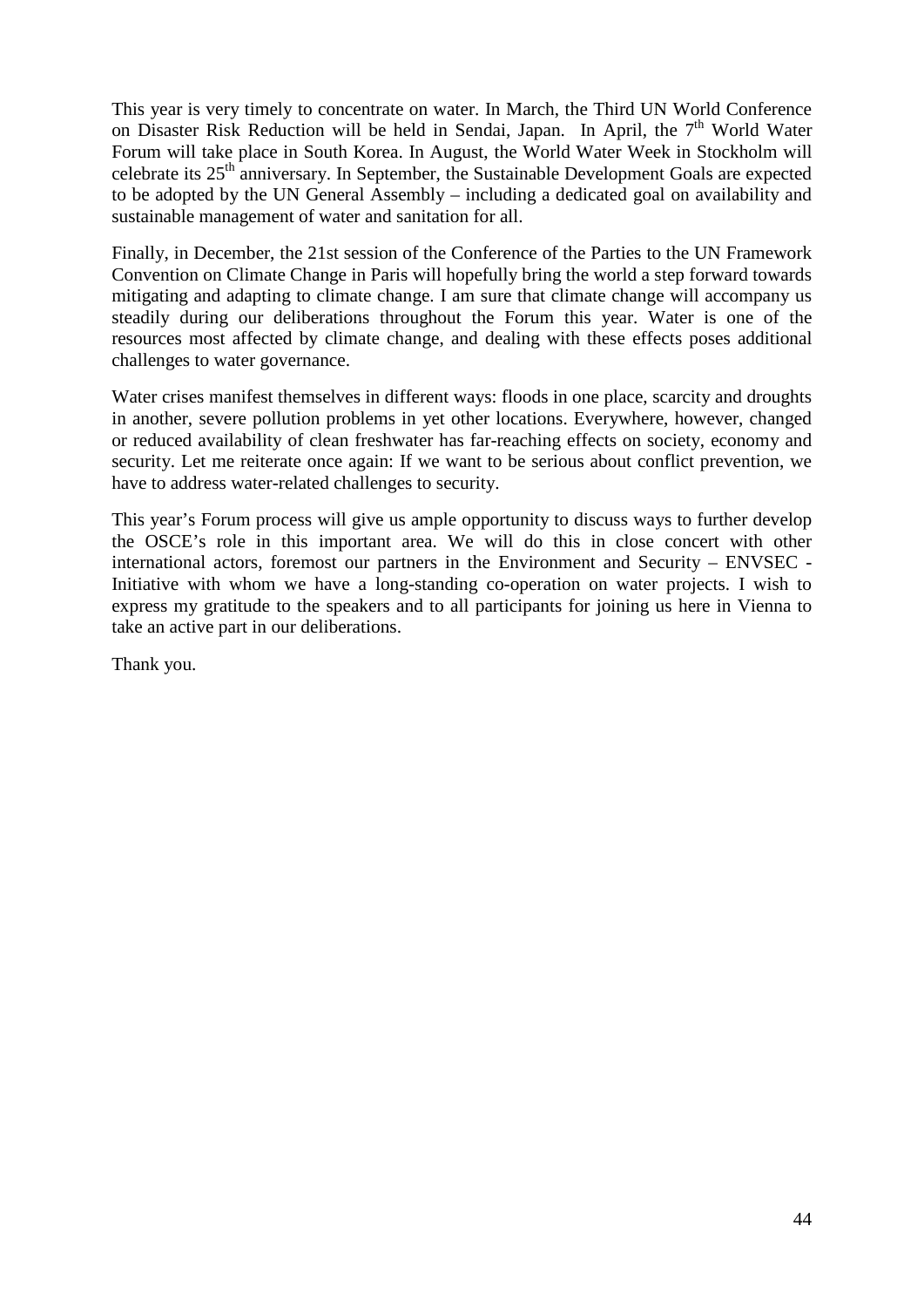#### **23rd ECONOMIC AND ENVIRONMENTAL FORUM**

#### **"Water governance in the OSCE area – increasing security and stability through cooperation"**

#### **FIRST PREPARATORY MEETING**

#### **Vienna, 26 - 27 January 2015**

#### <span id="page-44-0"></span>**Opening address of Dr. Halil Yurdakul Yiğitgüden, Co-ordinator of OSCE Economic and Environmental Activities**

Excellencies,

Distinguished participants,

It is an honour to address this opening session of the First Preparatory Meeting of the 23rd OSCE Economic and Environmental Forum. The focus of this year's Forum is linked to security in a profound way: in the absence of good water governance, water might become a source of conflict. At the same time, well governed water provides opportunities to build confidence and help prevent conflict between those sharing water resources.

I am very pleased to welcome so many reputed experts who joined us to share their in-depth knowledge on different aspects of water governance. Today, we have with us many government officials from the OSCE participating States and Partners for Co-operation, representatives of international and bilateral organizations, of international NGOs, academia and the private sector.

Within the Economic and Environmental Dimension, water has always been high on our agenda. Over the years, we have built a strong record of projects supporting participating States in strengthening water governance at national level as well as in a transboundary context. The United Nations Economic Commission for Europe – also as the holder of the UNECE Water Convention- has always been one of our main partners in this endeavour. I would like to use this opportunity to give you a few examples of what my Office and our colleagues in the Field Operations have been doing in the field of water governance:

In South-Eastern Europe, we have been involved in the International Framework Agreement on the Sava River Basin since its early stages and also contributed to the work of the International Sava River Basin Commission. Currently, our engagement in the region is more targeting community-based disaster risk reduction, particularly through the network of Aarhus Centres. At this point, I would also like to refer to the OSCE Mission to Serbia which has a long track record in supporting participative flood risk management. They have done so already long before the May 2014 floods. The Mission has invested significant efforts towards capacity building and community engagement in flood risk reduction, often together with the Aarhus Centres network. Similarly, the OSCE Mission to Bosnia and Herzegovina continues to support policy makers in addressing disaster risk reduction plans from a regional perspective, as well as the Aarhus Centres network in their work with local communities to increase their engagement in shaping local flood response plans.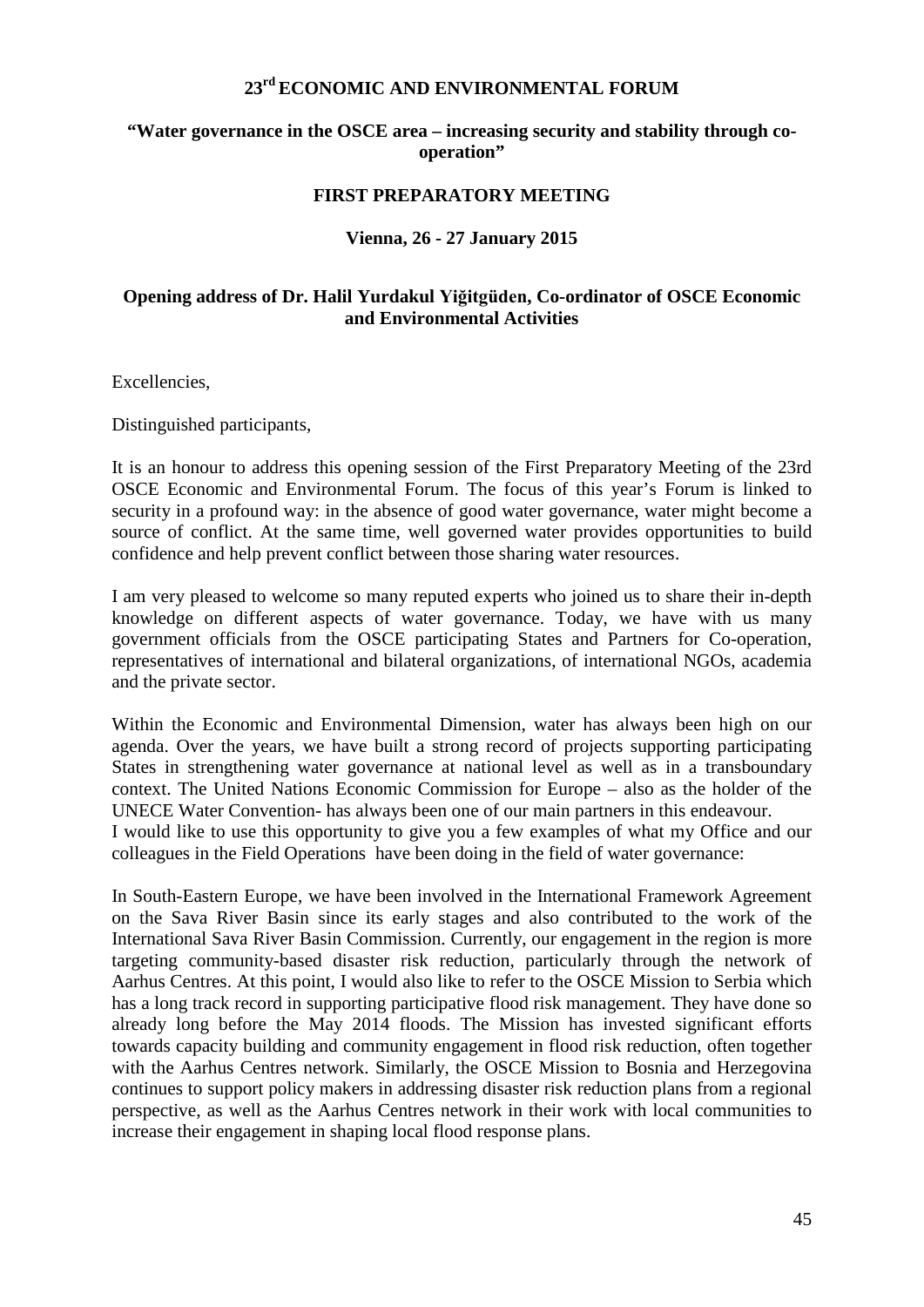Let me now turn to Eastern Europe, where eight years of our joint work with Moldova and Ukraine has led to the signing of the Treaty on the Dniester River Basin in 2012. This is a crucial step towards establishing a sound legal framework for good water governance at transboundary level. The Treaty broadens the existing co-operation to cover the entire river basin and all sectors that are important for the management and protection of shared waters. We continue our support to the Dniester Basin through several projects within the framework of the Environment and Security (ENVSEC) Initiative. One of the most recent results is a draft basin-wide strategic framework for climate change adaptation developed within the framework of an OSCE-led ENVSEC project on climate change and security. The project is financed mainly by the European Union's Instrument for Stability and the Austrian Development Agency and implemented together with UNECE, UNEP, UNDP and REC.

In the South Caucasus, together with UNECE, we have facilitated negotiations between Azerbaijan and Georgia on a co-operation agreement on the management of the Kura River Basin. We organized six rounds of bilateral consultations to develop a legal framework for co-operation on water pollution, biodiversity, emergency situations, information sharing and public participation. The draft Agreement also envisages the establishment of a joint commission for protection and rational use of water resources of the Kura River Basin. The Agreement is currently under consideration by Azerbaijani and Georgian Ministries of Foreign Affairs. The OSCE stands ready to continue its support and facilitate the finalization of the agreement.

In Central Asia, thanks to our Office in Tajikistan, the OSCE has long been engaged in facilitating transboundary water co-operation along the Upper Amu Darja River - also known as the Panj River - between Tajikistan and Afghanistan. I would also like to mention our support, together with UNECE, to the establishment and operation of a bilateral water Commission between Kazakhstan and Kyrgyzstan in the basins of the Chu and Talas Rivers. A new follow-up project on the Chu and Talas Rivers is currently under preparation. At this point, let me underline the support and commitment of particularly the Centre in Astana. Their support to basin councils and to capacity building for Integrated Water Resources Management requires special recognition. Efficient irrigation is another area where several OSCE Field Operations in Central Asia are actively engaged.

Let me underline that most of our activities related to water governance are taking place in the framework of the Environment and Security Initiative. For over a decade now, ENVSEC has been a unique mechanism to create synergies and jointly address environmental challenges, inter alia, related to water.

Excellencies,

Good water governance based on the principles of co-operation has an essential role to play for building trust and strengthening security. The fundamental importance of good and cooperative water governance for security and stability within and across borders calls for continuous dialogue and involvement of a broad spectrum of stakeholders at different levels. Our agenda for the next two days will provide an opportunity for this. Allow me a few words

on the specific sessions of this meeting:

Water is a medium that links air and land through the hydrological cycle. Water is also a vital link between people, communities and countries that are sharing it. Well governed water is essential to maintain public health and sound environment as well as to foster stability. In the first session, we will discuss the water governance concept, principles underlying good water governance, as well as best practices in implementing it.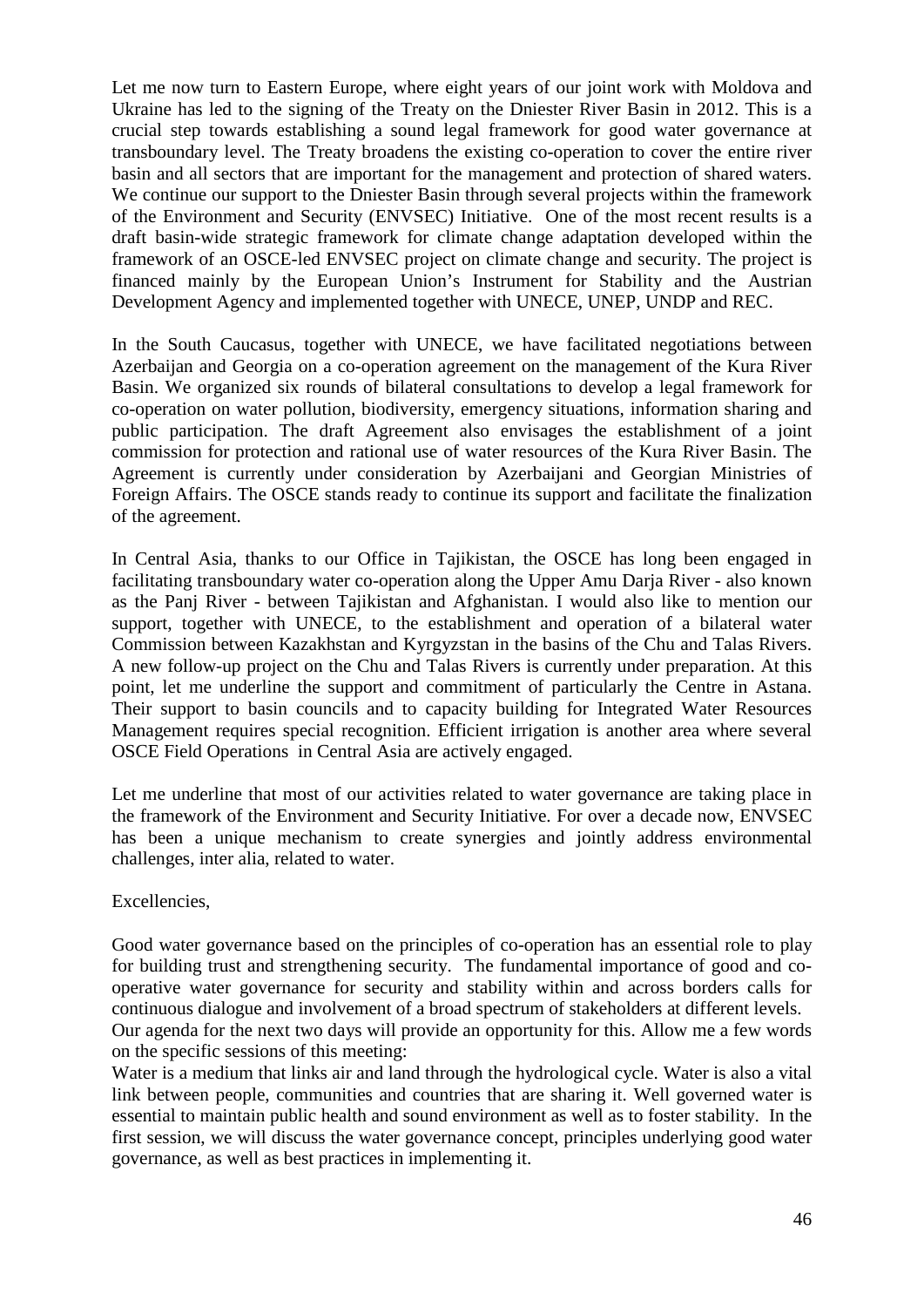Energy and food production heavily depend on freshwater supply. Pressure on water and land resources in the OSCE area is increasing due to population growth, changing consumption patterns and climate change. Responding to these challenges requires more effective accommodation of future energy and food demands as well as environmental considerations. The second session today will be dedicated to water governance across sectors with a focus on fostering food and energy security. The session's deliberations will in particular touch on the water-energy-food nexus and new approaches to sustainable hydropower and efficient irrigation.

Freshwater ecosystems are among the most extensively altered systems on Earth. Rivers, streams, and lakes have experienced various changes as a result of large-scale water diversions, introduction of invasive species, overharvesting, pollution, and climate change. The third session will discuss protection of ecosystems and increasing of water efficiency. The session will also look at climate change in the context of water governance.

Governing water resources involves a range of stakeholders at local, national, regional, and international levels. While water often appears to be a local issue, even local water challenges may have implications transcending boundaries and national borders. In the fourth session, we will take a closer look at water governance at different levels with a focus on communitybased water governance and basin management.

Lack of transparency and corruption are both a cause and a result of poor water governance. Transparency, access to information, and integrity build a sustainable foundation for good water governance and reduce the potential for conflict. The fifth session will focus on transparency as the vital prerequisite of good water governance including the roles of economic instruments, civil society and the business sector.

Exchange of knowledge and experience is crucial to develop evidence-based policy, make informed decisions, raise awareness and build trust and confidence between different stakeholders, including at transboundary and regional level. Sharing of technology and innovation on water management has a valuable role to play in this process. The sixth session will enable us to have a lively discussion on these aspects.

In concluding, I would like to welcome you all once again and I strongly encourage you to actively participate and contribute to our Forum's deliberations. I am looking forward to fruitful discussions.

Thank you for your attention.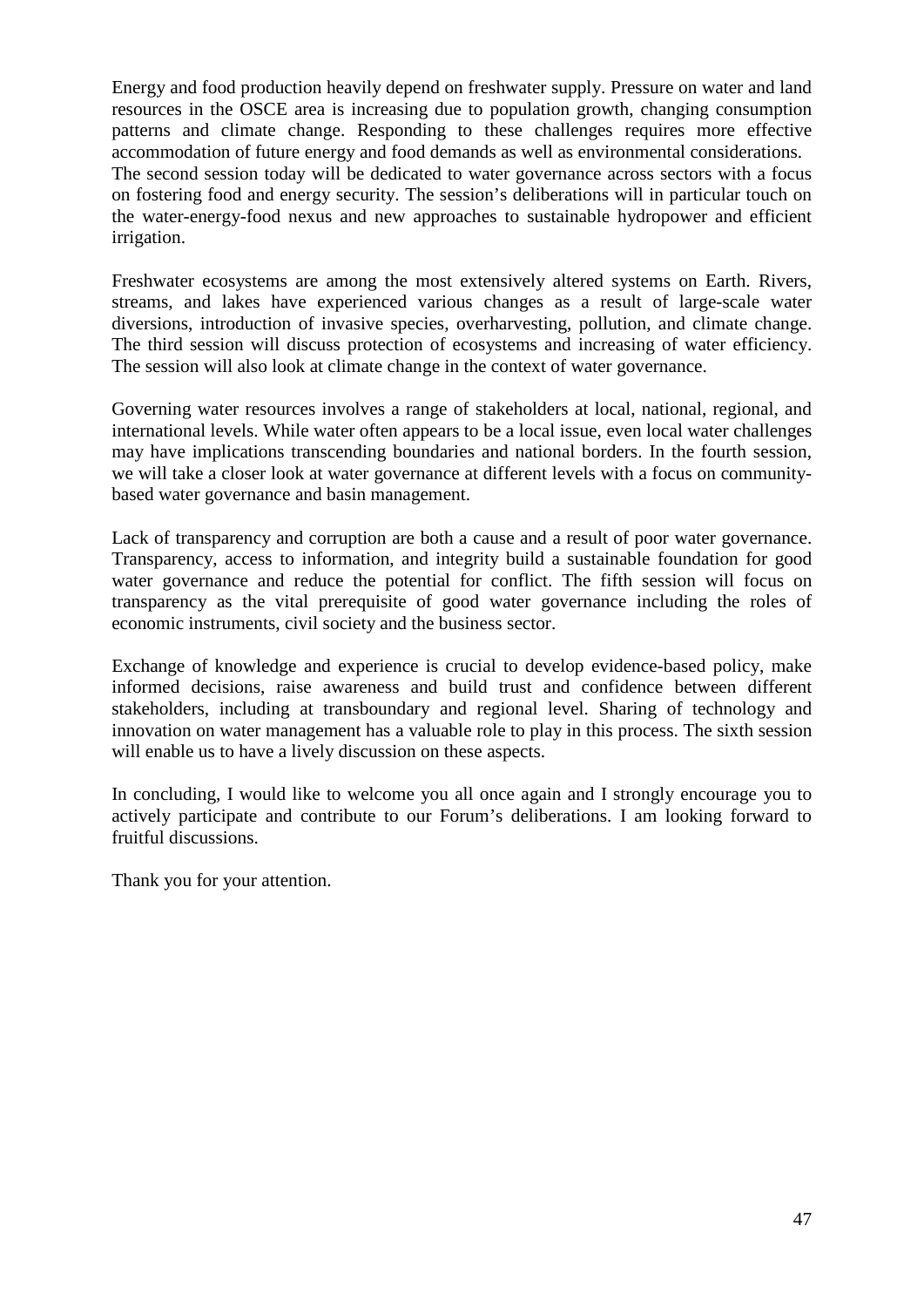## **Annex III: KEYNOTE SPEECHES**

#### <span id="page-47-1"></span><span id="page-47-0"></span>**Keynote speech by Ms. Stana Božović, State Secretary, Ministry of Agriculture and Environmental Protection, Republic of Serbia**

Ladies and gentlemen,

Distinguished members of the Forum,

Please allow me to greet you on behalf of the Ministry of Agriculture and Environmental Protection as well as on my own behalf, and to thank you for giving Serbia the honor to chair the OSCE in 2015.

This is an extremely important year both for the Republic of Serbia and the whole region.

Through joint work, we will realize the importance of regional co-operation, especially in activities concerning the protection of the environment, especially water protection.

We have been entrusted with a great responsibility and obligation, but this is also an opportunity for Serbia to contribute greatly to the progress of the whole region.

We particularly point out water governance in the member countries of the OSCE – increasing security and stability through co-operation.

My commitment as a person responsible for environmental protection in the Republic of Serbia in 2015 will be focused primarily on the protection of River Danube and its tributaries, sustainable use of natural resources, as well as increasing security and stability of the countries in the region.

I also wish to point out that I will advocate for a quick and efficient exchange of information between all countries in the region, concerning environmental protection with particular emphasis on water protection.

A timely exchange of information is of great importance since it is the main instrument for the prevention of damage and accidents caused by significant water pollution and pollution of the environment.

Pollution represents a serious problem, especially pollution by organic matter and nutrients.

It is also necessary to work on the education and raising public awareness regarding the protection and management of waters in the region.

From the aspect of human safety and security we have to put special emphasis on climate change, which have greatly affected huge floods in the region and represent main threat to Danube River Basin and all its tributaries.

I would particularly stress the importance of good regional co-operation during catastrophic floods in May 2014.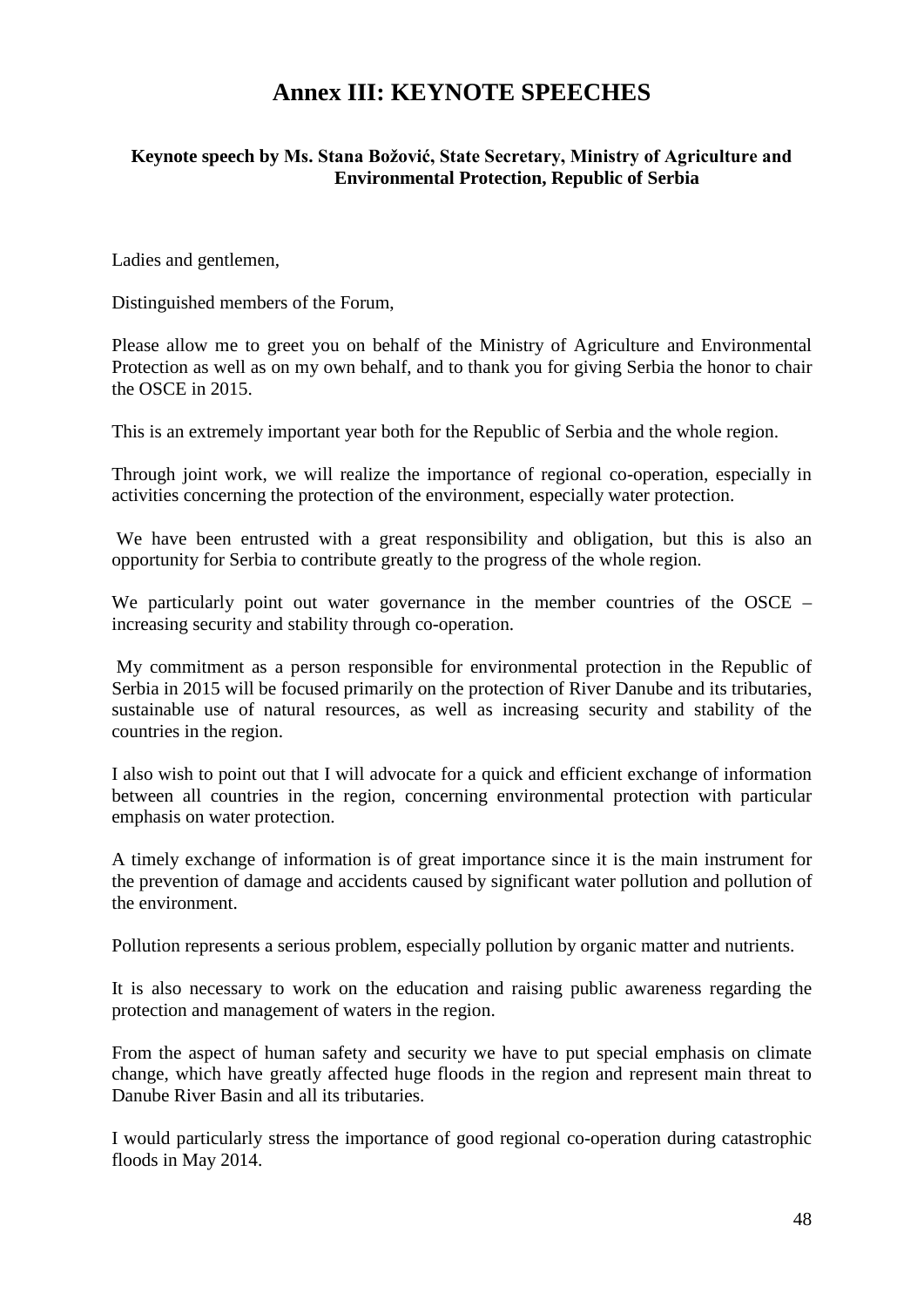On this occasion I also wish to express our strong support and commitment to regional cooperation, the intention to continue maximum engagement on further improvement of cooperation as well as my gratitude for the financial support that has so far been provided to the Republic of Serbia by the European Union and other donors.

The political will of the Danube River basin countries and the EU was necessary for the signing and ratification of the Danube River Protection Convention.

In this way the necessary framework or mechanism for sustainable environmental management of the Danube River basin was created.

This agreement legally binds countries to cooperate on the issues and fundamental problems related to the water management of the Danube River and of the waters in its catchment area, with the inclusion of all available legal, administrative and technical measures with respect to conservation and environmental protection.

All Danube River Basin countries that have already become members of the EU, as well as those that have started their accession process, are required to comply with the EU directives related to water management and the environment, in particular the EU Water Framework Directive, the EU Nitrates Directive and the Urban Waste Water Treatment Directive.

In joint efforts for the protection of river Danube a significant role belongs to the International Commission for the Protection of the Danube River.

It is important to note that the Republic of Serbia shares the interest with other countries in the region and actively participates in the work of the International Sava River Basin Commission.

Since one of the priorities of the Government of the Republic of Serbia is the EU accession, we must be aware that the realization of this priority requires hard work on the implementation of the requirements stipulated by EU directives in the field of water management, protection from adverse effects of water and navigation issues.

The tasks that are before us call for serious work and investment of large financial resources, especially at the local level.

I put special emphasis on the following priorities and goals that throughout 2015 will be significant for addressing issues concerning the protection and water governance in OSCE participating states:

• Implementing the principles of good water governance through the application of best practices in implementation, which includes the reduction of the impact of pollution caused by urban wastewater in the whole region, then the development of local projects that will address the issue of wastewater treatment;

• Giving priority to security of sustainable management of aquatic ecosystems, as well as consider the impact of climate change on this resource;

• Providing an opportunity for establishing partnership framework for environmental protection and efficient use of water at local, national and transboundary levels;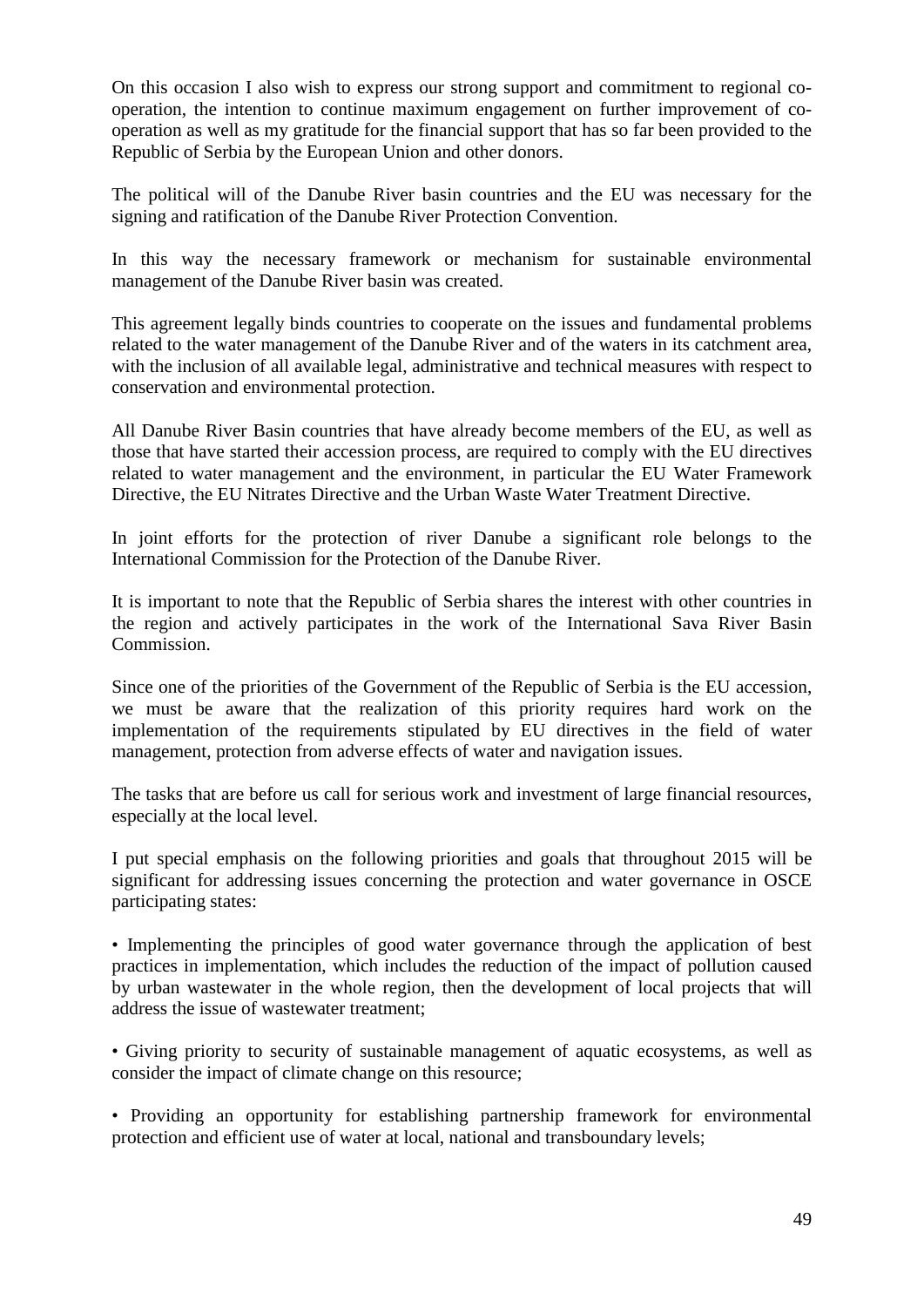• Maximizing the use of economic instruments for greater efficiency in the field of water protection;

• Focusing on the transparency in the water sector at regional, national and local levels, etc.

I sincerely hope that our joint efforts and the involvement of professional institutions of all countries in the region, as well as other international bodies and organizations will continue towards completion of all planned activities for improvement of the legal framework, as well as our friendly relations and co-operation of mutual interest, related to the conservation and sustainable use of water resources in OSCE participating states.

I wish you successful work and thank you for your attention.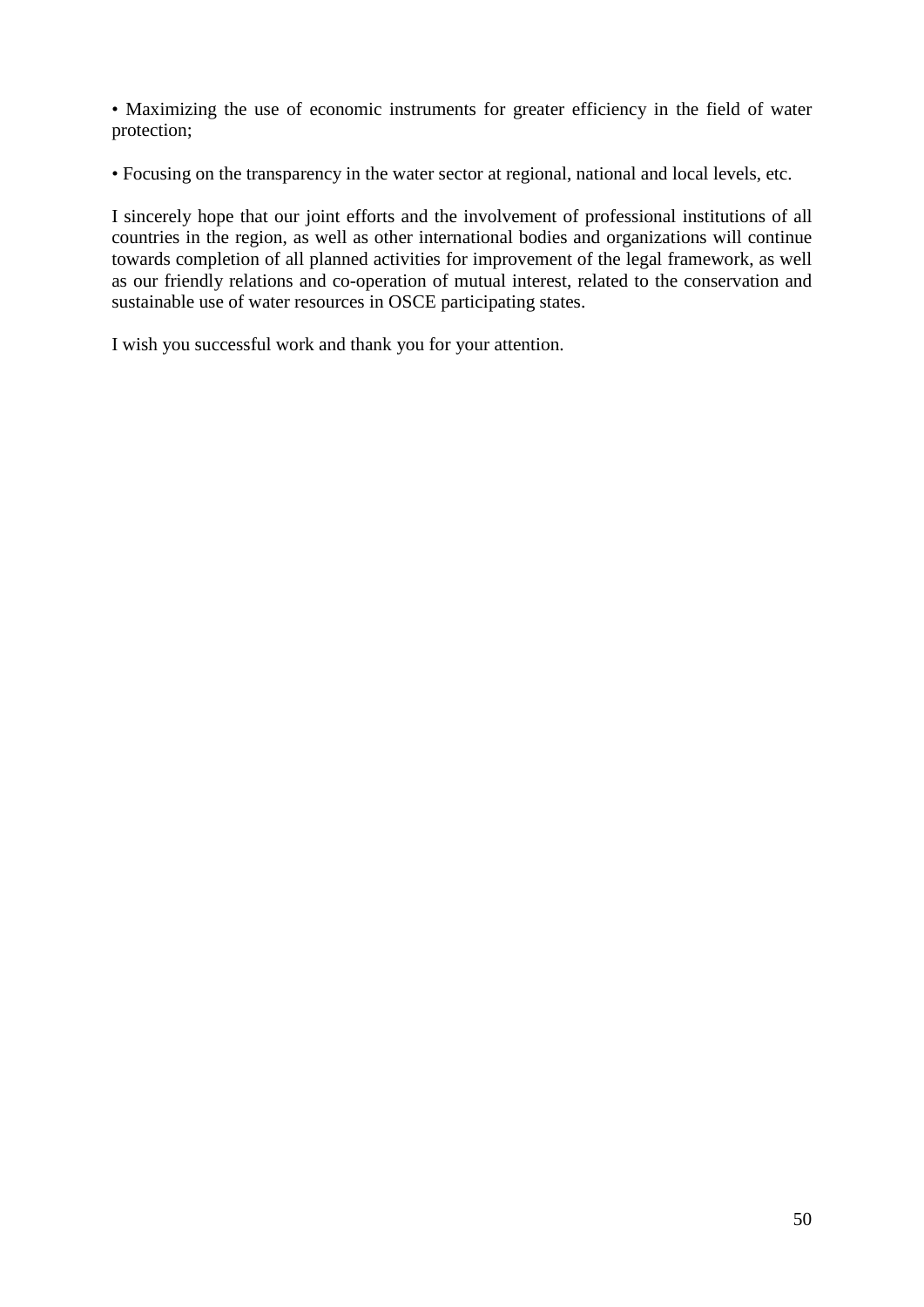## <span id="page-50-0"></span>**Annex IV: Closing Remarks**

*Check against delivery*

#### **23rd ECONOMIC AND ENVIRONMENTAL FORUM**

#### **"Water governance in the OSCE area – increasing security and stability through cooperation"**

#### **FIRST PREPARATORY MEETING**

**Vienna, 26-27 January 2015**

#### <span id="page-50-1"></span>**Closing Statement of Dr. Halil Yurdakul Yiğitgüden, Co-ordinator of OSCE Economic and Environmental Activities**

Dear Ambassadors,

Dear Participants,

Ladies and Gentlemen,

As we conclude the First Preparatory Meeting of the 23<sup>rd</sup> OSCE Economic and Environmental Forum on "Water governance in the OSCE area – increasing security and stability through co-operation", I would like to express my gratitude for the constructive discussions, the insightful and thought-provoking presentations, the competent moderation as well as a range of ideas generated over the last two days.

The theme of this year's Forum is highly relevant for all 57 participating States of the Organization and Partners for Co-operation as water is increasingly becoming an essential element of national and regional security, especially at a time when water resources in the OSCE area are facing increased risks from climate change. Discussions over the last two days suggest that addressing the water challenges across the OSCE area requires a comprehensive governance approach to protect, use and share water in a responsible and equitable way. Implementing good water governance has an important role to play in strengthening security and stability in the OSCE area and beyond.

We in the OSCE will strive to build on the recommendations generated at this First Preparatory Meeting, also by bringing our extensive experience and by further advancing partnerships with relevant national agencies, UN organizations, the private sector and nongovernmental organizations in the area of water governance. ENVSEC will continue to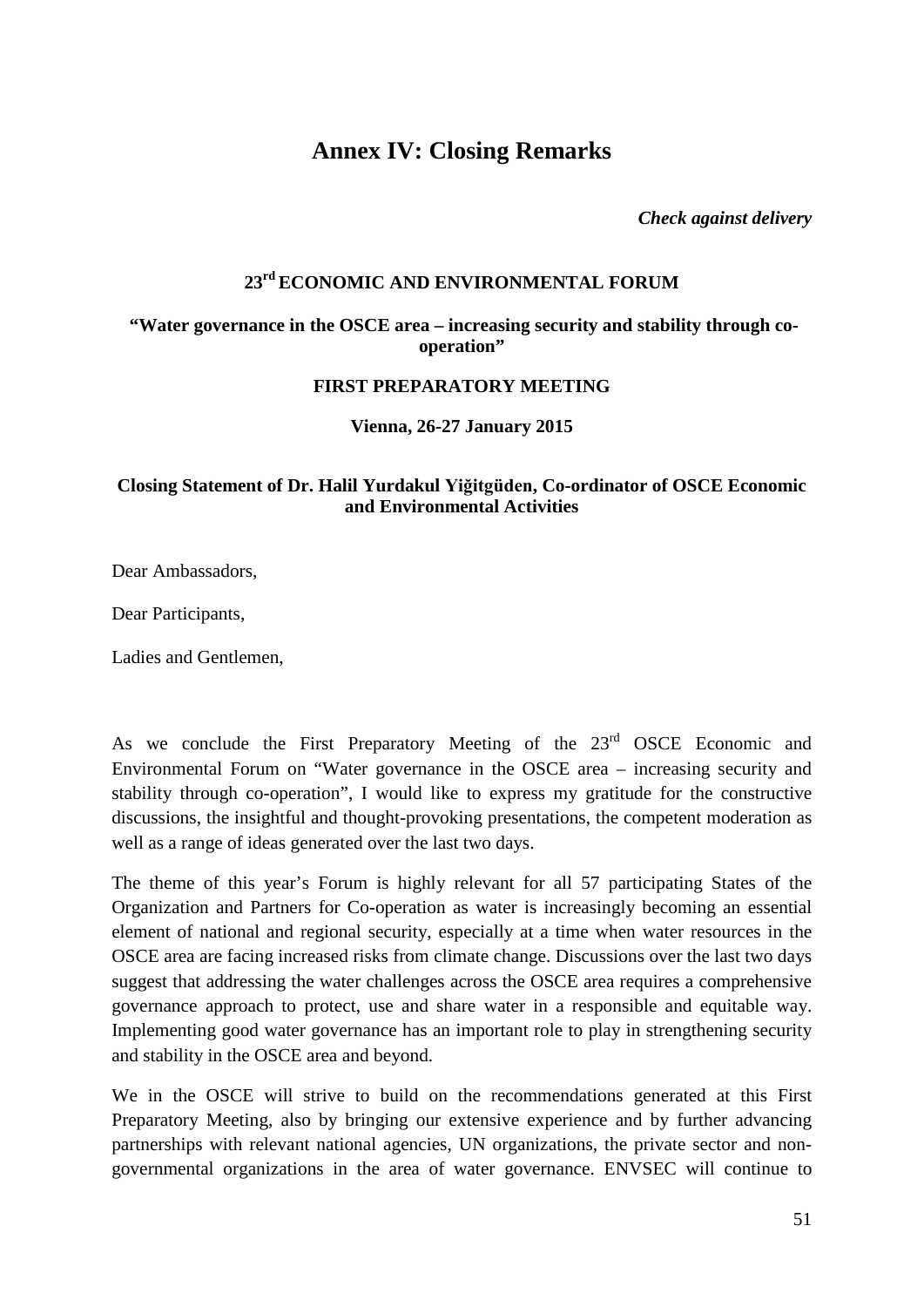provide us with a framework for translating such recommendations into practice, including the implementation of the Basel Ministerial Council Decision on Enhancing Disaster Risk Reduction.

Ladies and Gentlemen,

Let me briefly highlight the main discussions over the last two days. The opening session, including three outstanding keynote speeches by State Secretary Božović, Professor Allan and Dr. Ait Kadi, has underlined the important role of well governed water in helping create opportunities for strengthening security and protecting the environment.

We have learned about the conceptual elements of water governance, including governance models. It was emphasized that water governance is about politics, the quality of institutions and interaction between organizations. The results of the on-going work in the framework of the OECD Water Governance Initiative were presented along with a number of valuable insights from a foreign policy perspective, including the need for more extensive interaction between water and foreign policy agendas. We also had an opportunity to hear of several examples of implementing good water governance at regional level.

An extensive and in-depth discussion was dedicated to the issues related to water governance across sectors along with food and energy security and water efficiency. These deliberations showcased National Policy Dialogues and water-energy-food nexus assessments undertaken by UNECE in the framework of the Water Convention as effective tools to help assess and address water-related issues across different sectors.

Water efficiency was also one of the issues that several interventions placed a focus on. In particular, technological innovations for re-use of waste water and Australia's experience in ensuring allocative water efficiency provided interesting examples that are worth further consideration in the OSCE area.

Furthermore, over the last two days we have looked at the two important dimensions of water governance: different levels of governance, and the role of transparency in promoting good water governance. In particular, it was emphasized that promoting integrity for good water governance goes beyond anti-corruption measures, and also includes building trust. Transparency can only be achieved in the context of public participation and access to information. The outreach capacity through the OSCE-supported network of Aarhus Centres was highlighted as an effective tool in this regard.

Dynamic discussions in all of the sessions led to a number of suggestions and recommendations about the possible areas where the OSCE as the regional security organization could provide its support in the field of water governance. These recommendations will be thoroughly considered with a view to identifying possible followup activities.

Ladies and Gentlemen,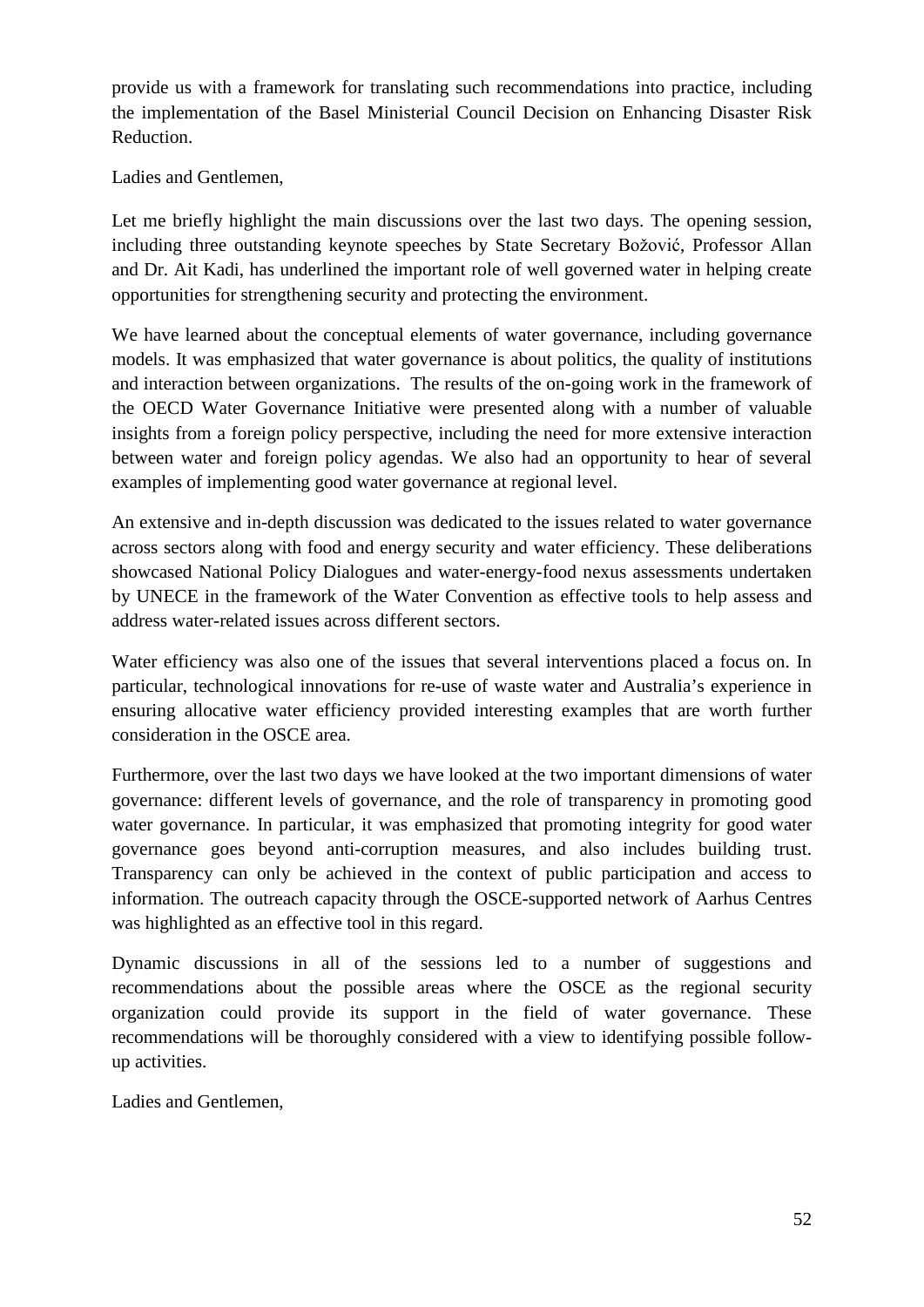There are still a range of important aspects of water governance that merit discussion. The Second Preparatory Meeting, which will take place in Belgrade in May, will provide a forum for such an exchange.

I also hope that our discussions in the Forum process will contribute to the global processes, including the Third UN World Conference on Disaster Risk Reduction in Sendai, discussions on the Sustainable Development Goals and the Paris Climate Change Conference. And we are also thankful to the Co-Chair of the International Steering Committee of the 7th World Water Forum for today's comprehensive presentation on the preparations.

Thanks to the rapporteurs, a Consolidated Summary including the main key suggestions and recommendations made by the participants during the deliberations will be compiled by my Office and shared with all of you in the coming weeks.

I would like to thank the Serbian Chairmanship, the moderators, speakers and rapporteurs, the interpreters, the conference service staff, as well as the colleagues from my Office for their joint contribution to the success of this event.

I also want to thank all of you, dear participants, for your active contribution, and wish you a safe trip back home.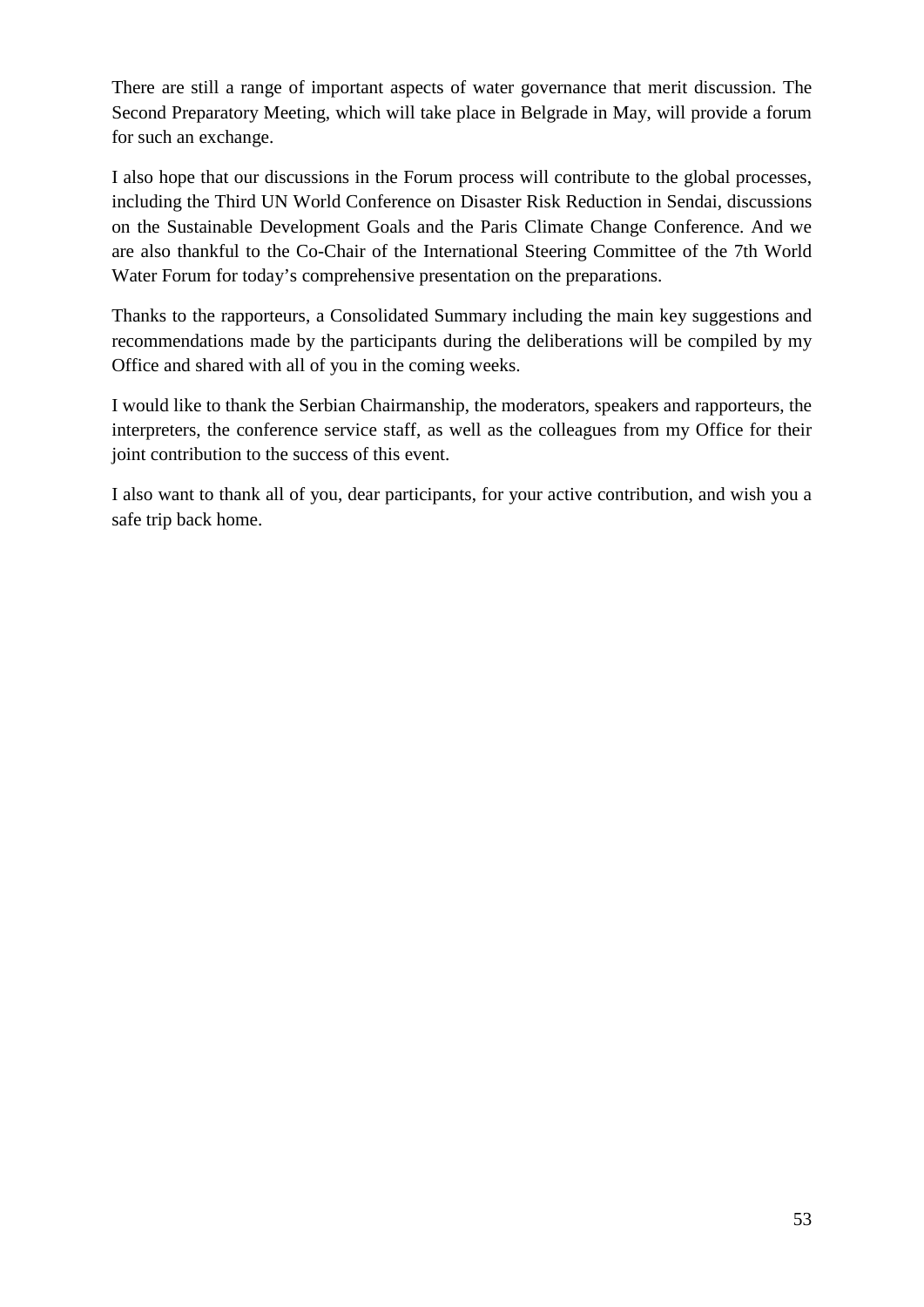#### **23rd ECONOMIC AND ENVIRONMENTAL FORUM**

#### **"Water governance in the OSCE area – increasing security and stability through cooperation"**

#### **FIRST PREPARATORY MEETING**

#### **Vienna, 26-27 January 2015**

#### <span id="page-53-0"></span>**Closing Statement of the Permanent Representative of Switzerland, Ambassador Thomas Greminger**

Excellencies,

Ladies and Gentlemen,

Let me first thank Ambassador Vuk Žugić and Sanja Milinković of the Serbian Chairmanship, Secretary General Lamberto Zannier and the Coordinator of Economic and Environmental Activities, Yurdakul Yiğitgüden, and his team for having organized this first Preparatory Meeting of the  $23<sup>rd</sup>$  Economic and Environmental Forum and for having brought together so many experts here.

Ladies and Gentlemen,

Let me start with a quote: "Any two countries engaged in active water co-operation do not go to war for any reason whatsoever". This sentence is from the Strategic Foresight Group, an Indian Think tank that Switzerland actively supported. It is taken from a study on water diplomacy based on 148 countries and called "Water co-operation for a secure World".

I very much like this sentence, because it is not only a strong call for water co-operation but also a call for stability and security. One could even say a clear call for the OSCE to become more active in the field of water governance! Water is not only about development, health and food. Water is also about the security of people and nations. The lively discussions that we have had during the last two days are clearly a proof of it.

By choosing water governance as its main topic in the second dimension, the Serbian Chairmanship is shedding light on what we can do to address the multitude of water challenges and the diverse nature of their effects. The good news is that everyone has a role to play in ensuring water governance: not only States, but private sector, civil society and communities, as it was repeatedly mentioned yesterday and today. We heard numerous positive examples of how we can cope with water related challenges if we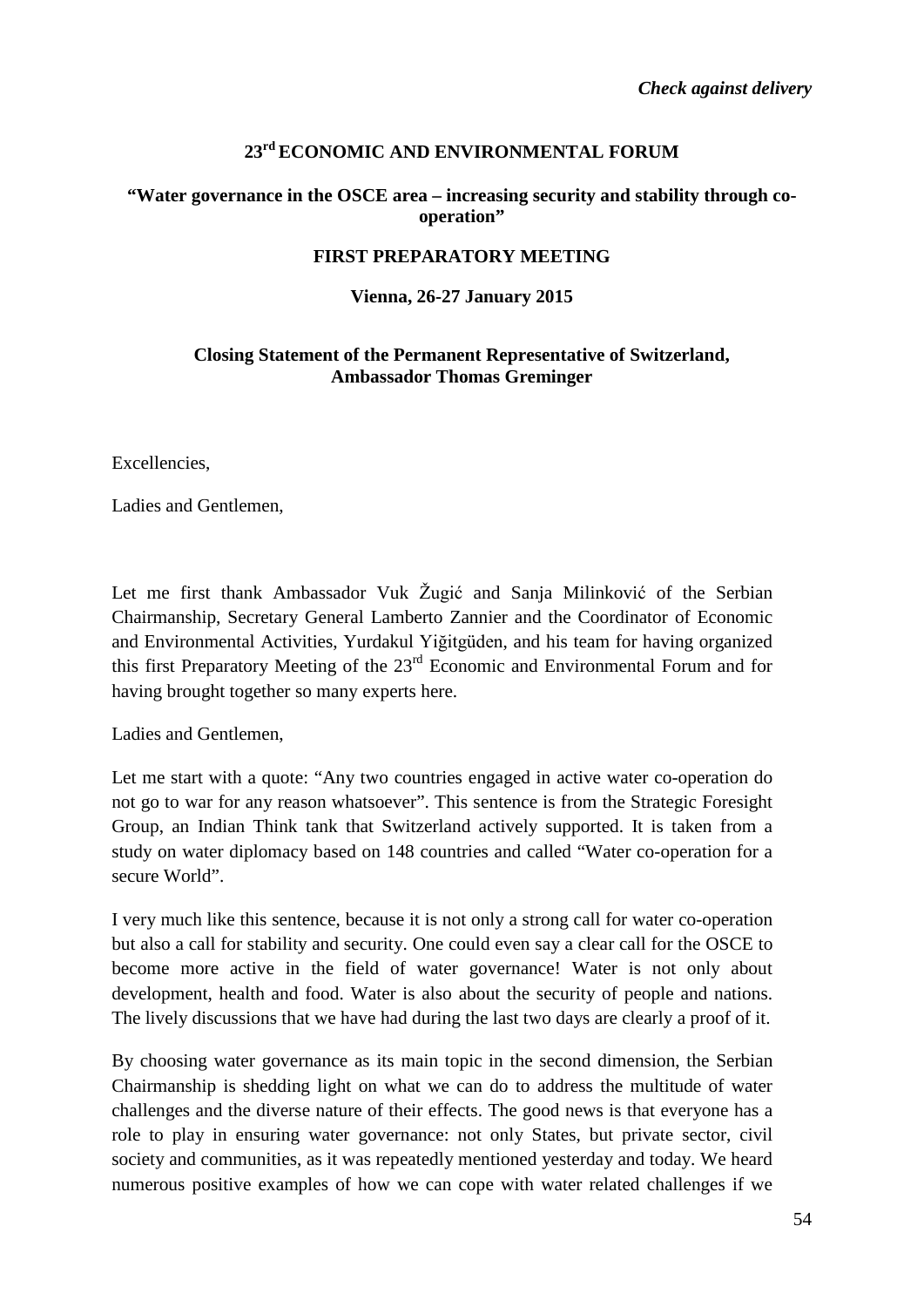give them sufficient weight on the political agenda, if we invest in means to address them and if we go forward in a spirit of co-operation and partnership at all levels. That is the positive message I would retain from this  $1<sup>st</sup>$  Preparatory meeting.

What does this mean for the OSCE?

The OSCE, as the largest regional security organization, can and must address the challenges of water which are now firmly established on the global security agenda. Water is not a new issue for the OSCE, but one that calls for renewed attention. Let us remind that the 1989 Sofia Meeting on the Protection of the Environment organized by the Conference on Security and Co-operation in Europe (CSCE) paved the way for the major international legal instrument on water - the "UNECE Convention on the Protection and Use of Transboundary Watercourses and International Lakes", also known as the Water Convention. Since then, fostering water co-operation and security has been an area of work of the OSCE. The Environment and Security Initiative (ENVSEC) for instance, has been an excellent instrument for co-ordinated international action in this field.

By putting sustainable water management and water scarcity on our Joint Work plan, Serbia and Switzerland intended to place water issues high on the OSCE agenda again and increase the sense of urgency for a comprehensive approach.

From our discussions during the past 2 days, I would like to highlight the following five key elements:

1) First, water governance is not only a relevant issue between states, but also one between different stakeholders within a State. Cross-sectorial dialogue is needed to ensure an appropriate use of water resources. Therefore, integrating all stakeholders – of which women are an important group – in water-related decision-making processes is a key issue in water governance. I believe the OSCE can play a meaningful role in strengthening national processes based on its vast expertise.

2) Second, in water governance, there is no one size fits all. We have heard, among others, from Dr. Pohl, the Adelphi representative, that we should better reflect and address the different political realities in each river basin. Examples of good functioning transboundary water co-operation were presented: the work done under the Albufeira Convention between Portugal and Spain, for instance. But we have also heard - and felt here in the room - existing tensions where there is a lack of dialogue between OSCE participating States. We must strive to apply the OSCE tools and assets also in the field of water governance, in order to rebuild trust and confidence.

3) Third, as in many fields, implementation is key. Several speakers pointed out the challenges posed by weak implementation of national or international agreements and illustrated them with some concrete cases. There also, the OSCE has a role to play: our Organization can be used as platform of dialogue and should encourage full implementation of the commitments taken by participating States.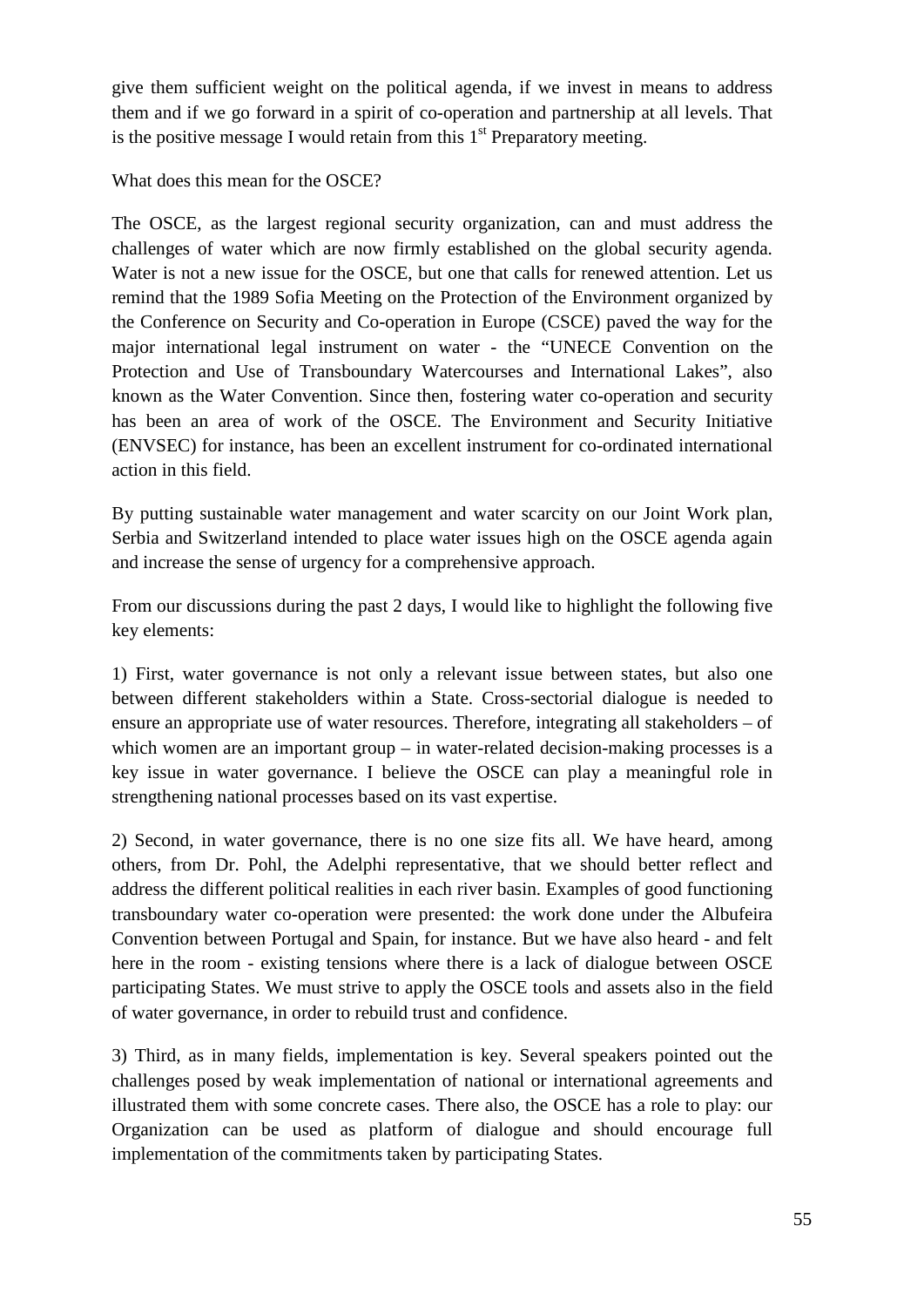4) Fourth, the importance of local environmental governance was highlighted several times during our discussions. When we look at most of the cases of water disputes, we can see that these situations usually arise when local stakeholders and communities are insufficiently included in decision making. The Aarhus Centres, as it was illustrated with the case of Bosnia-Herzegovina, are particularly well suited to be partners in inclusive approaches to water management and could also link water policies to general environmental policies.

5) Finally, transparency, integrity and good governance are keys if we are to address the water-related challenges in a comprehensive manner. The "Water Integrity Network" put forward some concrete ideas this morning. There again, I am convinced that the OSCE, with its comprehensive approach of security and its solid experience in good governance, can support country efforts to become more transparent in water related issues.

Ladies and Gentlemen,

Turning now to the priority areas that we should further discuss in the course of the next stages of the Prague Forum cycle, I would like to mention the following two:

1. We touched upon the risks of water-related disasters and the adaptation to climate change during the last two days. We are convinced that we should further discuss this important issue. As you know, flood and drought are the most frequent natural hazards affecting the OSCE participating States. You will all remember the horrendous floods that Western Balkans experienced last year in May. There were also many signs of solidarity across borders and dividing lines. Ambassador Žugić already mentioned that the second Preparatory meeting will give us a chance to better understand the role Disaster Risk Reduction can play in building confidence. This event will ensure continuity to last year's main topic in the 2nd dimension and to the Ministerial Council Decision on Enhancing Disaster Risk Reduction adopted in Basel last December. Switzerland will closely work with Serbia in preparing for the second Preparatory meeting.

2. Second, we should build upon the Security Day on Water Diplomacy held in Vienna last year in July and look closer at the specific role of the OSCE. We heard a lot about the concept of water governance yesterday and today. Now, we should concentrate on the role the OSCE should play in water governance and further discuss the importance of strengthening transboundary water co-operation and water diplomacy as an effective tool to enhance security and stability in the OSCE area.

The OSCE could for instance engage more in the international discourse on water diplomacy, by being present at major events and by contributing its own approach to frame "water diplomacy" from a security perspective.

We should also discuss how to use the tools and capacities of our organization in the field of water governance. I would like to mention the following: our mediation capacities, the use of environmental fact finding missions in regions where the dialogue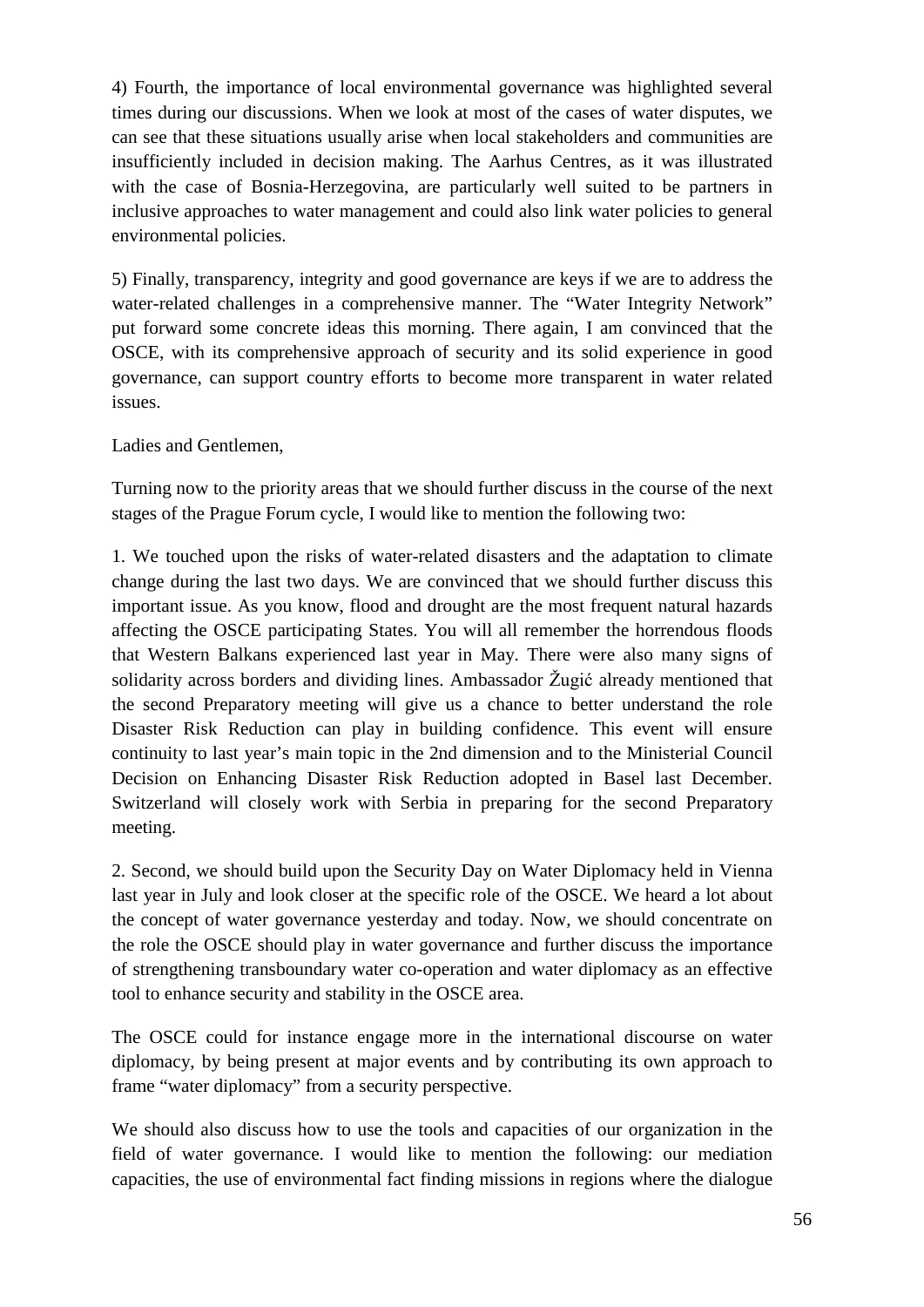is lacking, the OSCE capacities of connecting key actors, the exchange of best practices, the creation of a code of conduct in the field of water governance. We need to discuss the concrete steps our Organization should undertake. We need also to look at how we could develop and promote the valuable experience gained so far by the OSCE in water diplomacy.

Those are in my view the most important topics our Organization still needs to tackle in the next stages of this year's Forum.

Water is a common good, and we have to find equitable ways and mechanisms to share benefits as well as responsibilities in managing this unique resource. We have started the discussion during these two days. Let us all take the chance to continue it in the course of the year in order to find a common understanding around this topic within the OSCE.

Let me finish by expressing a personal wish. We have heard yesterday from the Chair of the OECD Water Governance Initiative that water has become a strategic priority of his organization. It is my strong wish that at the end of this Forum cycle, we can say that water is not only a strategic priority for the OECD, but also for the OSCE!

Thank you for your attention.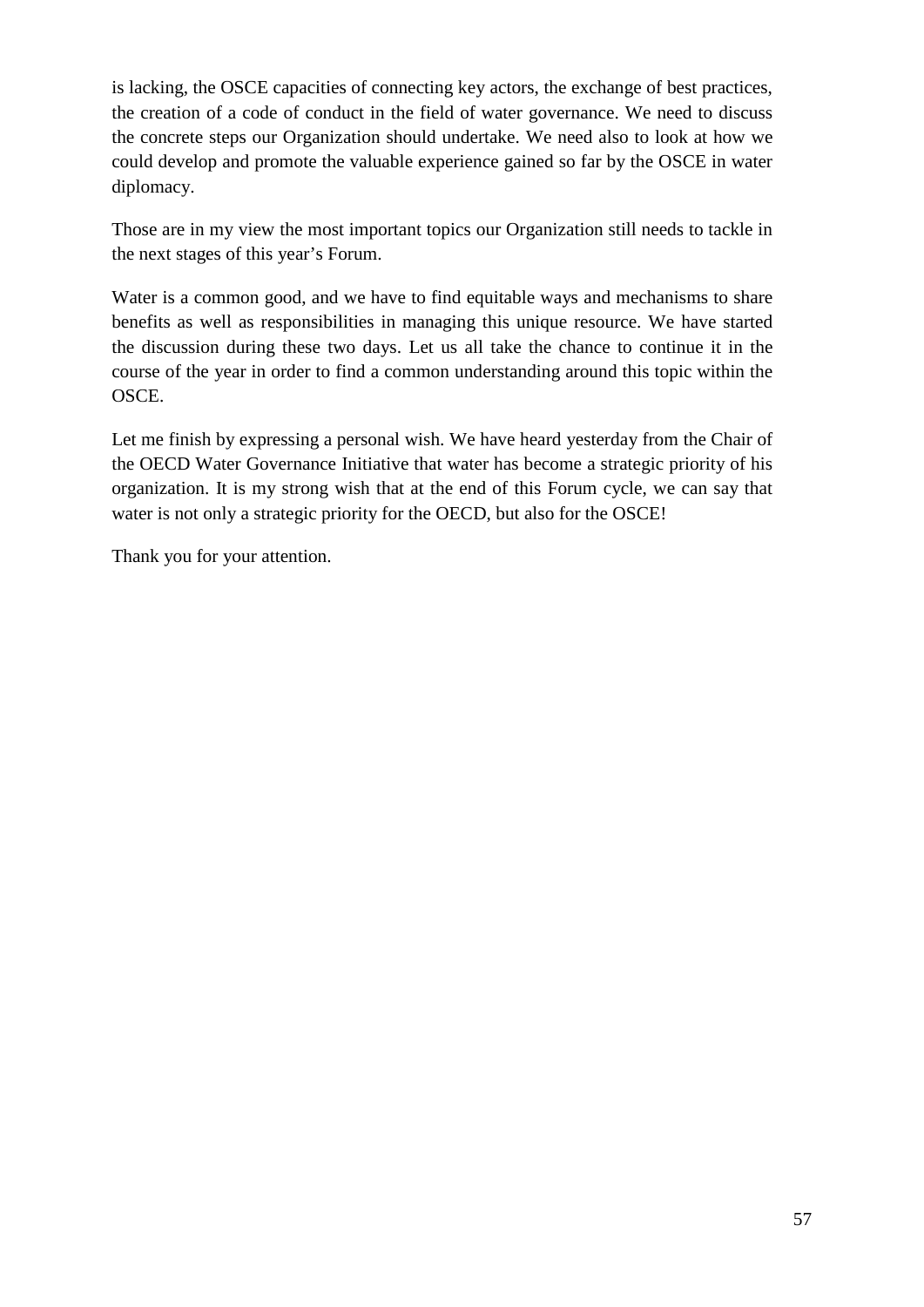#### **23rd ECONOMIC AND ENVIRONMENTAL FORUM**

#### **"Water governance in the OSCE area – increasing security and stability through cooperation"**

#### **FIRST PREPARATORY MEETING**

#### **Vienna, 26-27 January 2015**

#### <span id="page-57-0"></span>**Closing Statement of Ms. Christine Weil, Deputy Permanent Representative, Permanent Mission of Germany to the OSCE**

Exellencies,

Ladies and Gentlemen,

Let me thank all those who have contributed to the success of this meeting. Let me also thank in this first month of the year Switzerland for its work in the previous year in organizing the two preparatory meetings and the EEF in Prague. Switzerland has set high standards for any chairmanship to come.

As a future chair, we shall build on the work previous chairmanships have done, taking into account the decisions of previous ministerial councils, especially the most recent in Basel, which has given us a number of tasks in the second dimension, especially in the area of good governance. One of our priorities will be to forward implementation.

As our work is based on consensus, we shall, like previous chairmanships, start a consultation process after the spring recess, with a view to achieving consensus on priorities for next year's EEF ready for submission to the PC before the summer recess. I invite you all to bring your expertise into this process.

Ladies and Gentlemen,

Let me turn to this meeting: I commend SRB for having chosen the guiding theme  $,$  water governance".

The catastrophic floods in the Balkans last year have again shown how vulnerable to natural disasters we are and how easily they can cross national borders.

They have demonstrated that water governance is of utmost importance and can only be implemented successfully when we look and cooperate beyond national competences. They have also shown that cross border co-operation can work in regions where co-operation may seem difficult because of a difficult historical and political background.

For all of you who attended last year's EEF in Prague, it was certainly a heartening experience to see how a cross border project on the detection and safe removal of left over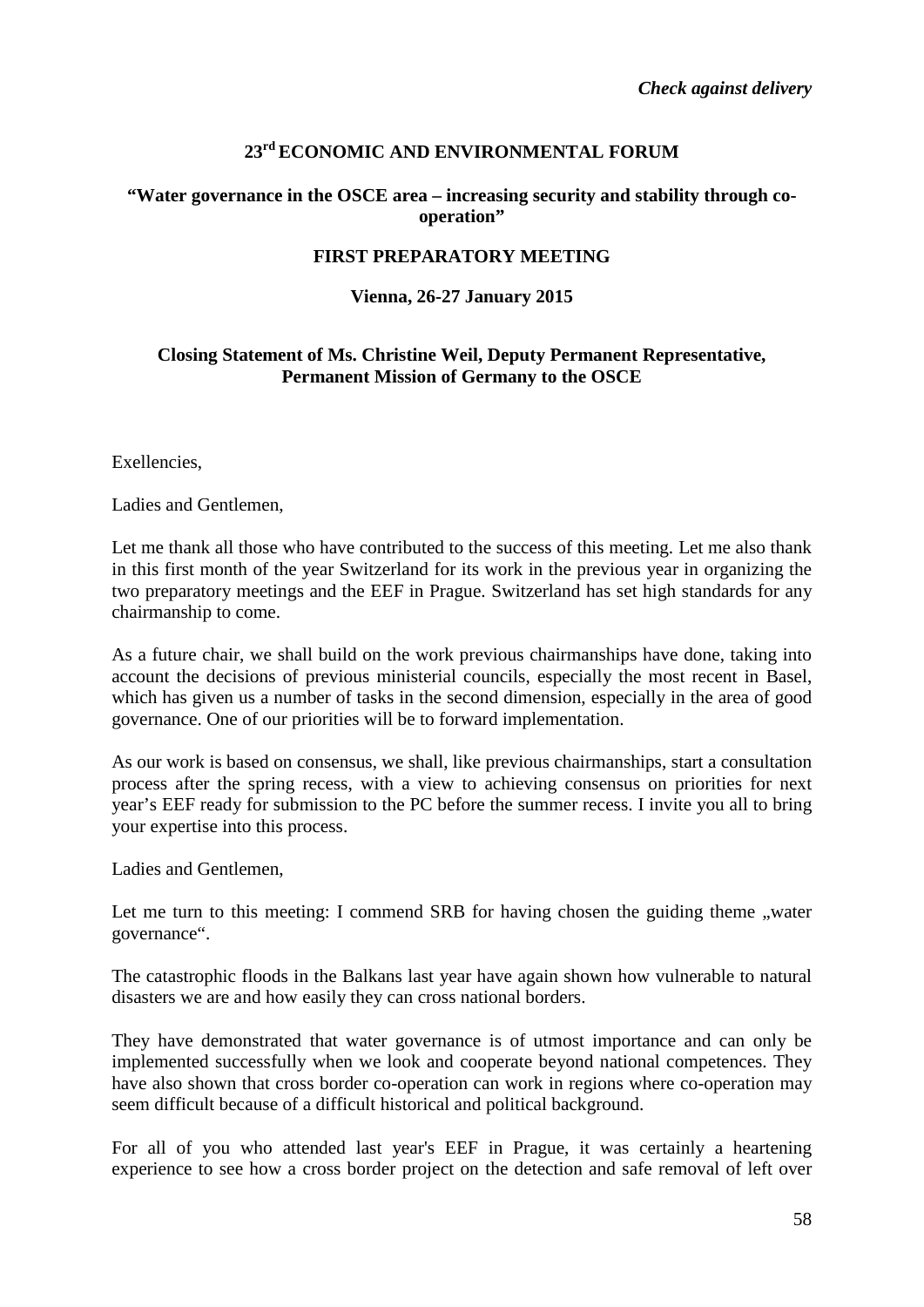mines from the Balkan wars that were unhinged and washed away by the floods, came successfully into being.

This example has certainly the quality of a role model and should be studied and followed further by us. This preparatory meeting has shown how many facets water governance has. It is about energy and food security, protection of the environment, technological innovation, local and national administration and trans-border co-operation, good governance, transparency and fighting corruption, the role of civil society, and it has also a global context.

Specifically, water and energy are closely interlinked. In both cases, the issue is the exploitation and distribution of a scarce resource. As the UN-World Water Report of 2014 states, global and regional crises that originate from poverty, insufficient food-supply and health problems are often linked together through water and energy. In the case of water, the problems are often more pressing, since it seems that energy has a greater lobby and can mobilize more capital than water.

Regions which have scarce water resources are especially vulnerable. My government has, in 2008, initiated the "Water Initiative Central Asia". This initiative is now entering its third phase. The focus will be on regional co-operation in water governance and on the strengthening of regional institutions, exactly the theme of this meeting.

As the EU has pointed out in its opening statement, Europe has a long history of cross-border water governance, e.g. through the Danube Commission and the International Commission for the protection of the Rhine-river. The latter is a striking example: Only five years after the end of World War II in Europe, France and Germany, together with Switzerland, Luxembourg, and the Netherlands sat at the table to agree on measures to protect the water resource Rhine. At the beginning, many obstacles, which had their roots way back in Western Europe's history, had to be overcome. But the political will was there on all sides. Today, the ICPR serves as a model for cross-border water governance all over the world.

Ladies and Gentlemen,

At the closing of this meeting, I would like to share some observations with you.

First: The presentations of the past two days have clearly shown the close link between water governance and security: water is a scarce resource and at the same time cause and consequence of natural disasters. Hence, shortcomings in water government can easily lead to national and international tensions and insecurity. It has been rightly pointed out by several speakers that water is listed no. 1 in the most recent World Economic Forum World Risk Report.

Second: It was obvious, that the most often heard word these two days was "co-operation". In fact, when shortcomings in water government were exemplified, the underlying reason for those shortcomings was usually a lack of co-operation among the stakeholders.

Third: Presentations in the last two days have made it clear: good governance is a condition for successful water governance. The many facets water governance has can only by integrated, if water governance is based on transparent, inclusive approaches that take all stakeholders on board.

Forth: Key to success is political will. Unlike in other areas of global concern, like energy or food, it seems the technology we need to cope with our task, is basically in place. We know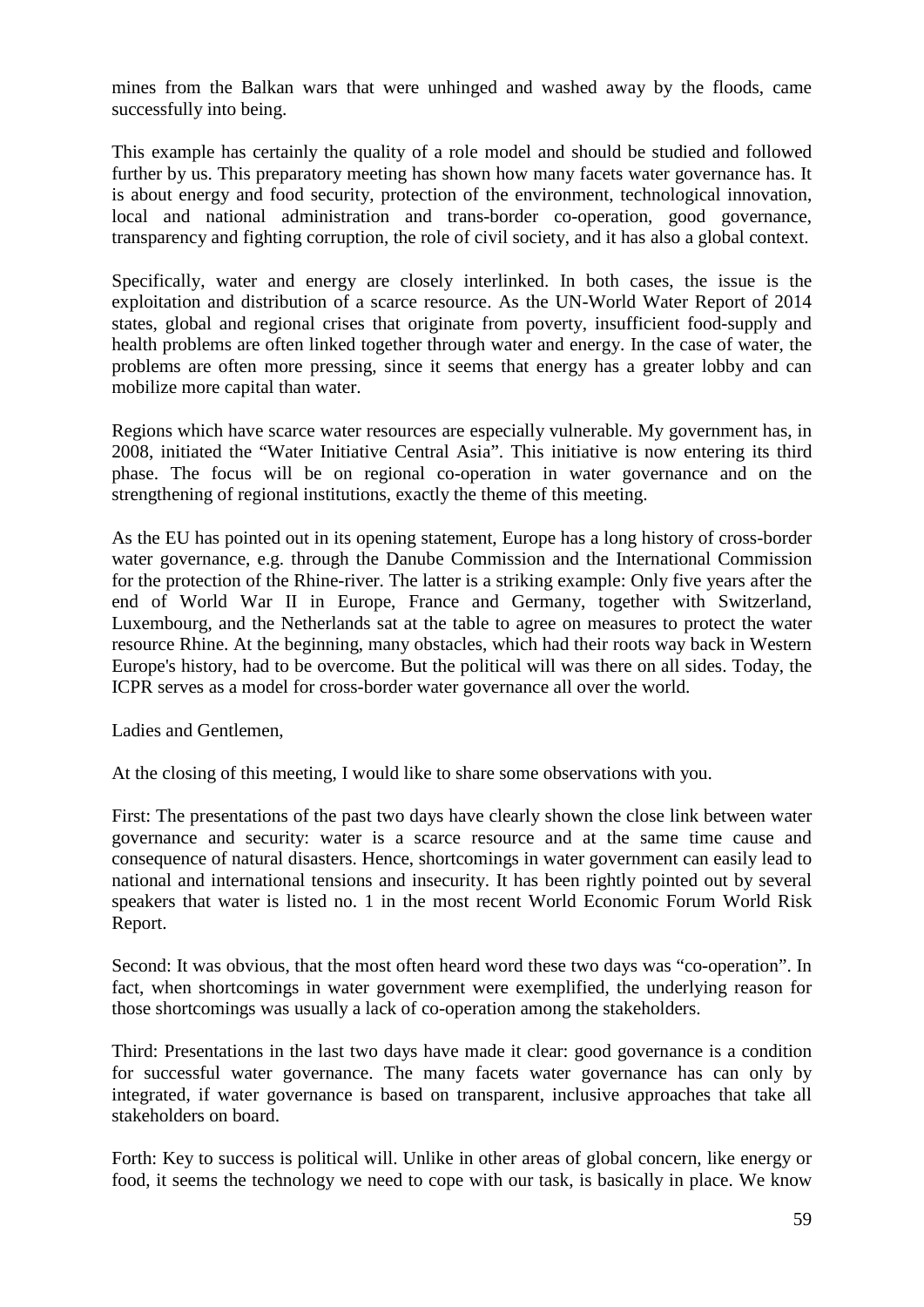how to catch water and to build dams. For using these instruments, we need the political will to bring the stakeholders together, as the example of the ICPR shows.

It is a very positive step, that this example was followed in more recent times by the four countries which set up the Sava-River Commission. Presentations in our meeting referred to it on several occasions. For these four countries, it had certainly not been an easy decision, but the political will was there and the success proves, they were right.

The OSCE, which has "security" and "co-operation" in its name, can certainly make meaningful contributions to the improvement of water management in its region and hence reduce security risks. It has the mandate to do so and is the most experienced organization in Europe when it comes to mediation, facilitation of dialogue and bringing together stakeholders, nationally and across borders. It is up to us, the participating states, to use this asset we have at our disposal. It is also about making full use of the  $2<sup>nd</sup>$  dimension.

In conclusion, let me thank the former Swiss chairmanship for bringing disaster risk reduction to the attention of the OSCE, the Serbian chairmanship for having taken up water governance for the topic of this year's EEF and the Co-ordinator of Economic and Environmental Activities and his staff for the support.

We stand ready to support the chairmanship as a Troika member and look forward to the next Preparatory Meeting in Belgrade in May.

I thank you for your attention.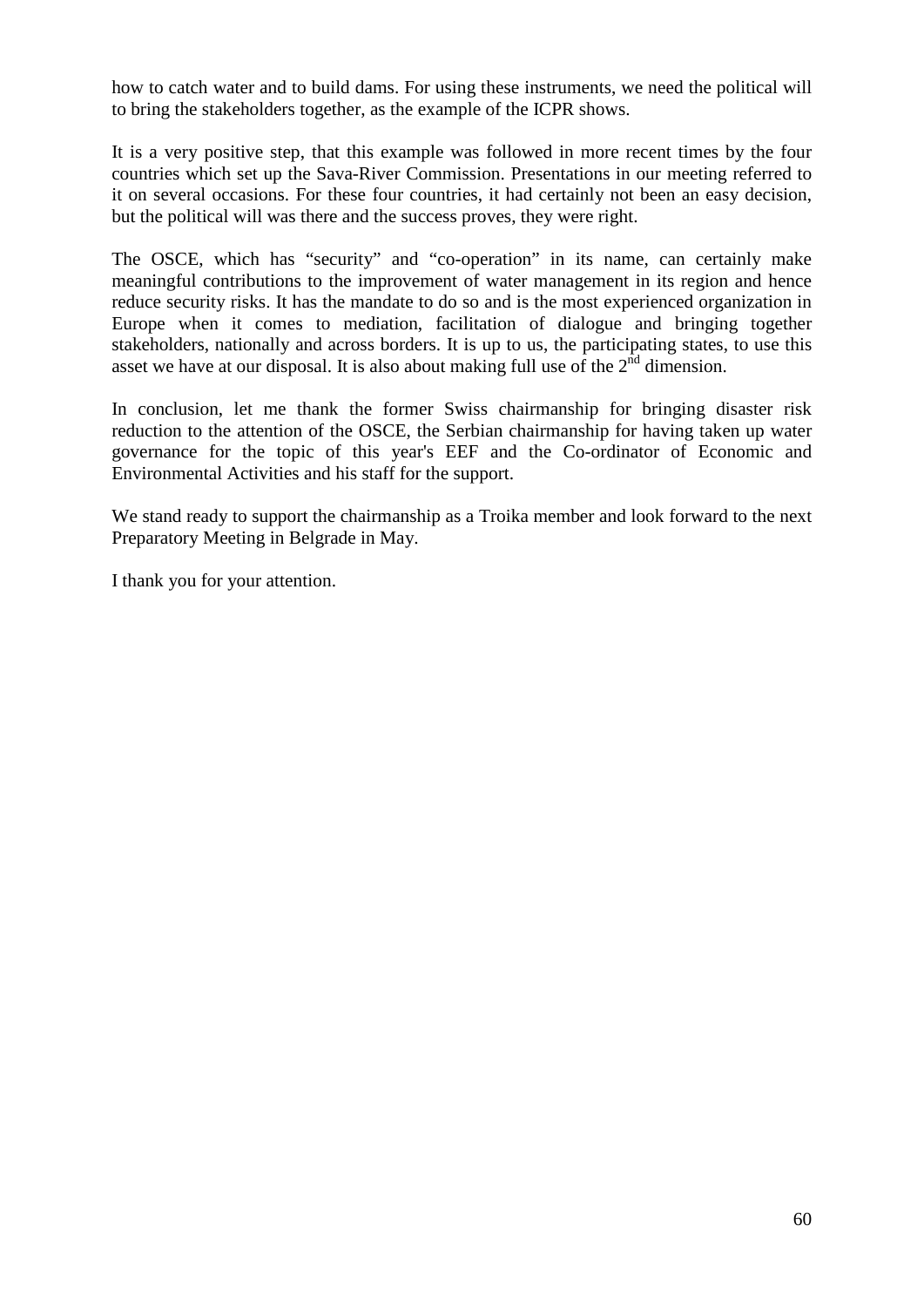## <span id="page-60-0"></span>**Annex V: Annotated Agenda**



#### **Organization for Security and Co-operation in Europe The Secretariat**

**Vienna, 23 January 2015**

#### **23rd OSCE Economic and Environmental Forum**

#### **"Water governance in the OSCE area – increasing security and stability through co-operation"**

#### **FIRST PREPARATORY MEETING**

**Vienna, 26 - 27 January 2015** OSCE Congress Centre, Hofburg, Heldenplatz, 1010 Vienna

## **ANNOTATED AGENDA**

#### **Monday, 26 January 2015**

**09:30 – 11:00 Opening Session** *(open to Press)*

#### **Welcoming Remarks**

- − **Ambassador Vuk Žugić**, Chairperson of the Permanent Council, Permanent Representative of Serbia to the OSCE, 2015 OSCE Serbian Chairmanship
- − **Ambassador Lamberto Zannier**, OSCE Secretary General
- − **Dr. Halil Yurdakul Yiğitgüden**, Co-ordinator of OSCE Economic and Environmental Activities

#### **Keynote speeches**

- − **Ms. Stana Božović**, State Secretary, Ministry of Agriculture and Environmental Protection, Republic of Serbia
- − **Prof. John Anthony Allan**, Professor of Geography, King's College, London
- − **Dr. Mohamed Ait Kadi**, Chair, Global Water Partnership Technical Committee, Ministry of Agriculture and Marine Fisheries, Kingdom of Morocco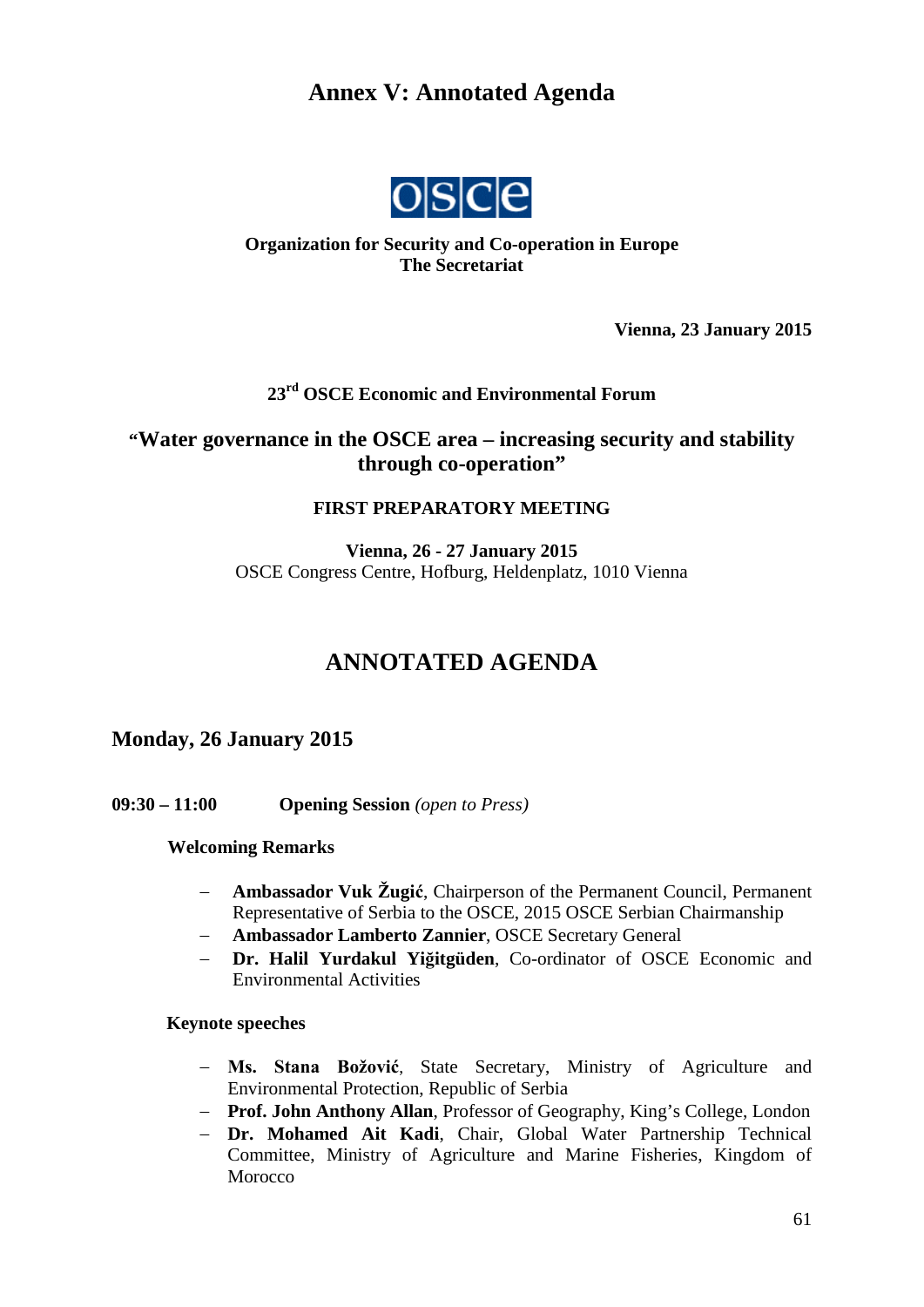**Rapporteur: Mr. Andrew Peebles**, EU Delegation to the International Organizations in Vienna

#### **Statements by Delegations / Discussion**

| $11:00 - 11:30$ | <b>Coffee Break</b>                                                                                                                                                                                                                                                                                                                                                                                                                                                                                         |
|-----------------|-------------------------------------------------------------------------------------------------------------------------------------------------------------------------------------------------------------------------------------------------------------------------------------------------------------------------------------------------------------------------------------------------------------------------------------------------------------------------------------------------------------|
| $11:30 - 13:00$ | Session I: Water governance – approaches, elements, actors                                                                                                                                                                                                                                                                                                                                                                                                                                                  |
|                 | <b>Selected topics:</b>                                                                                                                                                                                                                                                                                                                                                                                                                                                                                     |
|                 | The concept of water governance<br>$\bullet$<br>Principles of Good Water Governance<br>$\bullet$<br>Best practices in implementing good water governance<br>$\bullet$<br>$\mathbf{W}$ $\mathbf{W}$ $\mathbf{W}$ $\mathbf{W}$ $\mathbf{W}$ $\mathbf{W}$ $\mathbf{W}$ $\mathbf{W}$ $\mathbf{W}$ $\mathbf{W}$ $\mathbf{W}$ $\mathbf{W}$ $\mathbf{W}$ $\mathbf{W}$ $\mathbf{W}$ $\mathbf{W}$ $\mathbf{W}$ $\mathbf{W}$ $\mathbf{W}$ $\mathbf{W}$ $\mathbf{W}$ $\mathbf{W}$ $\mathbf{W}$ $\mathbf{W}$ $\mathbf{$ |

• Water diplomacy in the OSCE context

**Moderator: Ambassador Tomislav Leko**, Permanent Representative of Bosnia and Herzegovina to the International Organizations in Vienna, Chairperson of the Economic and Environmental Committee

**Rapporteur: Ms. Jenniver Sehring**, Environmental Affairs Adviser, Office of the Co-ordinator of OSCE Economic and Environmental Activities

#### **Speakers:**

- − **Mr. Håkan Tropp**, Managing Director, Knowledge Services Department, Stockholm International Water Institute
- − **Mr. Peter Glas**, President, Netherlands Association of Regional Water Authorities, Chair of OECD Water Governance Initiative
- − **Dr. Benjamin Pohl**, Senior Project Manager, Adelphi
- − **Ms. Eileen Hofstetter**, Water Policy Advisor, Global Programme Water Initiatives, Swiss Agency for Development and Co-operation

#### **Discussion**

**13:00 – 14:30 Buffet lunch hosted by the 2015 OSCE Serbian Chairmanship**  (Neuersaal Foyer, 2<sup>nd</sup> floor)

#### **14:30 – 16:00 Session II: Water governance across sectors: Fostering food and energy security**

#### **Selected topics:**

- Best practices in cross-sectoral dialogue and co-ordination of water policy
- The water-energy-food nexus
- New approaches to sustainable hydropower and efficient irrigation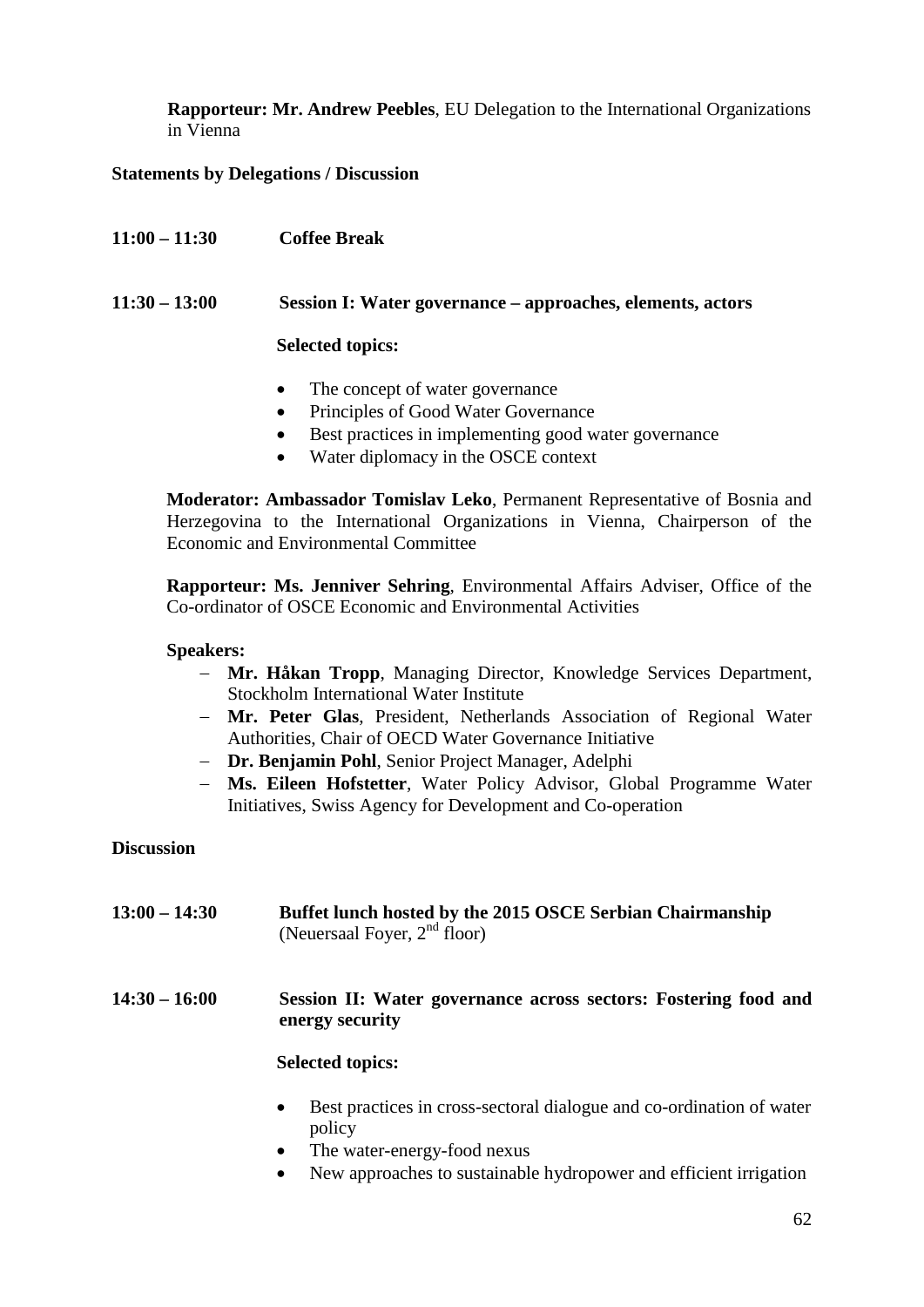**Moderator: Mr. David Wiberg**, Acting Director of the Water Programme, International Institute for Applied Systems Analysis

**Rapporteur: Mr. Manav Sachdeva**, Environmental and Economic Officer, OSCE Centre in Bishkek/Osh Field Office

#### **Speakers:**

- − **Mr. Gheorghe Constantin**, Director, Ministry of Environment, Romania, Chair of the EU Water Initiative's Working Group on Eastern Europe, Caucasus and Central Asia
- − **Mr. Cameron Ironside**, Programme Director, Sustainability, International Hydropower Association
- − **Mr. Nicholas Bonvoisin**, Secretary, UNECE Convention on the Protection and Use of Transboundary Watercourses and International Lakes
- − **Mr. Tom Mollenkopf**, Senior Vice-President, International Water Association

**Discussion**

- **16:00 – 16:30 Coffee Break**
- **16:30 – 18:00 Session III: Water governance and the environment: Protecting ecosystems and increasing water efficiency**

#### **Selected topics:**

- Security-related benefits of sustainable management of water ecosystems
- Climate change and water governance adaptive capacity
- Partnership frameworks for environmental protection and efficient use of water at local, national and transboundary level
- Technological innovations for efficient collection, treatment and re-use of water

**Moderator: Mr. Walter Kling**, Secretary General, International Association of Waterworks in the Danube Catchment Area

**Rapporteur: Mr. Leonid Kalashnyk**, Environmental Programme Officer, Office of the Co-ordinator of OSCE Economic and Environmental Activities

**Speakers:**

- − **Dr. Dejan Komatina**, Secretary, International Sava River Basin Commission
- − **Mr. Rolf Olsen**, Senior Technical Lead, Institute for Water Resources, U.S. Army Corps of Engineers, Alliance for Global Water Adaptation
- − **Ms. Ekaterina Strikeleva**, Head, Water Initiatives Support Programme, the Regional Environmental Centre for Central Asia
- − **Ms. Jovana Husemann**, Research Associate, Institute for Sanitary Engineering, University of Stuttgart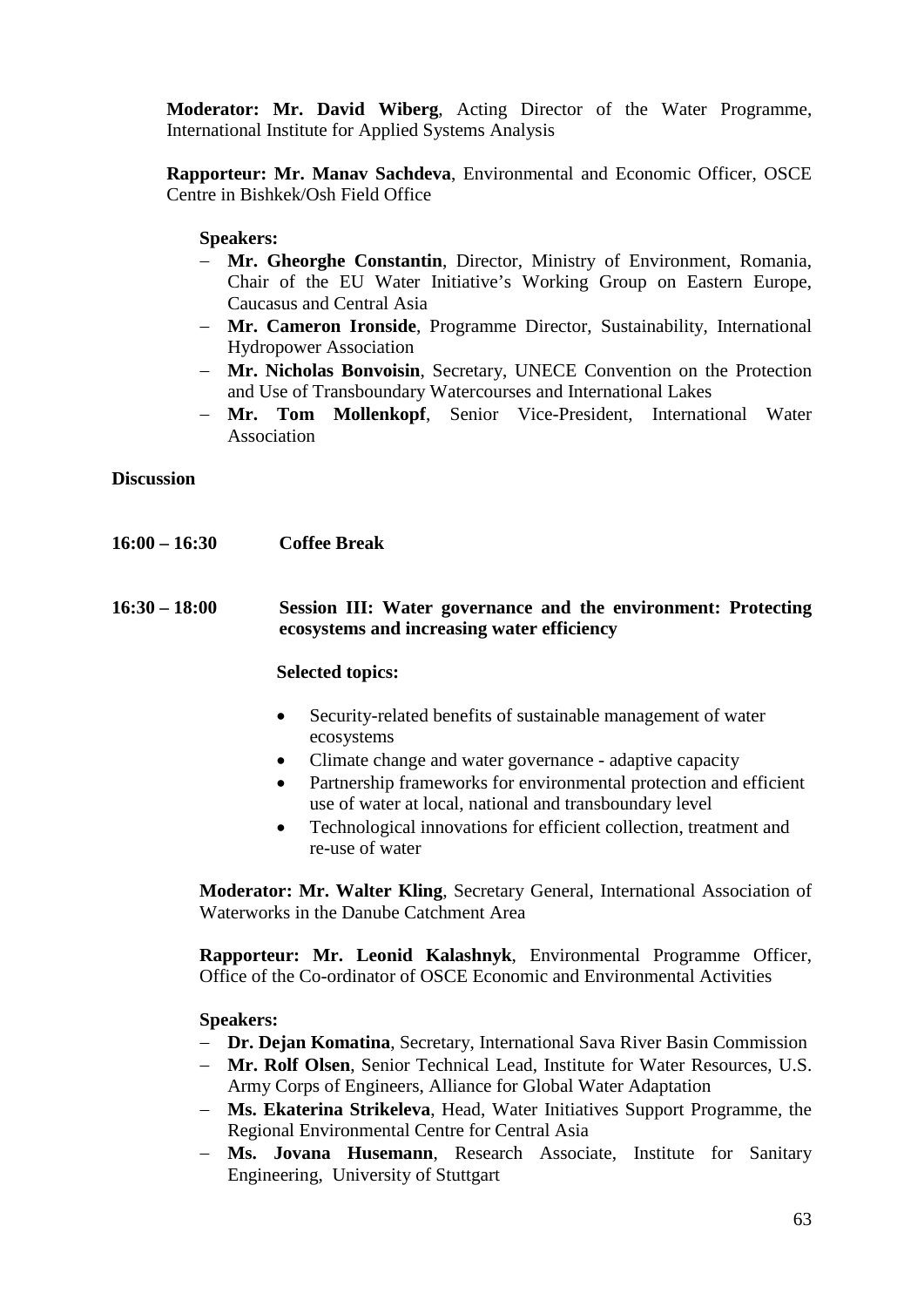#### **Discussion**

**18:15 Cocktail hosted by the Co-ordinator of OSCE Economic and Environmental Activities, Hofburg, Ratsaal Foyer (5<sup>th</sup> floor)** 

#### **Tuesday, 27 January 2015**

#### **09:30 – 11:00 Session IV: Water governance at different levels**

#### **Selected topics:**

- Community-based water governance approaches at local level
- Basin management approaches across administrative boundaries
- Challenges and opportunities in implementing water sector reforms

**Moderator: Mr. Marco Keiner**, Director, Environment Division, UNECE

**Rapporteur: Ms. Dilara Abdullayeva**, Third Secretary, Permanent Mission of the Republic of Azerbaijan to the OSCE

#### **Speakers:**

- − **Dr. Aslihan Kerç**, Project Development and Implementation Co-ordinator, Turkish Water Institute
- − **Mr. Andre Matoso**, Regional Director, Alentejo River Basin District Administration, Portuguese Environment Agency
- − **Mr. José Anguel Rodrigues Cabellos**, Head of Planning Office, Guadiana River Basin Authority, Spain
- − **Ms. Biljana Filipović**, Head, Department of International Co-operation, Ministry of Agriculture and Environmental Protection, Republic of Serbia

**Discussion**

**11:00 – 11:30 Coffee Break**

#### **11:30 – 13:00 Session V: Good water governance and transparency**

#### **Selected topics:**

- Transparency in the water sector at local and national level: security benefits
- Fighting corruption in the water sector and promoting integrity
- Economic instruments for increasing water efficiency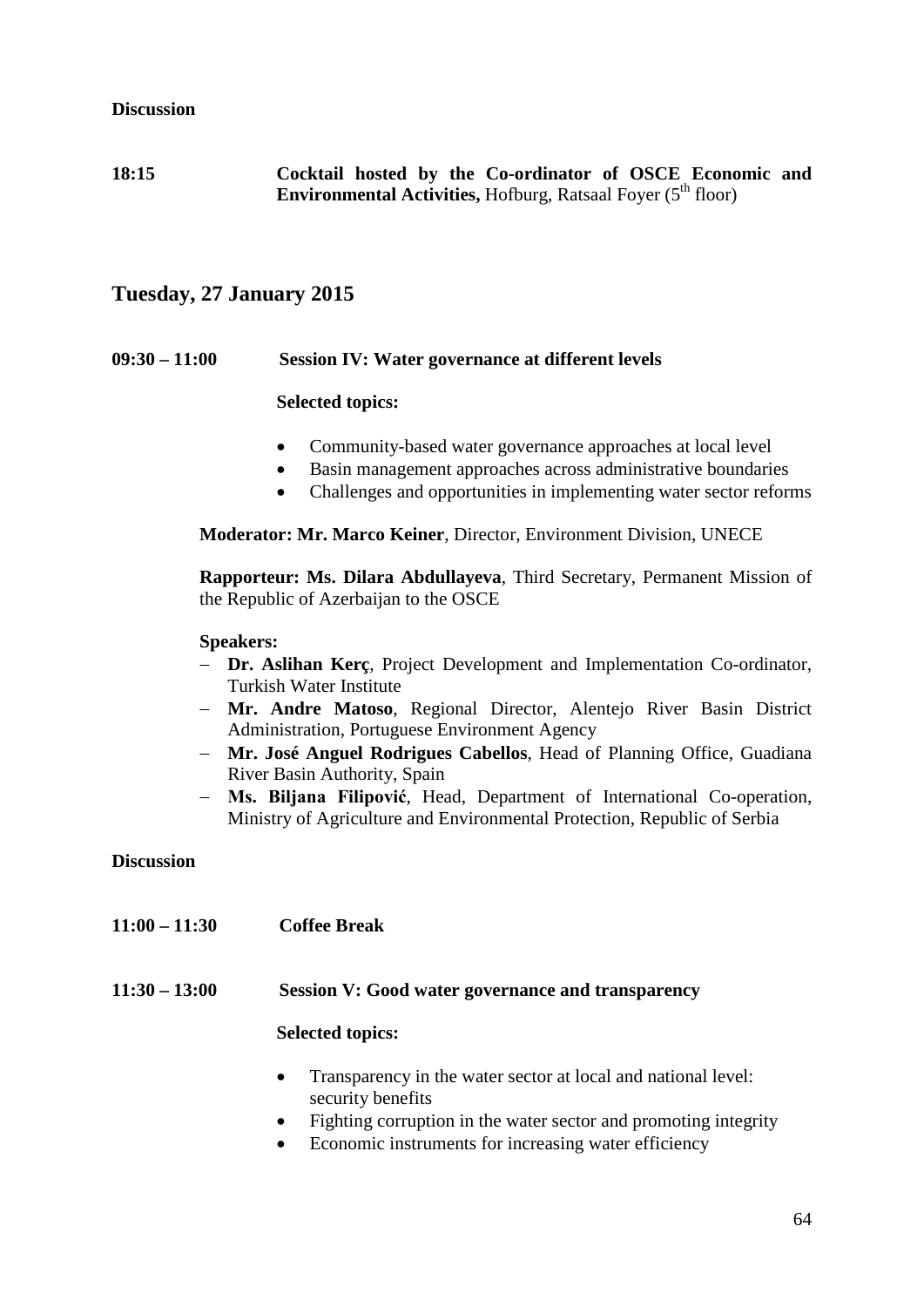• The role of civil society and the business sector in good water governance

**Moderator: Mr. Jan van de Venis**, Director of Legal Desk, Waterlex

**Rapporteur: Ms. Magdalena Stankowska**, Second Secretary, Permanent Mission of the Republic of Poland to the OSCE

**Speakers:**

- − **Mr. Teun Bastemeijer**, Chief Adviser, Water Integrity Network
- − **Dr. Carlos Mario Gómez Gómez**, University of Alcalá, Spain
- − **Ms. Susanne Brandstetter**, Chair, Public Participation Expert Group, International Commission for the Protection of the Danube River
- − **Ms. Sabina Jukan**, Manager, Aarhus Centre Sarajevo, Bosnia and Herzegovina

**Discussion**

**13:00 – 14:30 Lunch Break**

#### **14:30 – 16:00 Session VI: Opportunities for exchange of knowledge and experience in water governance**

#### **Selected topics:**

- Global and regional platforms for knowledge and information sharing on water
- Water governance in the global context
- Examples of sharing of technology and innovative methods of water management, including through private sector investments

**Moderator: Ambassador Slavica Milačić**, Permanent Representative of Montenegro to the OSCE

**Rapporteur: Mr. Elton Qendro**, Project Assistant, Governance, Economy and Environmental Issues Department, OSCE Presence in Albania

#### **Speakers:**

- − **Mr. Soontak Lee**, Co-chair, International Steering Committee, 7th World Water Forum, Republic of Korea
- − **Professor András Szöllösi-Nagy**, Co-Chair of the Political Processes Commission 7th World Water Forum, World Water Council
- − **Mr. Martin Krause**, Practice Leader, Environment and Energy, Regional Centre for Europe and the Commonwealth of Independent States, UNDP
- − **Ms. Dragana Milovanović**, Head, Department for Participation in Strategic Planning, Management and International Water Co-operation, Water Directorate of the Republic of Serbia

#### **Discussion**